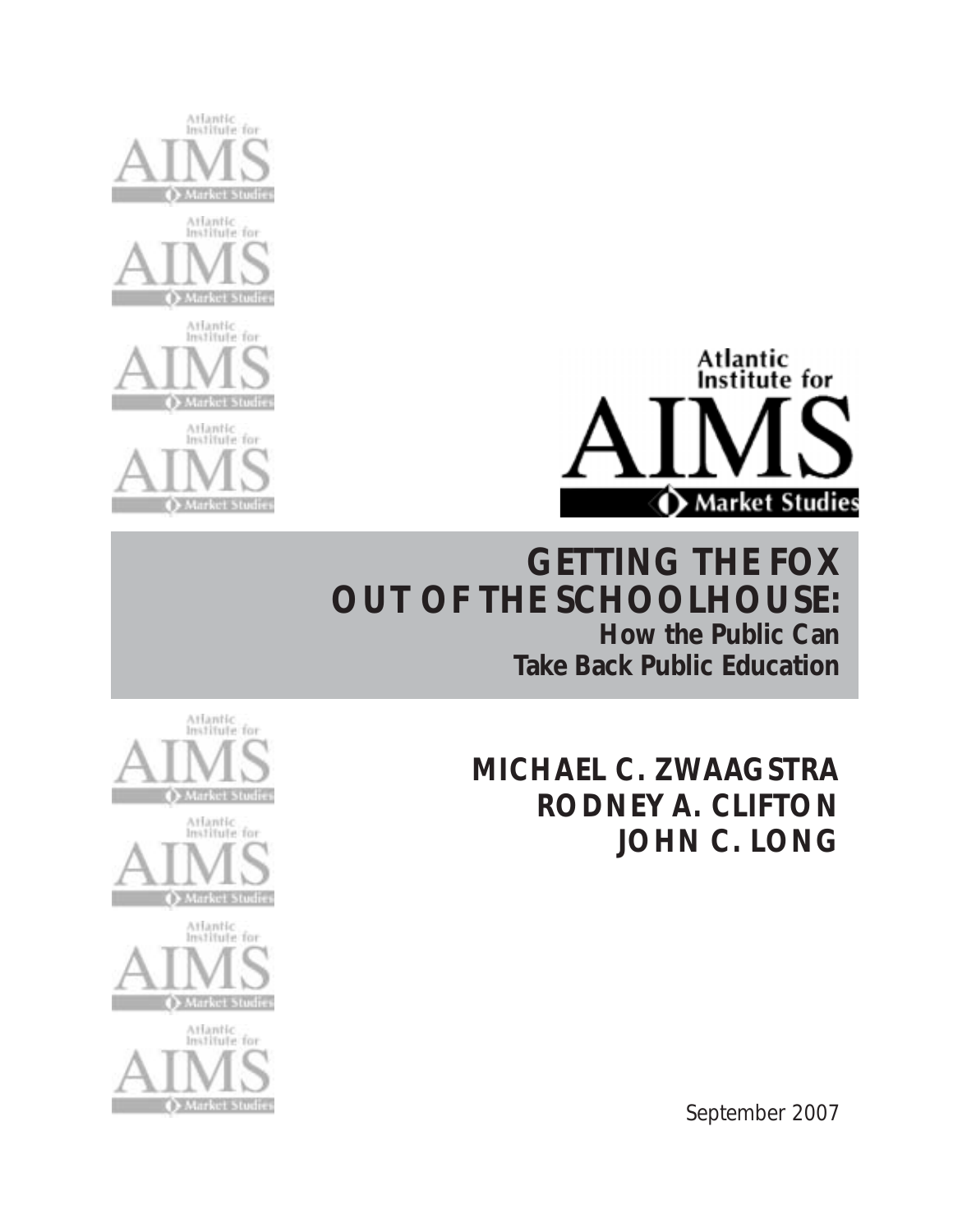The Atlantic Institute for Market Studies (AIMS) is an independent, non-partisan, social and economic policy think tank based in Halifax. The Institute was founded by a group of Atlantic Canadians to broaden the debate about the realistic options available to build our economy.

AIMS was incorporated as a non-profit corporation under Part II of the *Canada Corporations Act* and was granted charitable registration by Revenue Canada as of October 3, 1994; it recently received US charitable recognition under  $501(c)(3)$  effective the same date.

The Institute's chief objectives include:

a) initiating and conducting research identifying current and emerging economic and public policy issues facing Atlantic Canadians and Canadians more generally, including research into the economic and social characteristics and potentials of Atlantic Canada and its four constituent provinces;

b) investigating and analyzing the full range of options for public and private sector responses to the issues identified and acting as a catalyst for informed debate on those options, with a particular focus on strategies for overcoming Atlantic Canada's economic challenges in terms of regional disparities;

c) communicating the conclusions of its research to a regional and national audience in a clear, non-partisan way; and

d) sponsoring or organizing conferences, meetings, seminars, lectures. training programs, and publications, using all media of communication (including, without restriction, the electronic media) for the purpose of achieving these objectives.

#### **Board of Directors**

*Chair*: David McD. Mann; *Vice-Chairs*: Hon. John C. Crosbie, Peter C. Godsoe, John F. Irving *Chairman Emeritus*: Purdy Crawford *Directors*: George Bishop, Charles Cirtwill, George T.H. Cooper, Jim Dinning, J. Colin Dodds, Doug Hall, Frederick E. Hyndman, Dianne Kelderman, Phillip R. Knoll, Earl Ludlow, Martin MacKinnon, G. Peter Marshall, John T. McLennan, Norman Miller, Don Mills, Andrew Oland, Derrick H. Rowe, Jacquelyn Thayer Scott, Vaughn Sturgeon, Heather Tulk *President (acting)*: Charles Cirtwill

#### **Advisory Council**

Angus A. Bruneau, R.B. Cameron, Purdy Crawford, Brian Lee Crowley, Ivan E.H. Duvar, James Gogan, Bernard Imbeault, Colin Latham, Denis Losier, Hon. Peter Lougheed, James W. Moir Jr., James S. Palmer, Gerald L. Pond, John Risley, Cedric E. Ritchie, Joseph Shannon, Allan C. Shaw, Paul Sobey

#### **Board of Research Advisors**

*Chair*: Professor Robin F. Neill, University of Prince Edward Island

Professor Charles S. Colgan, Edmund S. Muskie School of Public Service, University of Southern Maine; Professor Doug May, Memorial University of Newfoundland; Professor James D. McNiven, Dalhousie University; Professor Robert A. Mundell, Nobel Laureate in Economics, 1999; Professor David Murrell, University of New Brunswick

2000 Barrington Street, Suite 1302, Halifax, Nova Scotia B3J 3K1 Telephone: (902) 429-1143; fax: (902) 425-1393 E-mail: aims@aims.ca; Web site: www.aims.ca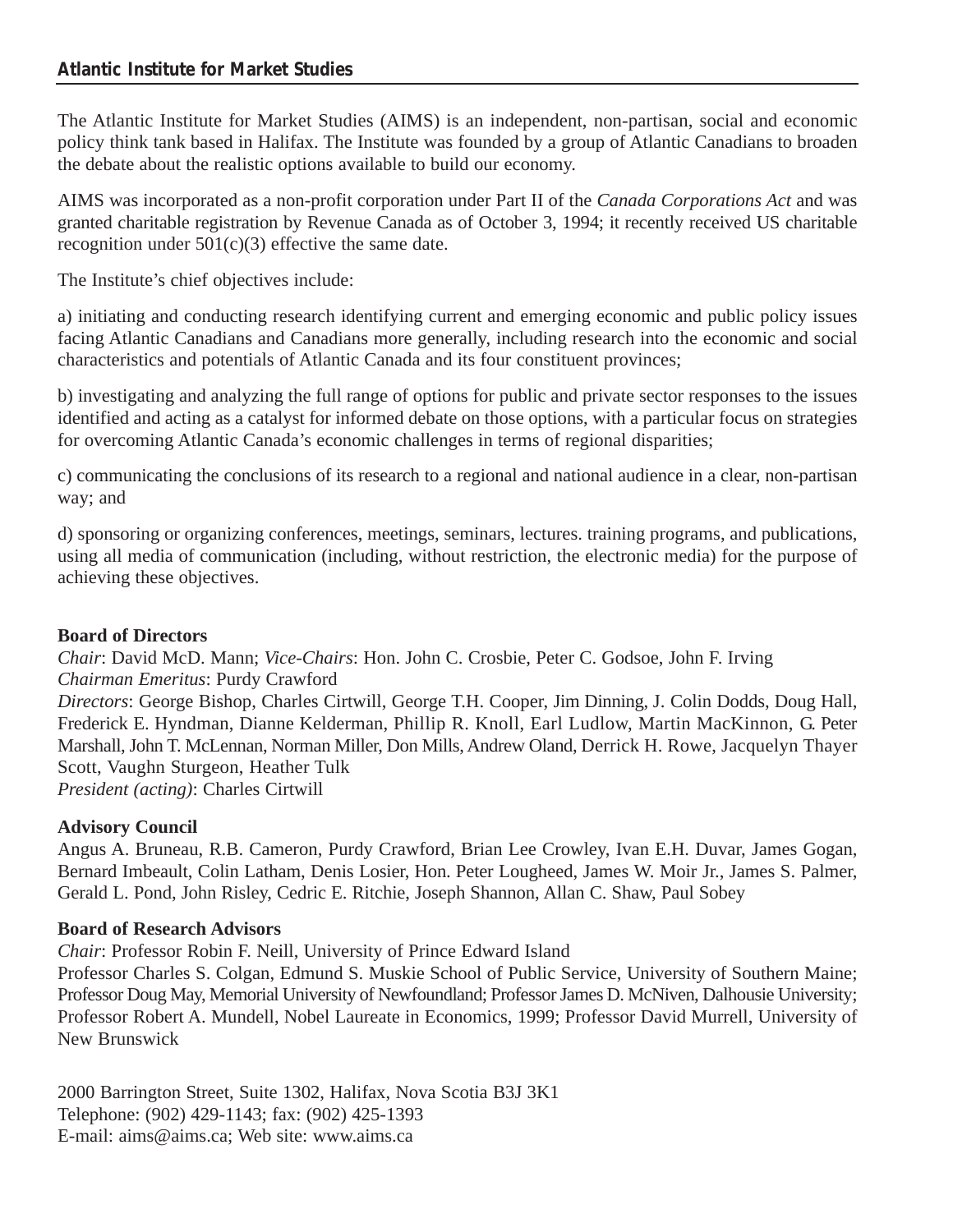## **GETTING THE FOX OUT OF THE SCHOOLHOUSE:**

How the Public Can Take Back Public Education

MICHAEL C. ZWAAGSTRA RODNEY A. CLIFTON JOHN C. LONG

Atlantic Institute for Market Studies Halifax, Nova Scotia

September 2007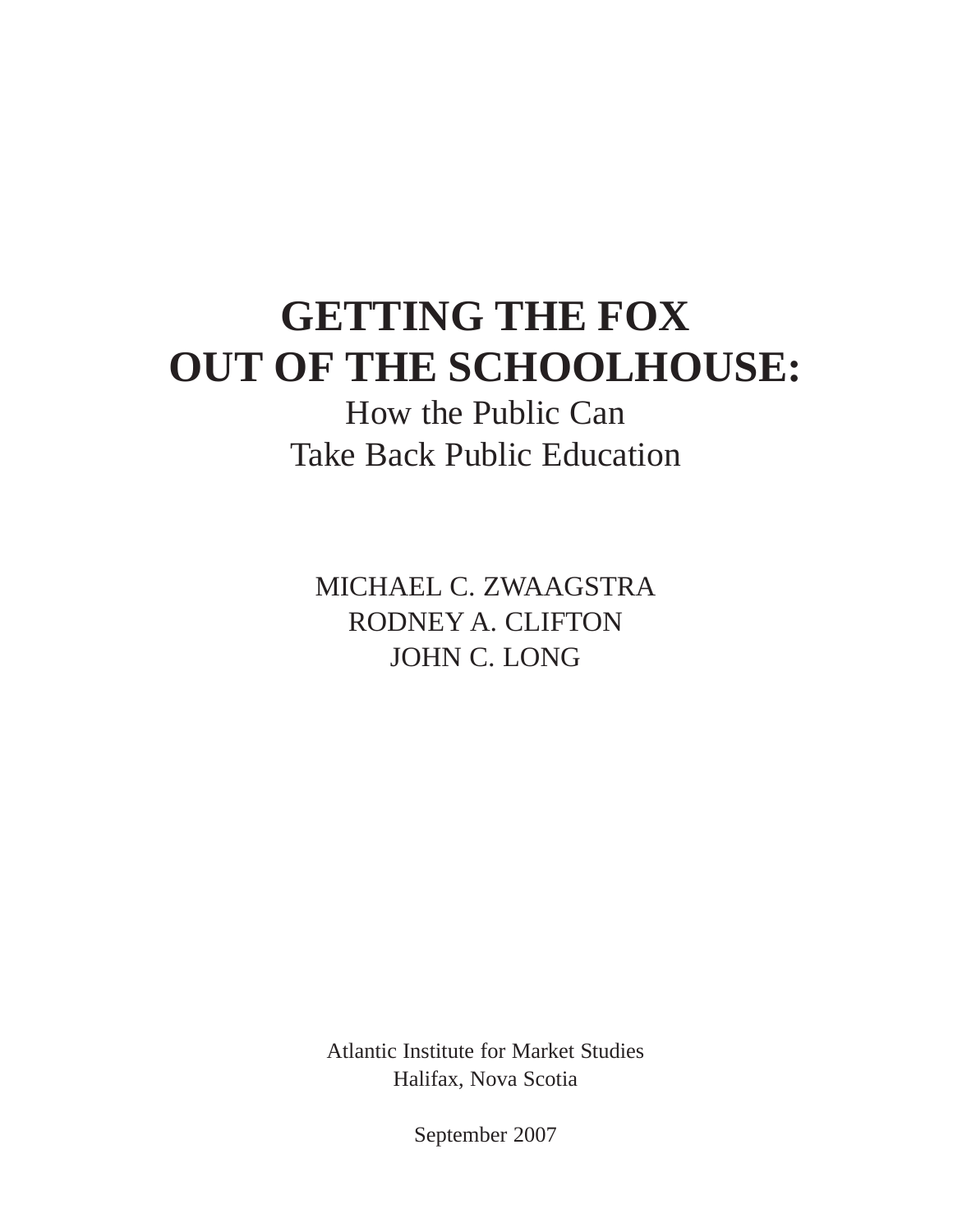

© 2007 Atlantic Institute for Market Studies Published by Atlantic Institute for Market Studies 2000 Barrington Street, Suite 1302 Halifax, Nova Scotia B3J 3K1

Telephone: (902) 429-1143 Fax: (902) 425-1393 E-mail: aims@aims.ca Web site: [www.aims.ca](http://www.aims.ca/)

This research was made possible through the generous support of the Donner Canadian Foundation.

The authors gratefully acknowledge the research assistance of Laura Reimer, M.P.A., in preparing this report.

Edited and prepared for publication by Barry A. Norris; design by Gwen North.

The authors of this report have worked independently and are solely responsible for the views presented here. The opinions are not necessarily those of the Atlantic Institute for Market Studies, its Directors, or Supporters.

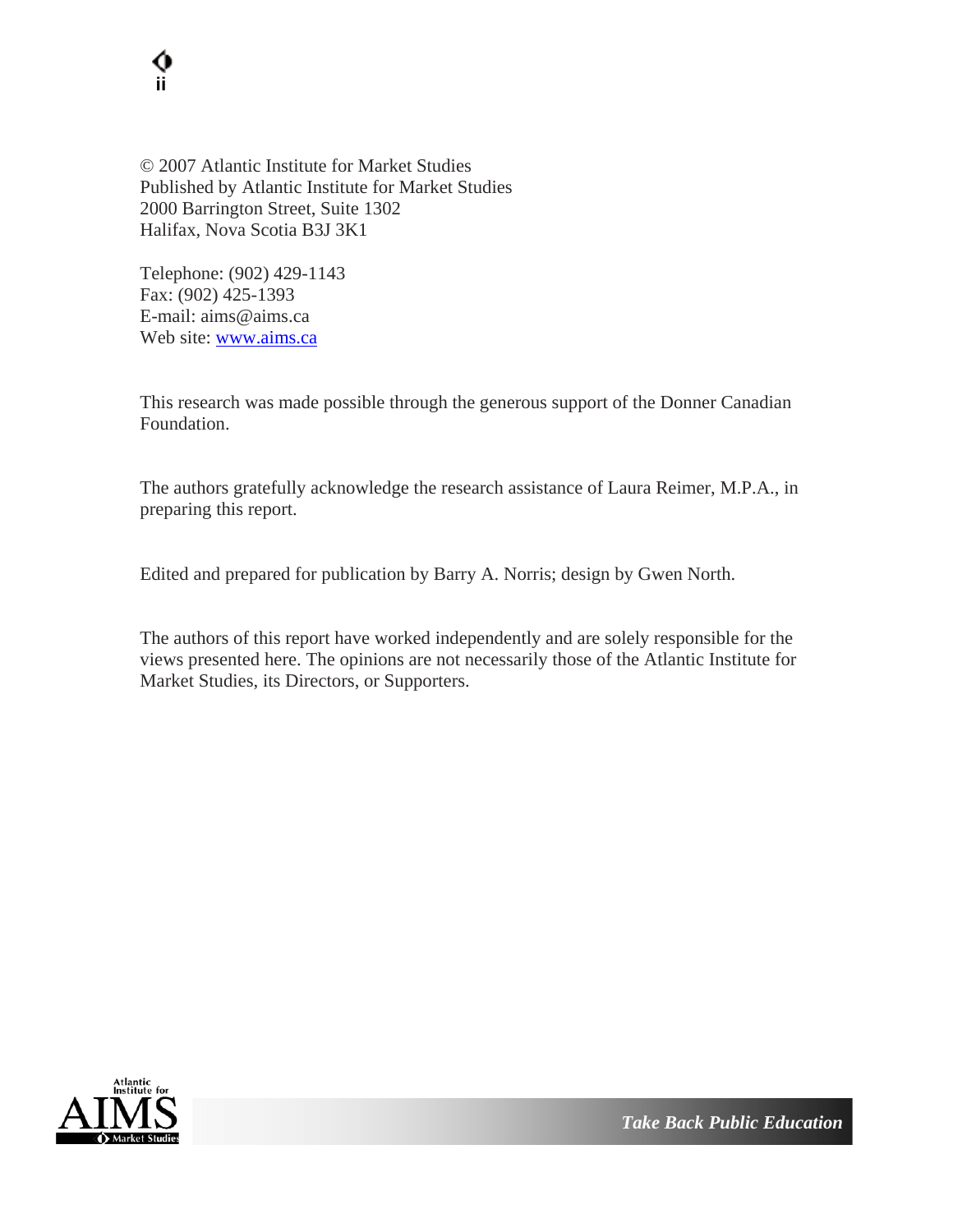# **CONTENTS**



**iii**

Ø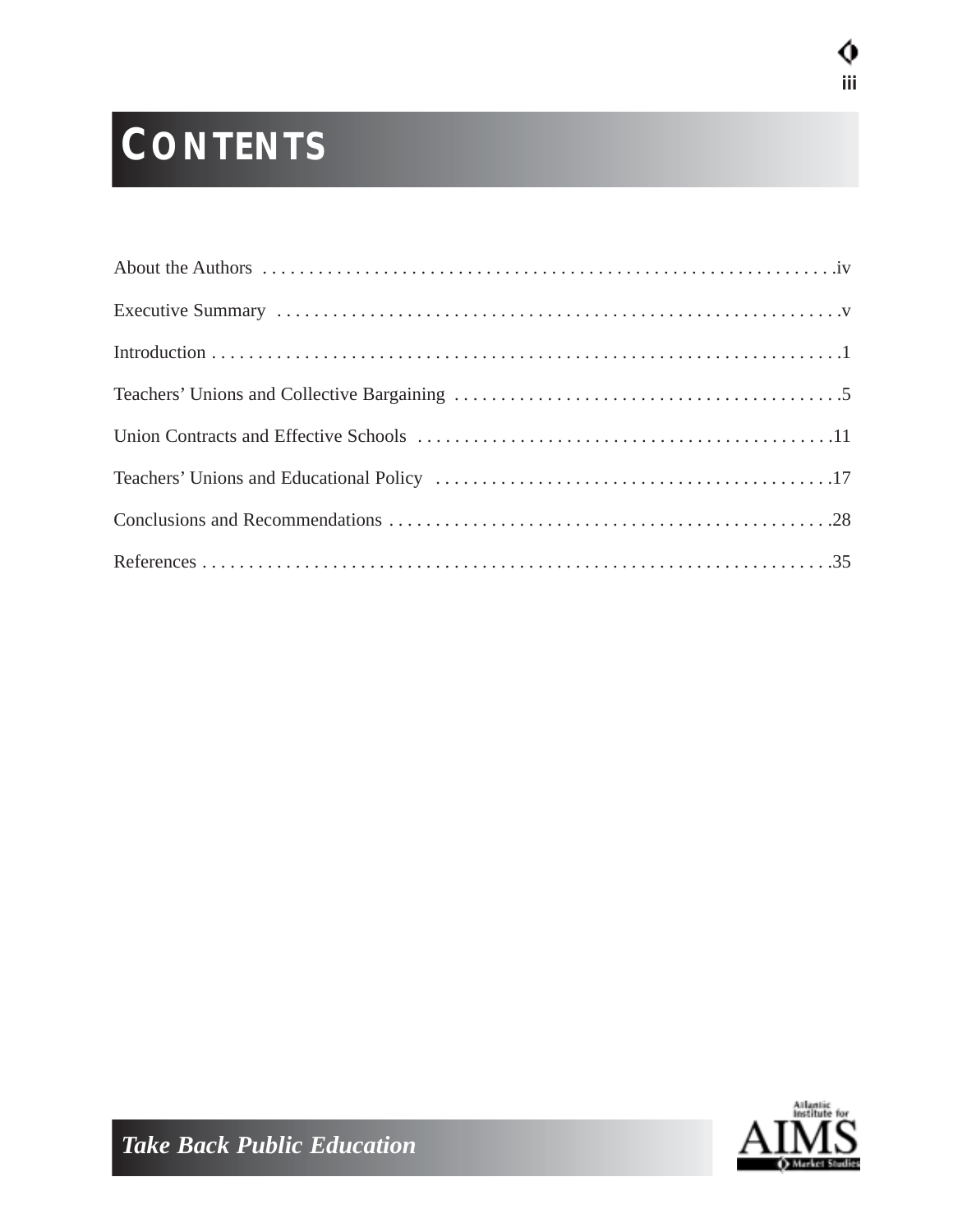# **ABOUT THE AUTHORS**

**Michael C. Zwaagstra** has a B.Ed., a Post Bachelor's Certificate in Education, and an M.Ed. in Educational Administration from the University of Manitoba. During his studies, he received numerous academic awards, including the Dr. A.W. Hogg Undergraduate Scholarship, the Klieforth Prize in American History, the Schoolmasters' Wives Association Scholarship, and the Aaron Bricker Memorial Scholarship. At present, he is a high school social studies teacher in Manitoba. He has written a number of policy papers on Canadian education for the Frontier Centre for Public Policy in Winnipeg. He is also a city councillor in Steinbach, Manitoba.

**Rodney A. Clifton** has a B.Ed. and a M.Ed. from the University of Alberta, a Ph.D. from the University of Toronto, and a fil. dr. from the University of Stockholm. He is a professor in the Faculty of Education at the University of Manitoba and, over the past 33 years, he has published numerous articles, monographs, and books. Rod Clifton has also received a Spencer Fellowship from the International Association for the Evaluation of Educational Achievement, an Rh. Award from the University of Manitoba, a R.W.B. Jackson Research Award from the Canadian Educational Researchers'Association, and both an Edward Sheffield Award and a Distinguished Research Award from the Canadian Society for the Study of Higher Education.

**John C. Long** has a B.Ed. from the University of Alberta, an M.Ed. from the University of Calgary, and a Ph.D from the University of Alberta. He is a professor of educational administration at the University of Manitoba. His professional background includes work as a certified teacher, school administrator, and university staff-relations officer. His research interest in educational policy, politics, and law has focused recently on the impact of Charter-inspired litigation on Canadian school systems. Among his recent publications are "Canadian Pluralism, the Charter and Citizenship Education" (with R. Magsino and R. Theberge), in *Educating Citizens for a Pluralistic Society* (2001); "Encouraging Spirituality: Constraints and Opportunities," in *Inspiring Practice: Spirituality and Educational Leadership* (2005); and "Religion in Canadian Education: Whither Goest Thou?" (with R. Magsino), in *The Courts, the Charter and the Schools* (forthcoming, University of Toronto Press).

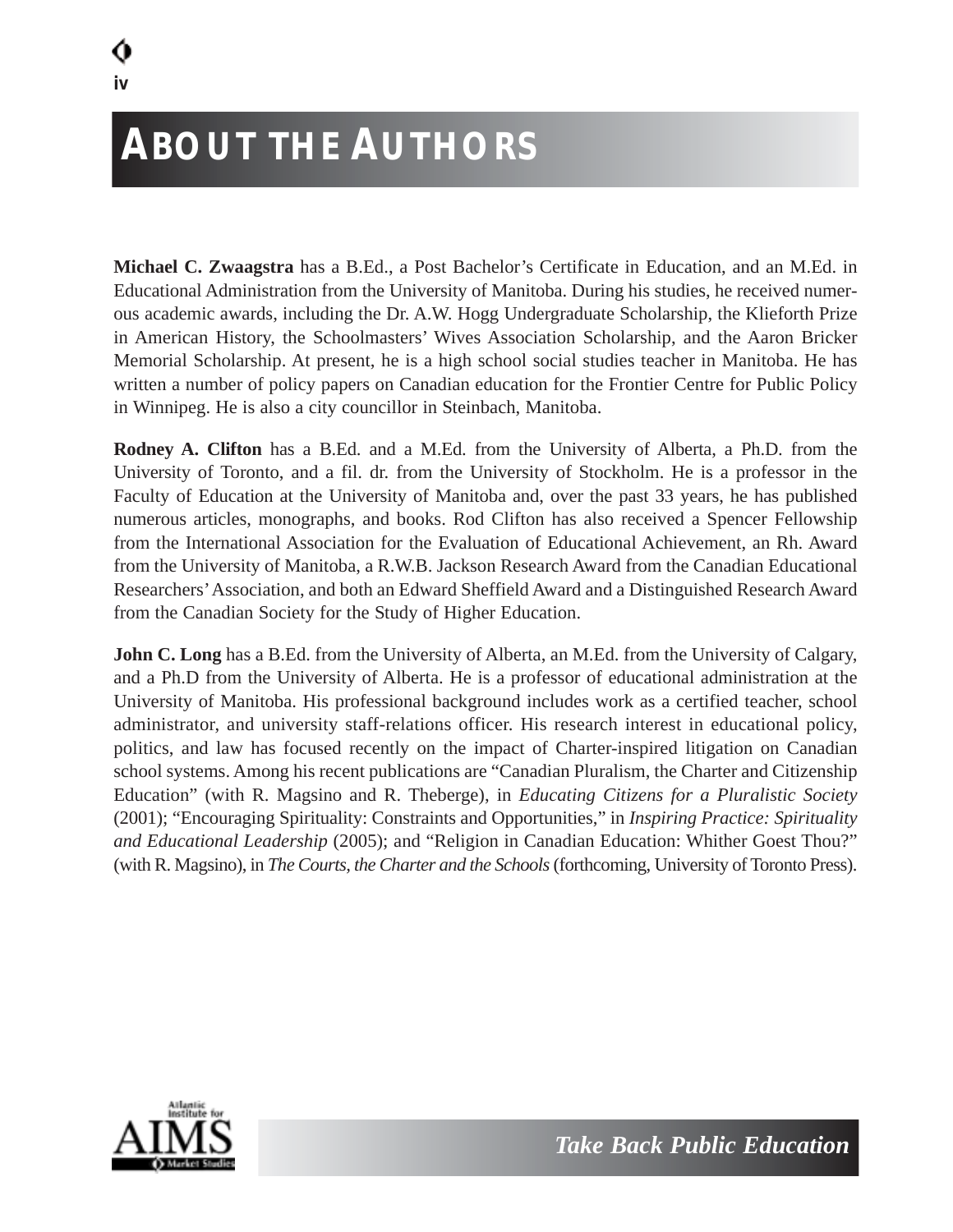# **EXECUTIVE SUMMARY**

Teachers' unions — often called associations, federations, or societies — are an integral part of Canada's educational systems. They are responsible for representing teachers at the bargaining table, and they speak on teachers' behalf on matters of educational policy. Because of their importance, it is necessary to examine critically the impact of teachers' unions on these educational systems.

Teachers' unions do not have fundamental responsibility for the accountability of school systems; rather, that responsibility belongs primarily to those who officially govern school systems. If unions have received too much at the expense of the public, then the fault lies with provincial governments, school boards, parents, and citizens.

Provincial governments are responsible for the legislative and regulatory arrangements that govern school systems, including the powers and duties of school boards and the legal regime for collective bargaining. Every clause in every collective agreement has been agreed to by a school board representing citizens, including parents. If there has been a less-than-effective preservation of management rights, that is something for which school authorities, to a significant extent, are responsible. Parents and citizens, too, bear some significant responsibility for insufficiently accountable school systems when they too easily accept unions' characterizations of what is in the best interests of the public.

On matters of educational reform, teachers' unions have opposed many attempts to increase transparency and accountability in Canada's school systems. Specifically, the unions have been strong opponents of standardized testing, increased parental choice in schooling, and any form of performancebased pay for teachers. At the same time, teachers' unions favour reforms such as limitations on class size, even though smaller classes cannot assure improved student performance without considerable cost.

Some light is beginning to shine, however, on education reform. In the United States, for example, both the American Federation of Teachers (AFT) and the National Education Association (NEA), after considerable pressure, have replaced their traditional opposition to standardized testing, parental choice, and merit pay with constructive criticism and reasonable proposals. And the Teacher Union Reform Network (TURN), an association of disaffected US teachers established in 1996 by locals from both unions, advocates a new form of unionism that focuses on collaboration, rather than confrontation, with employers and governments.

To date, TURN has no Canadian equivalent, although opinion surveys indicate that a significant number of Canadian teachers, and a substantial number of parents and taxpayers, support reforms to improve student academic achievement and reward effective teachers. Such reforms are unlikely



**v**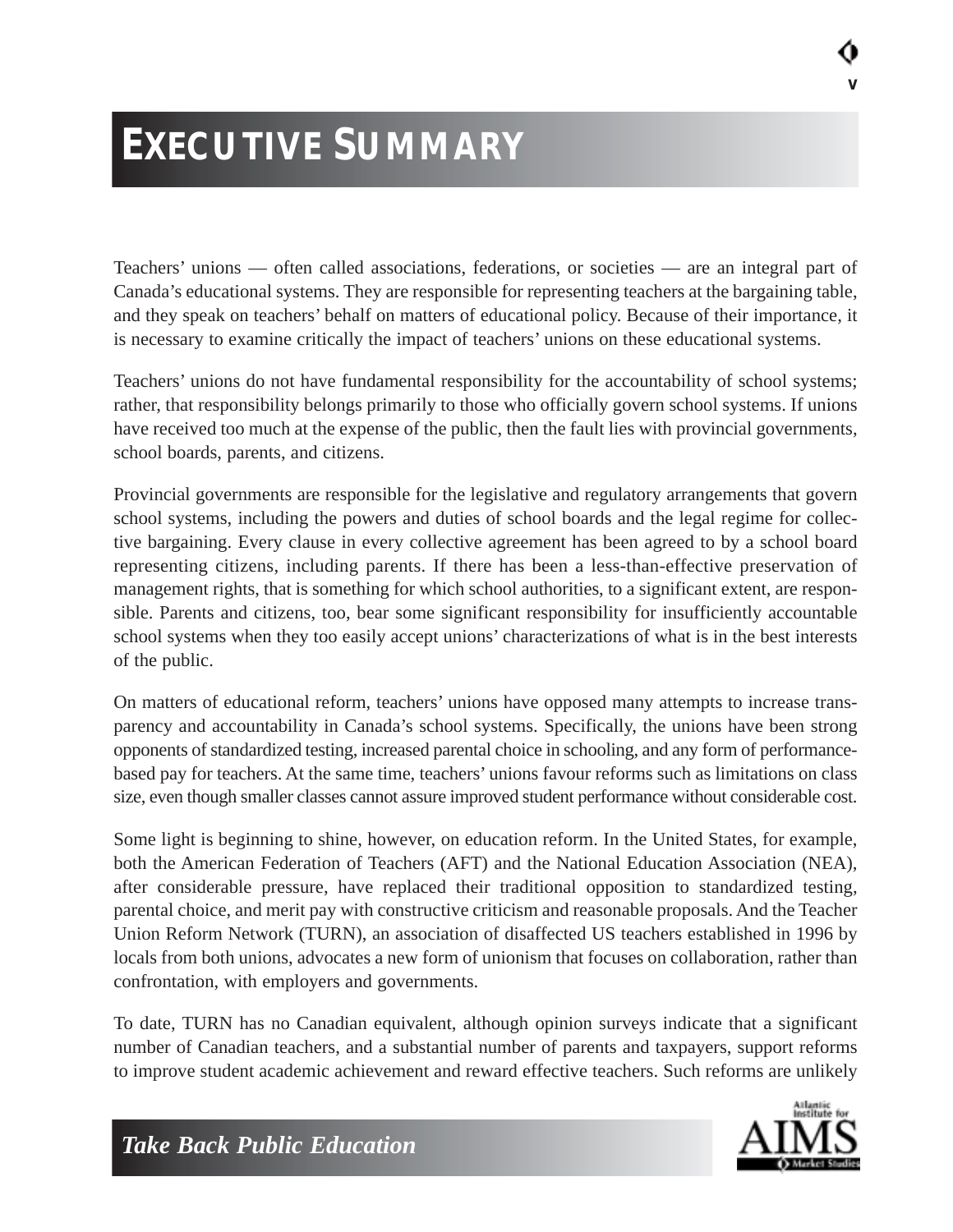

to be implemented, however, unless provincial governments and school boards initiate certain changes. Provincial governments, especially, need to make it clear that they plan to represent the public interest more effectively.

It is time to correct the imbalance between unions' interests and those of the public in the development and implementation of policy for school systems. It is time to enable parents and citizens to become more influential in their own right, to become a more effective counterweight to teachers' unions. We make five recommendations we believe are critical in rebalancing the interests of teachers' unions and the public to achieve more effective schools and school systems:

- use a standardized testing regime to assess the achievement of students;
- give parents greater choice in the schools their children attend;
- adjust salary schemes for teachers, to recognize meritorious performance;
- remove principals from the bargaining unit for teachers; and
- replace the provisions for strike and lockout with binding arbitration.

Because legal regimes and educational circumstances differ across Canada, the implementation of such policies would also differ in each province and territory. Moreover, provincial and territorial governments would have to reassure teachers that their basic rights to fair salaries, benefits, and other working conditions, especially protection against unfair discipline, were not in jeopardy. The striving for the objective of any reform initiative should be animated by the desire to improve the performances of students and schools, not to penalize teachers or undermine the legitimate right of parents and citizens to participate in the educational enterprise.

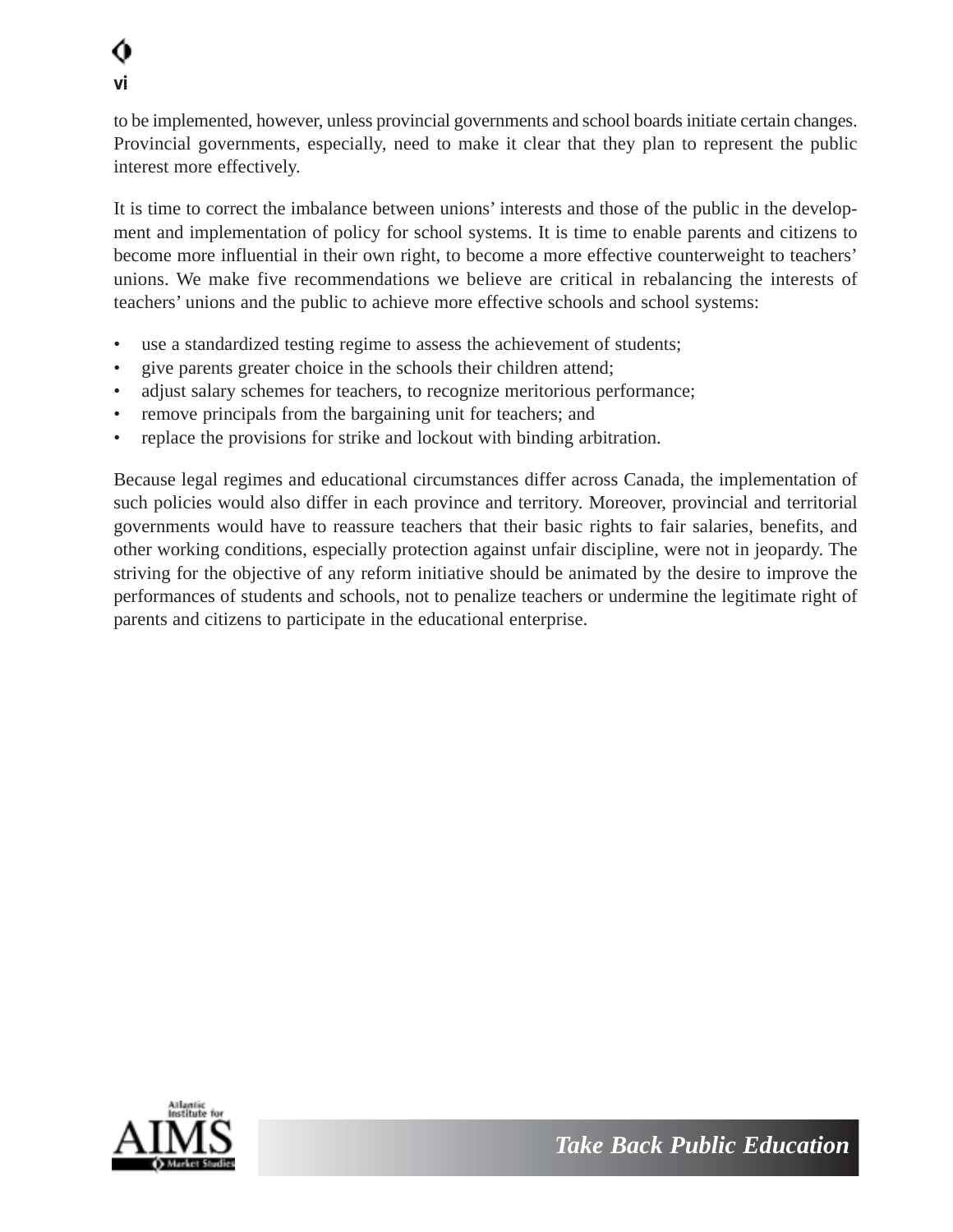# **INTRODUCTION**

What is the main purpose of education? All teachers likely have a response to this question because they are forced to think about it throughout their university education and working lives. Since there are almost 360,000 public school teachers in Canada (Clifton 2005), one would expect there to be almost as many answers.

Nevertheless, one would also expect virtually all teachers to agree that the most important purpose of education is to ensure that students learn what they need to know in order to function as citizens in a free, democratic, and pluralistic society (Holmes 1998). School administrators thus need to determine what factors have the largest impact on student learning; they then need to create classrooms and schools that enable effective learning to take place. Research has shown, for example, a strong relationship between some qualities of teachers and the academic achievement of their students (Rivkin, Hanushek, and Kain 2005), which suggests the need to reward effective teachers and help ineffective ones improve or, if they cannot, to dismiss them. Such administrative strategies might sound relatively simple, but, as even a cursory examination of educational labour relations shows, some difficulties arise in using them in Canada.

The study of educational labour relations is, in fact, relatively new and the research evidence is modest. Essentially, this is because the field is large and the issues are complex, "typically entwined with matters of politics, organization, economics, law and school finance" (Johnson 1988, 603). Certainly, there are good reasons labour relations in the educational sector should command the attention of researchers, policymakers, and citizens alike. The first reason is that of sheer numbers: teachers constitute the largest group of unionized workers in both Canada and the United States (Johnson 1988; Clifton 2005). The second reason is that the growth of the unionization of teachers has stirred both scholarly interest and public concern in that some regard thorough unionization as incompatible with the teaching occupation and the interests of the wider public. As Johnson (1988, 603) notes, "[a] tradition of local control in public education coupled with teachers' repeated claims to professional autonomy seem to be at odds with industry-wide negotiation or formalized regulation of teachers' work." Finally, school administrators, who are supposed to function as on-site managers, are themselves former teachers and are both more sympathetic to teachers' values and expectations and less attached to their role and responsibilities as managers who must also represent the interests of the employer, parents, and taxpayers.

Teachers' unions exist in virtually all industrialized countries. In federated states such as Australia, Canada, and the United States, teachers' unions are established within the state or province (see Lawn 1985; Donnelly 2004). In Australia, for example, teachers belong to specific unions within each state or territory based on the sector, whether public or private, in which they teach (Boyd and



**1**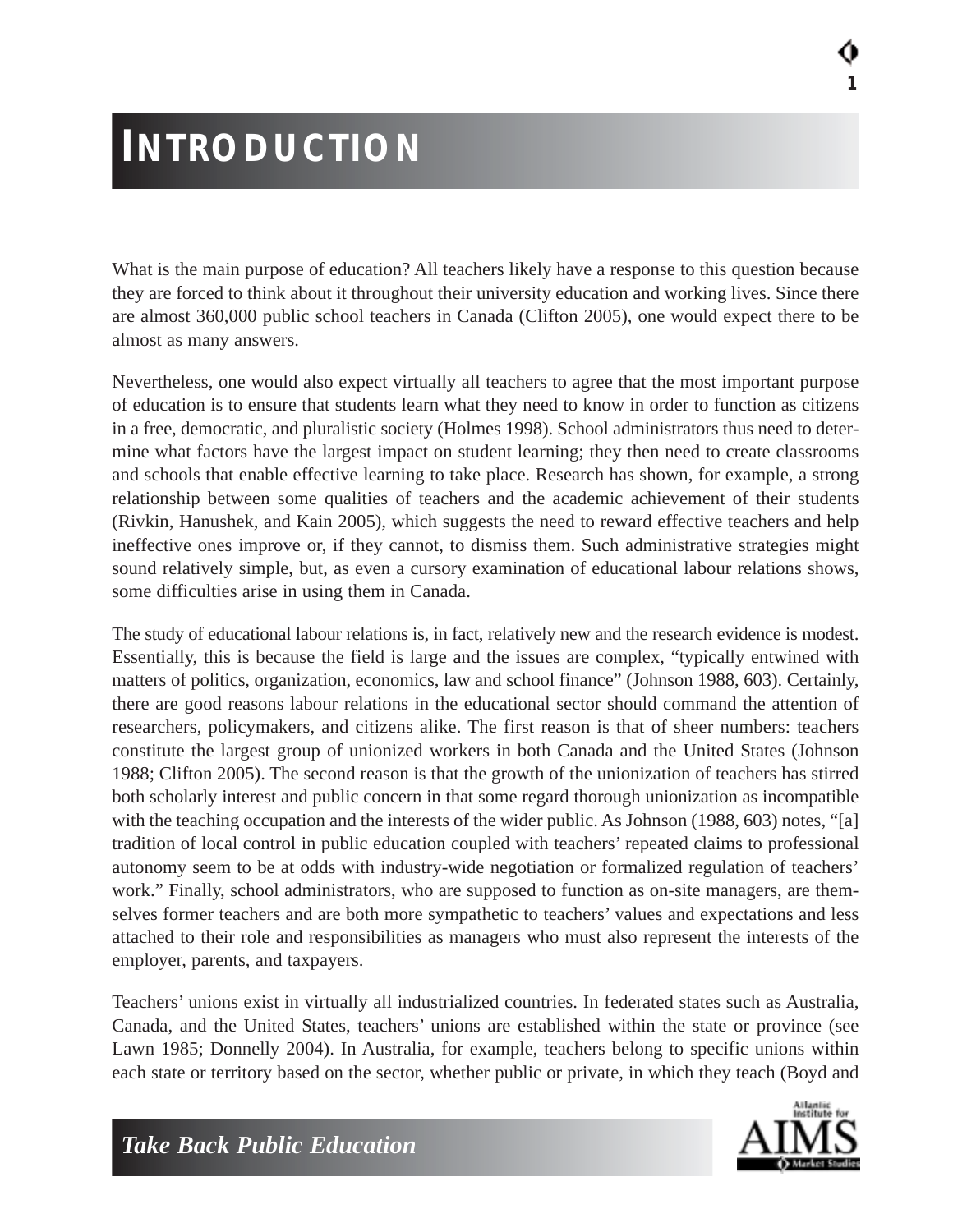# **2**

Smart 1987). The United States has a similar arrangement, but the power of unions is restricted to a greater degree than in many other federations, including Canada (Godin et al. 2006; Shackleton 2006). Only 33 US states have collective bargaining laws that require school boards to negotiate agreements with teachers' unions, and most states ban teachers' strikes. Moreover, two major teachers' unions, the National Education Association and the American Federation of Teachers, compete for membership. In most US school jurisdictions, teachers can choose whether or not to join one, the other, or neither of these two unions (Brimelow 2003).

Canada, on the other hand, is similar to Australia in that the labour relations framework favours the interests of teachers' unions (Donnelly 2004; Godin et al. 2006; Shackleton 2006). Membership in teachers' unions is often automatic, and every single province and territory requires collective agreements to be negotiated with the teachers' unions. Furthermore, most province and territories permit teachers' strikes and lockouts. In the few provinces with more than one union, teachers tend to be divided on the basis of grade level, language, or religion. Essentially, Canadian teachers' unions have little or no competition; they are virtually monopolies in the public sector.

Teachers' unions have as their primary interest the promotion and protection of teachers' welfare (Holmes 1998; Ungerleider 2003), particularly, as in Canada, teachers'salaries and working conditions. In his book, *The Worm in the Apple*, Peter Brimelow (2003), a Canadian-born journalist working in the United States, notes that the interests of teachers' unions and the interests of students and parents are often mutually exclusive. Like other unions, teachers' unions have a vested interest in:

- expanding their membership base;
- increasing teachers' salaries, benefits, and favourable working conditions;
- restricting the ability of administrators or school boards to evaluate teaching and student progress effectively, to reward success in either, and to discipline teachers for less than effective job performance; and
- gaining more control over educational policy.

Recent research in Canada by Guppy and his colleagues (2005) shows clearly, however, that teachers' unions do not represent the concerns of all teachers in pursuing such objectives. Nevertheless, as teachers' unions have achieved more and more of these objectives over the past several decades, their relative strength has increased substantially in a number of respects (Holmes 1998, 145–46). For example, the larger their membership base, the more union dues they collect. Similarly, as teachers' salaries increase year after year, unions are able to increase their annual fees accordingly, giving them substantially increased revenues from their members. Restricting the right of management to discipline teachers and gaining more control over educational policy also make it easier for teachers' unions to promote policies that serve their particular interests rather than those of students, parents, and the general public. In this respect, as Merrifield, Dare, and Hepburn (2006, 8) state, "[t]he unions' financial power, combined with their ability to mobilize thousands of teachers, makes them very influential in the political arena."

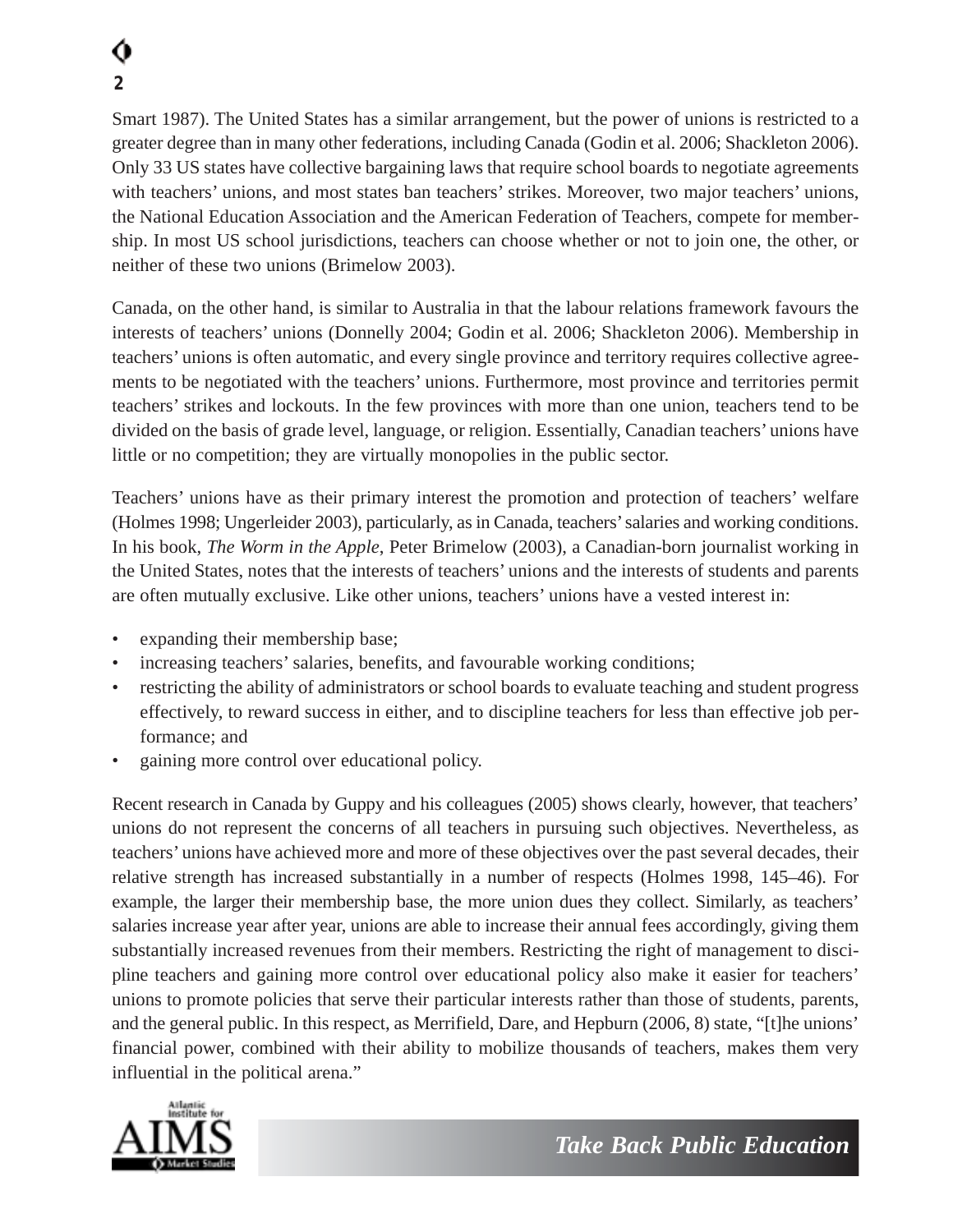Because of their monopolistic nature, public sector unions generally — and teachers' unions specifically — are often in a stronger bargaining position than are private sector unions, which tend to be constrained by the requirements of competition, efficiency, and affordability (Holmes 1998; Brimelow 2003; Shackleton 2006). Private sector unions need to act in a responsible manner to ensure that their employers remain viable or else employees might lose their jobs. In Canadian public school systems, in contrast, this is a much less salient consideration. In most provinces, parents cannot easily send their children to competing schools, in part because there are often few schools close to their homes. In addition, a financial burden, for transportation and tuition, often accompanies such parental choices. Consequently, the influence of teachers' unions on Canadian school systems and educational policy has become a significant cause for concern for informed parents and taxpayers. Riley et al. (2002) argue, for example, that teachers' unions — even in the United States, where such unions are not as strong as in Canada — have undermined the effectiveness of public schools. The educational research literature<sup>1</sup> suggests that effective schools have:

- a clear school mission:
- high expectations for students' success;
- strong instructional leadership;
- frequent monitoring of students' progress;
- increased opportunity for students to learn;
- a safe and orderly environment; and
- positive relations between parents and the school.

Yet, not one of the major objectives of teachers' unions is framed in terms of creating or maintaining effective schools. Indeed, teachers' unions often advocate policies — such as salary schemes that take no account of teachers' performance — that actually inhibit the development of effective schools. At the same time, they oppose policies — such as the use of standardized testing — that provide opportunities to monitor students' progress more effectively (Manitoba Teachers' Society 2007). While giving lip service to accountability, Canadian teachers' unions, in fact, have opposed almost every attempt by parents and other groups to identify effective and ineffective teachers and schools. This opposition is evident, for example, in their response to "school report cards" published by the Atlantic Institute for Market Studies and other institutes to better inform parents, students, and taxpayers about the effectiveness of specific schools.<sup>2</sup>

Similarly, despite the fact that strong instructional leadership is a key component of effective schools, teachers' collective agreements constrain the exercise of such leadership by school administrators. Johnson (1988, 619) notes the substantial consensus among US researchers regarding the impact of collective bargaining on principals' administrative practice: "Researchers agree that teachers have

<sup>2</sup> See, for example, Audas and Cirtwill (2003); Atlantic Institute for Market Studies (2007); Cowley and Easton (2007a, 2007b, 2007c); and Johnson (2005, 2007). For negative views of teachers' unions to such report cards, see, for example, Newfoundland and Labrador (2003); Canadian Teachers' Federation (2004); Alberta Teachers' Association (2006).



<sup>1</sup> See, for example, Martz (1992); Association for Effective Schools (1996); Fleming and Raptis (2003); Patchen (2004).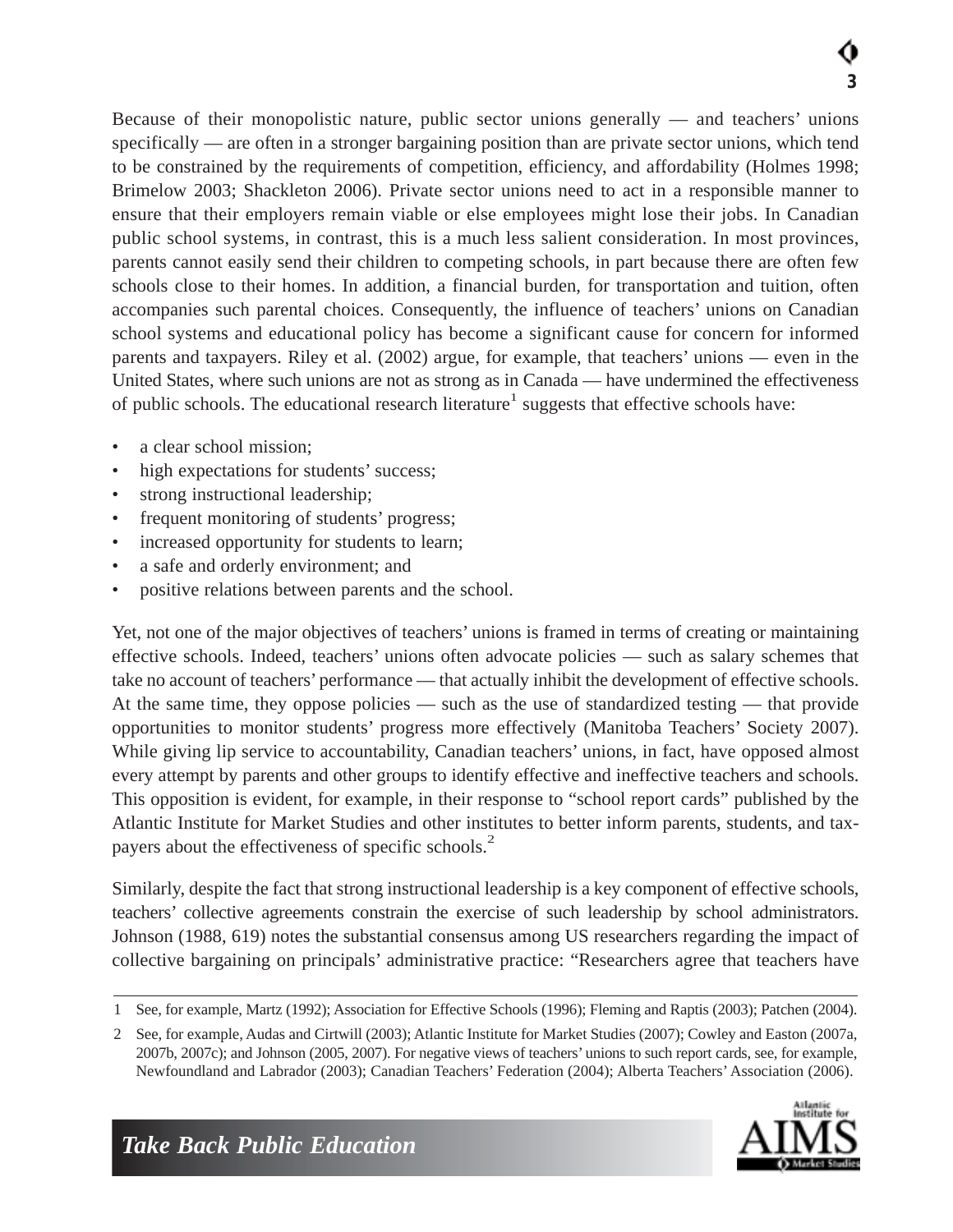won formal powers relative to principals, that contracts have constrained principals' discretion, and that principals' work has become more managerial and their jobs more difficult." In Canada, this difficulty is likely exacerbated by the fact that, in most provinces, principals are the union colleagues of teachers, a status that reflects the decisions of provincial governments, labour boards, and, of course, the ambition of the unions themselves. Yet it is a fundamental conflict of interest that does not serve the public interest in quality education.

Are teachers' unions a significant barrier to educational reform in Canada? Has the influence of teachers' unions on the operation of public schools and the development of educational policy produced results that reflect the public interest? If not, what adjustments might be called for in the policy and practice of schooling? To answer these questions, we first outline a brief history of teachers' unions and their major achievements in collective bargaining. We then examine representative collective agreements in Canada, and evaluate the suitability of certain provisions for improving the effectiveness of schools. Finally, we recommend five educational policy priorities designed to reconstitute a vision of the public interest that is more sensitive to parents and taxpayers while not undermining the legitimate role that teachers' unions play in education.

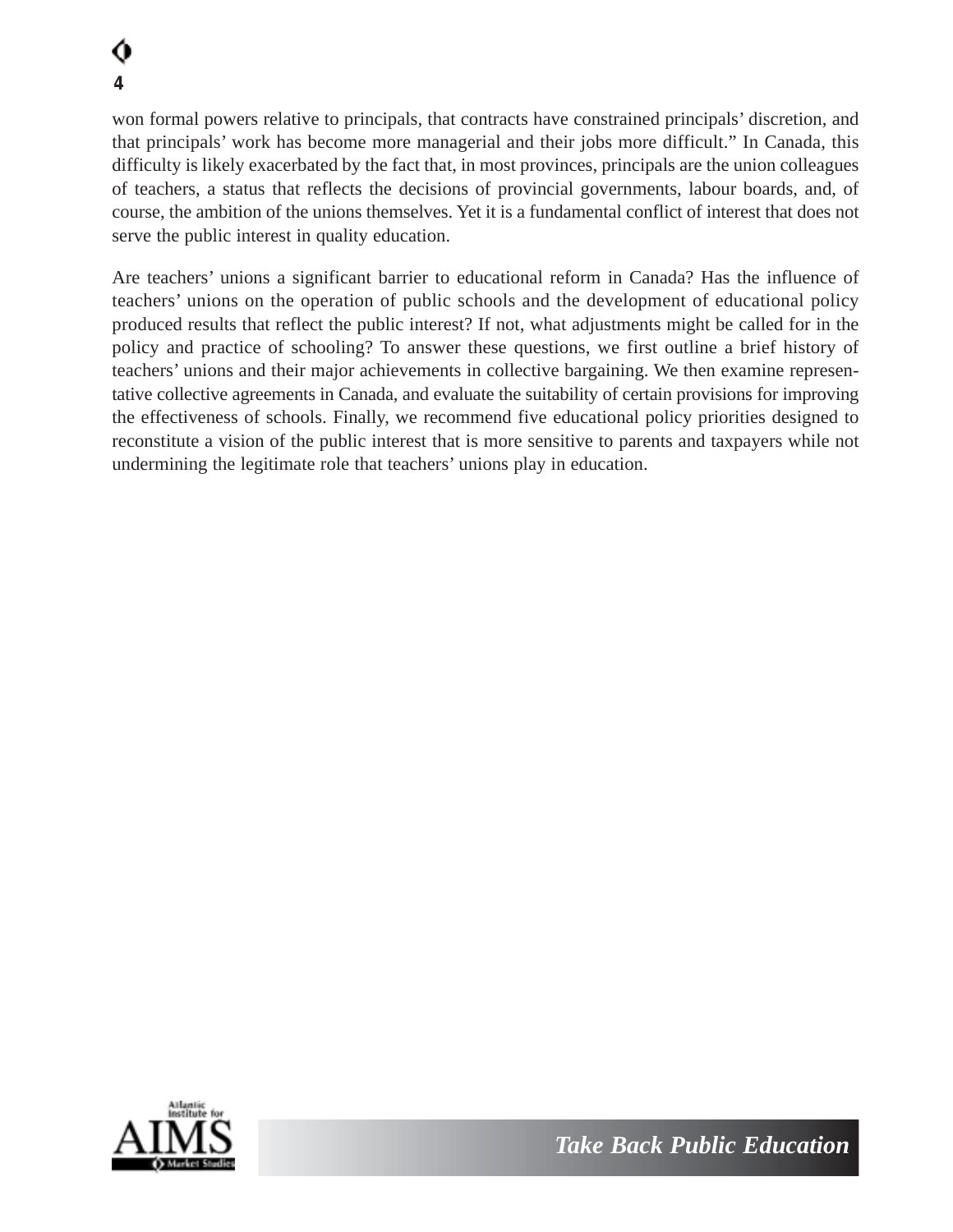## **TEACHERS' UNIONS AND COLLECTIVE BARGAINING**

In Canada, education is exclusively the jurisdiction of the provincial governments — except for the education of Aboriginals, the children of certain military personnel, and a few other federal initiatives in technical and bilingual education (see Young, Levin, and Wallin 2007). As a result, provincial teachers' unions have their own histories. Even so, there are similar patterns across the country that indicate that the unions have been well aware of, and often involved in, educational developments in other jurisdictions.

Similar to Canada, education in both Australia and the United States is primarily the responsibility of state governments (see Lawn 1985; Donnelly 2004); consequently, teachers' organizations there were initially established at the state level. Thus, in order to gain a better understanding of teachers' unions in Canada, it is useful to examine briefly the development of teachers' unions in the United States, which has had a substantial influence on Canadian education, at least over the past several decades. A number of similarities exist between US and Canadian teachers' unions, but some noteworthy differences as well.

### *Collective Bargaining in the United States*

The history of teachers' collective bargaining in the United States is closely intertwined with the growth of both the National Education Association and American Federation of Teachers.<sup>3</sup> Since these two large national unions represent about 90 percent of teachers in the United States, it is important to understand their origins and their impact on collective bargaining.

In 1857, representatives from ten state teachers' organizations met in Philadelphia to establish the National Teachers'Association (NTA). It was, however, a teachers' organization in name only, largely because classroom teachers had little involvement for several decades. During its formative years, the NTA was largely composed of university teachers and focused more on the discussion of educational ideas than on influencing educational policies that affected the lives of public school teachers and their students. Shortly before the beginning of the twentieth century, the NTA merged with the National Association of School Superintendents and became the National Education Association (NEA).

At first, the leadership of the NEA was still dominated by university presidents and school superintendents, but the association soon commissioned studies of the salaries, benefits, and job security of

<sup>3</sup> The discussion in this section is drawn largely from Cresswell, Murphy, and Kerchner (1980); Nelson (1990); and Brimelow (2003).



**5**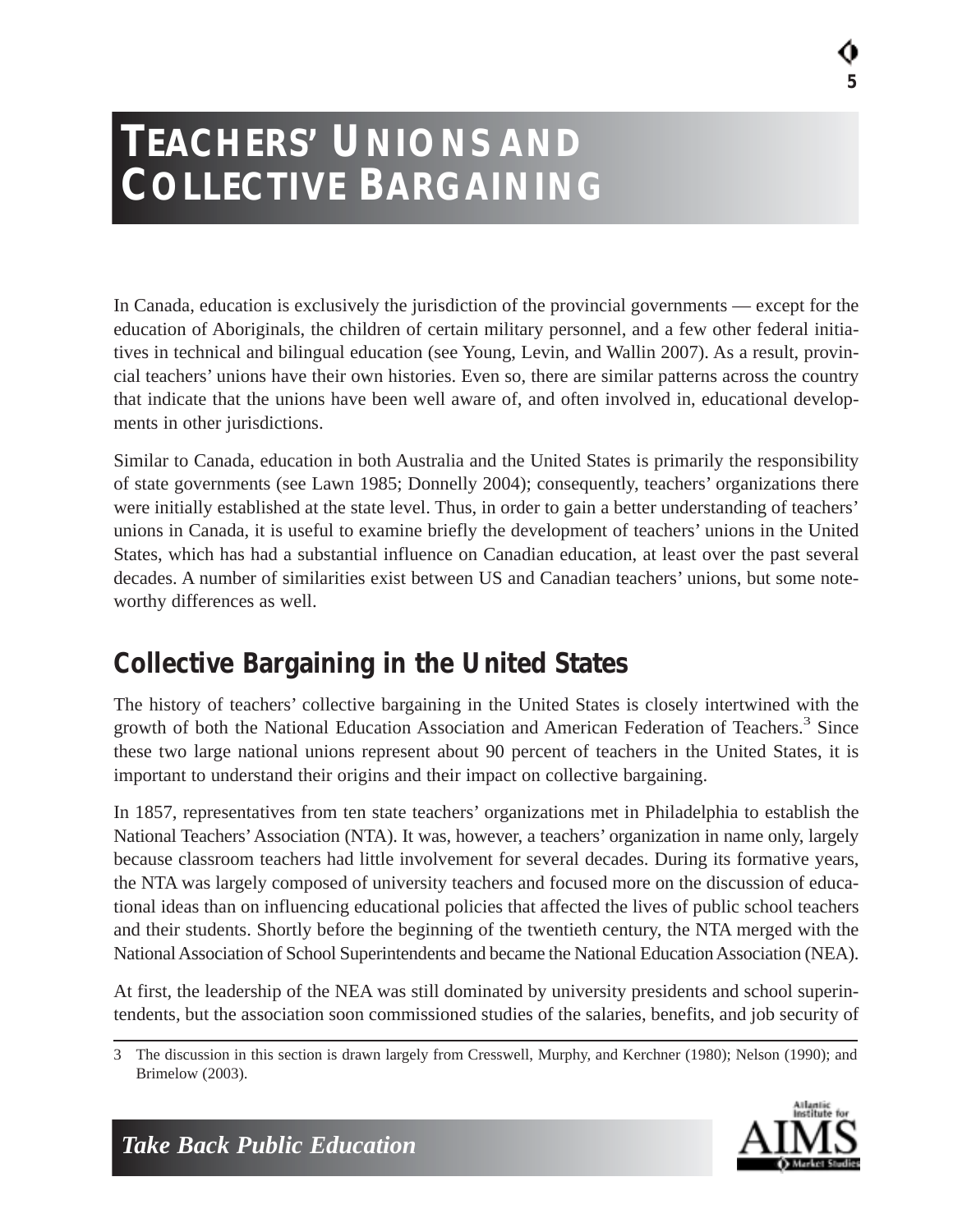public school teachers. These studies suggested that, generally, teachers' salaries were not keeping pace with the cost of living; that, in comparison with other professionals, teachers were poorly paid; and that their working conditions were more difficult and more stressful than the public generally believed (National Education Association 1905; Brooks 1913). These reports focused the NEA's attention on taking a greater interest in the welfare of classroom teachers in US public schools. Consequently, the NEA lobbied state governments to increase the salaries and benefits of teachers, but it still opposed collective bargaining, which it called unprofessional behaviour; indeed, at that time, the educational administrators who still dominated the association thought that collective bargaining would undermine their ability to manage schools. In short, while the NEA served as a general advocate for public education, it refused to take sides when the interests of teachers and school trustees diverged.

Teachers' unions in some states were dissatisfied with this approach, however, and thought that their organizations should become officially associated with other labour unions. Accordingly, in 1916, a teachers' local from Gary, Indiana, and three Chicago teachers' unions formed a national teachers' union, the American Federation of Teachers (AFT), which was integrated into the American Federation of Labour.

The NEA opposed collective bargaining for its members until the late 1960s, but the AFT openly advocated such action as early as 1935 (Moskow 1969) — although it maintained a no-strike policy until the early 1960s. Nevertheless, in 1946, the AFT teachers' local in St. Paul, Minnesota, became the first such union to go on strike in the United States. Over the next couple of decades, however, the AFT continued its adherence to a no-strike policy while refusing to discipline locals and their members who participated in strikes.

It was not until 1960 that a teachers' union in the United States gained the right to bargain collectively for its members. On November 7, 1960, teachers in New York City — who were then represented by the United Federation of Teachers (UFT), affiliated with the AFT — staged a one-day strike to back up demands for collective bargaining rights. In 1961, a poll conducted by the city found an overwhelming majority of teachers in favour of collective bargaining, and a vote later that year confirmed that most teachers wanted the AFT to represent them in collective bargaining with the city. In 1962, New York City teachers signed a collective agreement that, among other things, granted them a \$1500 salary increase, a reduction in instructional loads, an increase in specialized services, and a limitation on class size.

That collective agreement coincided with the increasing acceptance of public sector unionization in the United States. Prior to the 1960s, labour union leaders, such as AFL-CIO president George Meany, had opposed the unionization of public sector workers because of their monopoly status. Opinions changed, however, and in 1960 President John F. Kennedy signed an executive order allowing collective bargaining for federal employees. Several states, most notably New York, began passing legislation that would allow the formation of public sector unions. Although teachers' unions were still far from having collective bargaining rights, the legal restrictions against them gradually decreased.

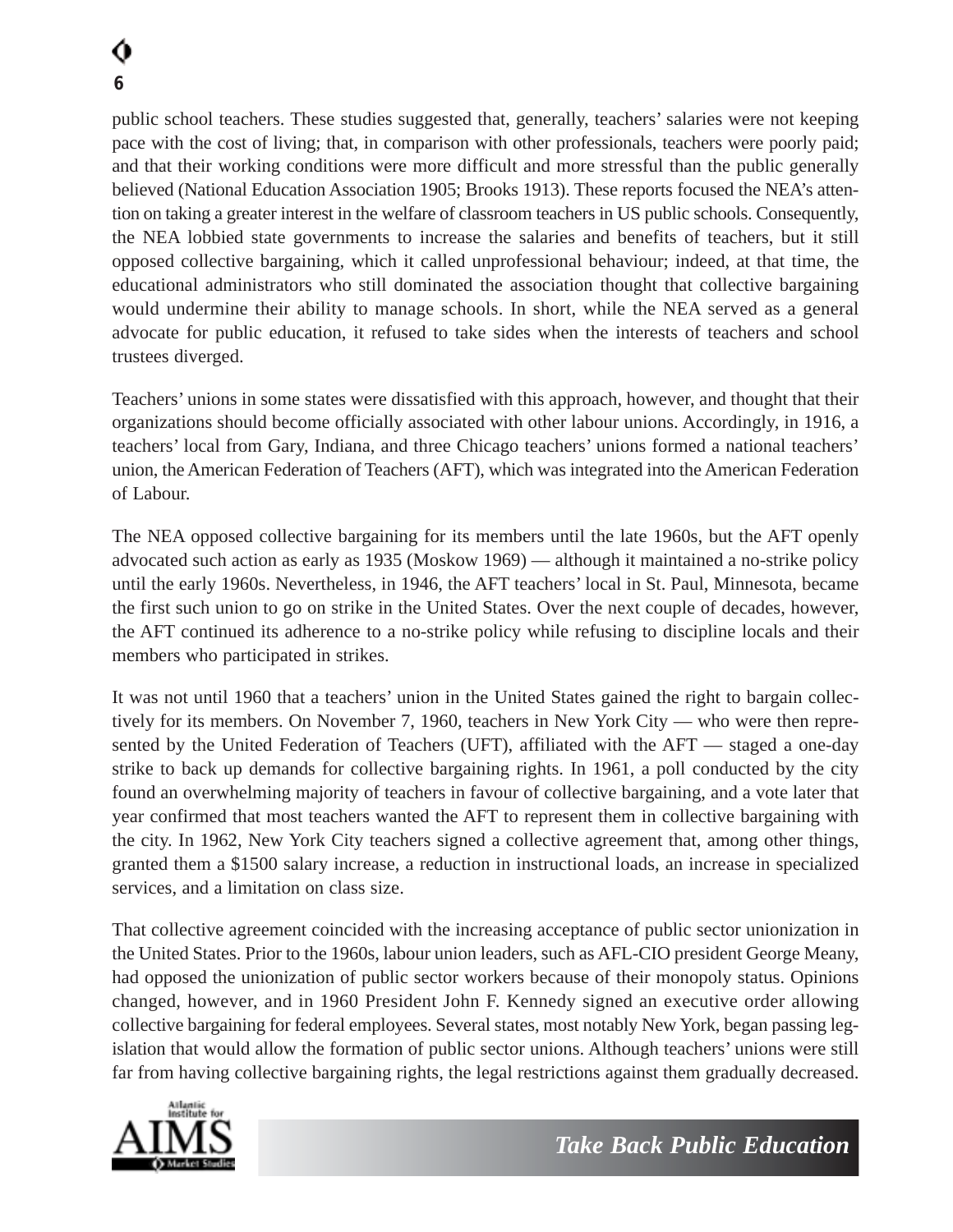In the 1960s, more teachers' locals, particularly those in larger urban centres, began to demand, and to receive, the right to bargain collectively. Indeed, before 1960, no state required local school boards to bargain with teachers collectively; by 1985, however, more than 30 states did so, 11 other states permitted, but did not require, collective bargaining, and only 4 prohibited it. During this period, the NEA, while still opposing collective bargaining in principle, began to advocate professional negotiations that were indistinguishable from unionized collective bargaining. Currently, most states require school boards to bargain collectively once a union has been certified, and both the NEA and AFT bargain on behalf of teachers all across the United States.

Over time, the two national teachers' unions have become increasingly similar in structure and purpose. As a result, there have been increased discussions about merging them into one large national teachers' union. In 1996, the NEA and AFT reached a "no raid" agreement not to recruit members from each other nor challenge each other's bargaining rights (National Education Association 1998). In 1998, the presidents of the two unions announced that a merger between them was likely, but their respective members rejected the proposal later that year. Thus, for the time being, the NEA and the AFT remain separate but powerful unions representing the collective interests of virtually all US public school teachers.

### *Collective Bargaining in Canada*

As in the United States, teachers in nineteenth-century Canada could not bargain with their employers on a collective basis. Local school boards hired individual teachers, whose salaries and working conditions were at the discretion of the school trustees. This meant that school boards could, and did, unilaterally lower teachers' salaries when, in their minds, economic conditions warranted — during the First World War, for example. Needless to say, there was virtually no job security for teachers: in some jurisdictions, female teachers could be dismissed if they married.

The earliest teachers' associations in Canada focused primarily on providing general in-service training for teachers, and had little interest in negotiating better working conditions for their members. The Ontario Education Association (1887), the Provincial Association of Protestant Teachers of Quebec (1864), the Educational Association of Nova Scotia (1863), and the Teachers' Federation of Prince Edward Island (1880) all provided forums for teachers to meet and discuss educational matters; they also allowed provincial departments of education to make public pronouncements on their educational plans.4 These early associations could not be described as teachers' unions, however, because they did not lobby collectively for terms and conditions of employment.

In the late nineteenth century, in what is now Atlantic Canada, several teachers' associations were established with their primary focus the improvement of working conditions for public school teachers. The Newfoundland Teachers' Association, for example, was founded in 1890 under the leadership

<sup>4</sup> This section draws on the history of Canadian teachers' unions by Lawton et al. (1999).

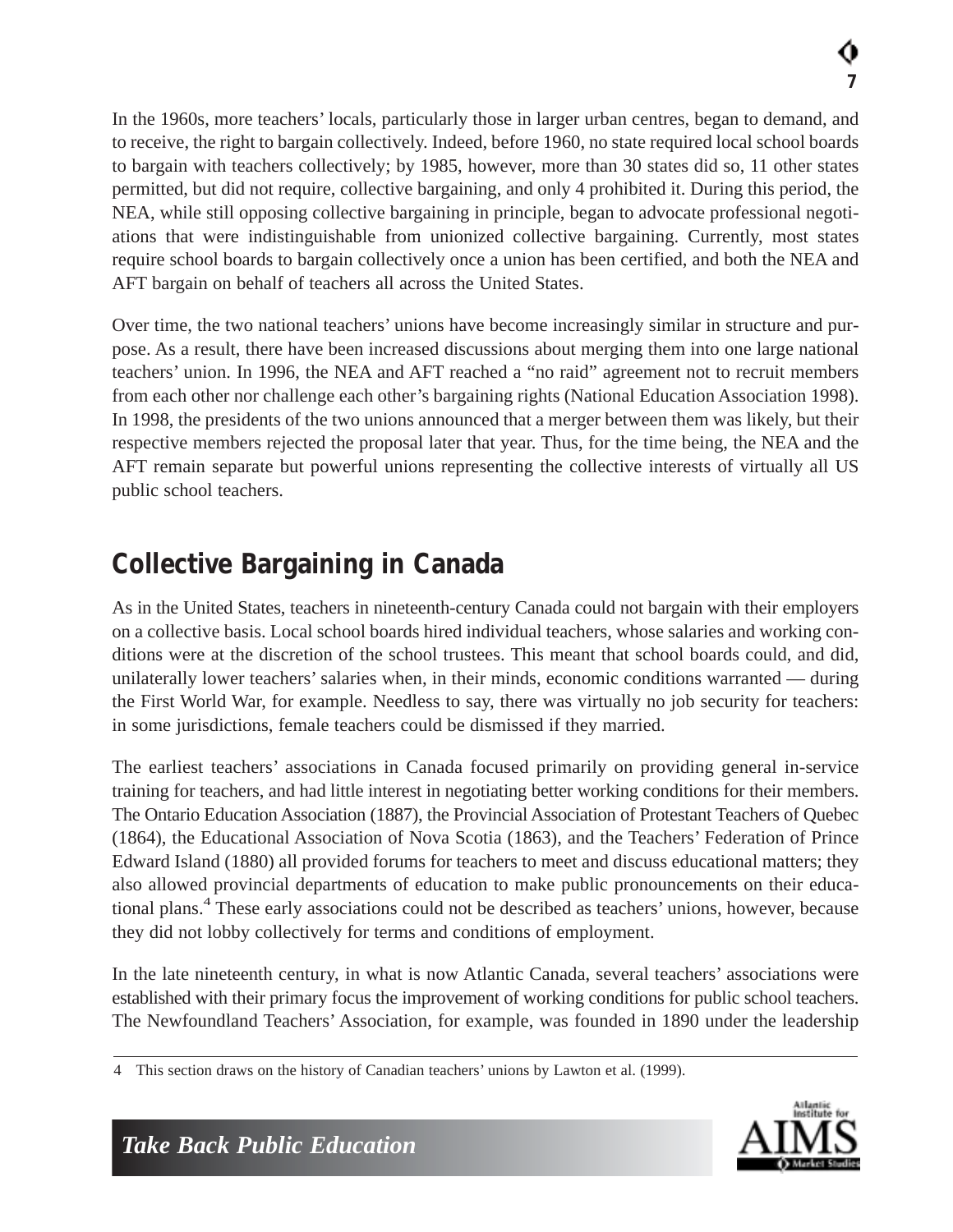of James Bancroft, who hailed from the union stronghold of Chester, England. Bancroft sought to establish a teachers' pension plan as well as to increase teachers' salaries. Largely as a result of Bancroft's political astuteness, both goals were accomplished within several years (Pitt 1990). In 1895, the Teachers' Protective Union of Nova Scotia was formed, with its primary focus on improving salaries and working conditions for teachers in that province. Over the next 25 years, however, it was active only intermittently, and it never really gained collective bargaining authority for its members (Nova Scotia Teachers' Union 2006).

Most teachers' unions in Canada were founded or reconstituted between 1914 and 1920 (see Table 1). Organizers in the western and Maritime provinces were able to create unified associations that included all public school teachers, but teachers in Ontario and Quebec were largely divided on the basis of gender and religion. Nevertheless, teachers' unions in those two provinces worked together on a number of common causes, and proved capable of showing a united front when they faced hostile governments and school boards.

Newly formed teachers' unions did not have to wait long before receiving official recognition from their respective provincial governments. In 1935, for example, the Saskatchewan government passed *An Act Respecting the Teaching Profession*, which provided for mandatory membership in the Saskatchewan Teachers' Federation for all public school teachers (Saskatchewan Teachers' Federation 2006). The remaining provinces later passed legislation that provided for automatic, but not compulsory, union membership for public school teachers.<sup>5</sup> The first teachers' union to gain the specific right to bargain collectively on behalf of all teachers in the employ of school boards was the Alberta Teachers' Association, in 1941. Teachers' unions in other provinces followed suit, although teachers in Quebec did not receive this right until 1965.

In 1920, the Canadian Teachers' Federation (CTF) — which promotes cooperation among the provincial unions and seeks to represent the interests of Canada's nearly 360,000 public school teachers to the federal government and, occasionally, the provinces (see Clifton 2005; Canadian Teachers' Federation 2006) — came into existence as a national umbrella organization. The CTF plays a limited role in educational policy, however, because education falls within provincial jurisdiction and because the CTF has no direct authority or control over any provincial teachers' unions, unlike such umbrella organizations in Australia and the United States (Young, Levin, and Wallin 2007).

<sup>5</sup> Thus, for most teachers in Canada, membership in a teachers' union usually follows upon employment rather than being a precondition of employment (Holmes 1998). Nevertheless, all members of a teachers' bargaining unit must pay dues, even if they do not belong to the union. Practically, this means that individual teachers can "write themselves out" of automatic membership in the union, but they must pay union dues and are otherwise subject to the terms and conditions of the collective agreement negotiated on their behalf (Bezeau 1995).

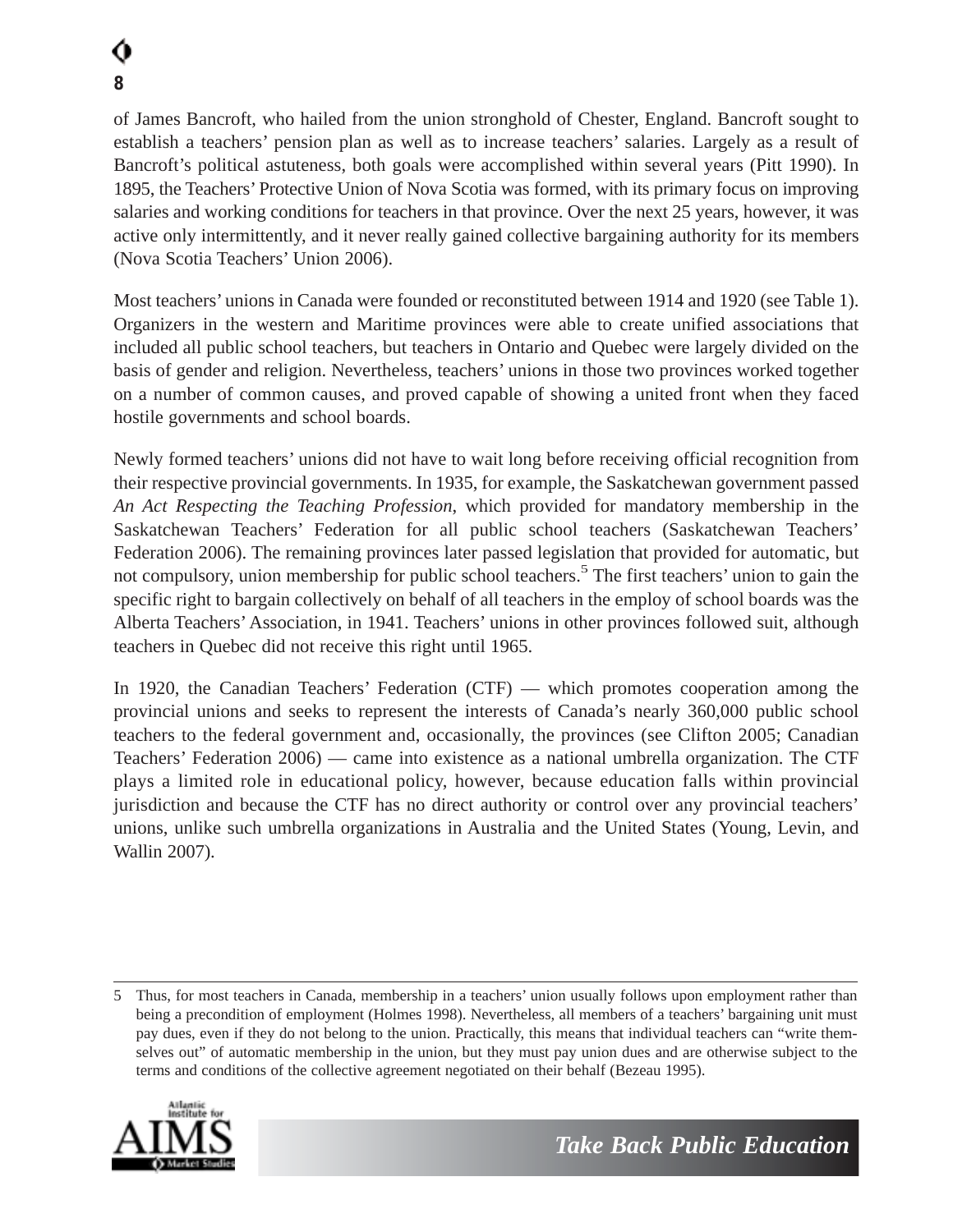| <b>Teachers' Union</b>                                     | <b>Year Created</b> | <b>Membership</b><br>(Teachers) | <b>Web Site</b>         |
|------------------------------------------------------------|---------------------|---------------------------------|-------------------------|
| Alberta Teachers' Association                              | 1918                | 30,000                          | www.teachers.ab.ca      |
| British Columbia Teachers' Federation                      | 1919                | 43,000                          | www.betf.bc.ca          |
| La Fédération des syndicats de l'enseignement <sup>a</sup> | 1998                | 82,000                          | www.fce.qc.net          |
| Manitoba Teachers' Society                                 | 1919                | 14,000                          | www.mbteach.org         |
| New Brunswick Teachers' Federation                         | 1903                | 7600                            | www.nbtf-fenb.nb.ca     |
| Newfoundland and Labrador Teachers' Association            | 1890                | 6450                            | www.nlta.nl.ca          |
| Northwest Territories Teachers' Association                | 1953                | 775                             | www.nwtta.nt.ca         |
| Nunavut Teachers' Association                              | 1999                | 650                             | www.ntanu.ca/index.html |
| Nova Scotia Teachers' Union                                | 1895                | 10,300                          | www.nstu.ca             |
| Ontario Teachers' Federation <sup>b</sup>                  | 1944                | 144,000                         | www.otffeo.on.ca        |
| Prince Edward Island Teachers' Federation                  | 1880                | 1500                            | www.peitf.com           |
| Quebec Provincial Association of Teachers <sup>c</sup>     | 1997                | 7000                            | www.qpat-apeq.qc.ca     |
| Saskatchewan Teachers' Federation                          | 1914                | 12,000                          | www.stf.sk.ca           |
| Yukon Teachers' Association                                | 1955                | 450                             | www.yta.yk.ca           |

#### **Table 1:** *Provincial Teachers' Unions*

a La Fédération des syndicats de l'enseignment was founded in 1998 as a result of the merger of 44 smaller unions. It represents French-speaking teachers in Quebec.

b All teachers are required by law to belong to the federation as a condition of teaching in publicly funded schools in Ontario. In fact, teachers belong to one of four affiliated unions that predate the Ontario Teachers' Federation. These bodies are: l'Association des enseignantes et des enseignants franco-ontariens, the Elementary Teachers' Federation of Ontario, the Ontario English Catholic Teachers' Association, and the Ontario Secondary School Teachers' Federation.

c The Quebec Provincial Association of Teachers was formed in 1997 through the merger of the Protestant and Catholic Teachers' Associations. It represents English-speaking teachers. Its parent body, the Provincial Association of Protestant Teachers, was founded in 1864.

Sources: Lawton et al. 1999; teachers' union Web sites.

#### *Comparing Teachers' Unions in Canada and the United States*

Although there are many similarities between teachers' unions in Canada and the United States, the differences are striking. These differences, in fact, help to explain why teachers' unions in Canada, despite the absence of an effective national union, are more entrenched and more powerful than those in the United States.

The first significant difference is that the United States has two very large national teachers' unions, the NEA and the AFT, that compete with each other for members, while Canada has a much less

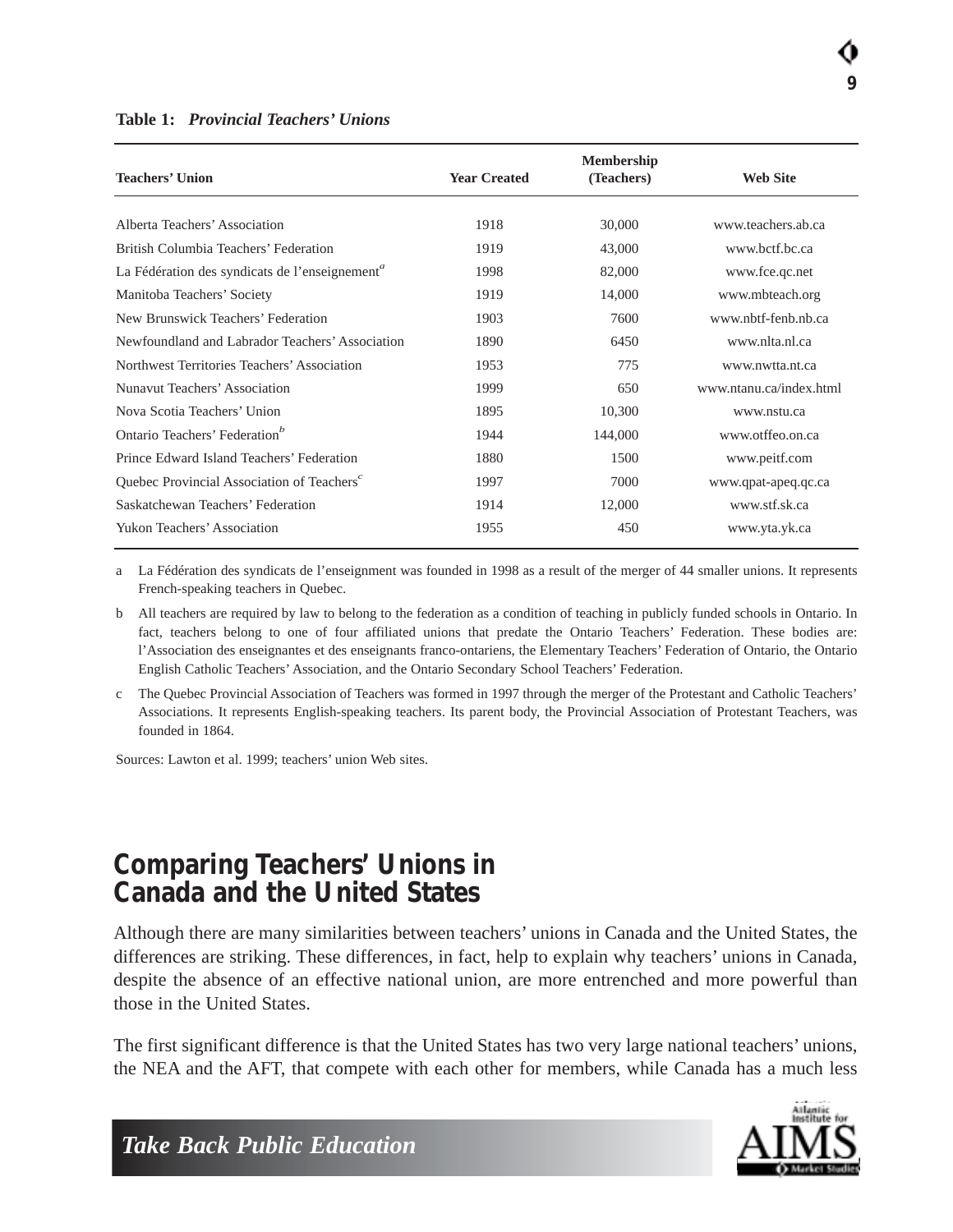powerful association of provincial unions, the CTF, and most Canadian teachers have little choice but to join a provincial union. The two US national unions offer different philosophical approaches in that the AFT has been much more strident than has the NEA in its support for collective bargaining and job action, including the strike. In contrast, teachers' unions in Canada have never competed for members, and philosophical differences among them are muted; simply, Canadian teachers' unions know that their membership and resources increase as the total number of teachers increases, and that no competing union can capture members.

The second major difference between teachers' unions in the two countries is that, in Canada, collective bargaining legislation is much more favourable to unions than in the United States (Godin et al. 2006). In Canada, teachers in every province have been bargaining collectively since at least 1965, and school boards are legally required to negotiate with representatives of the provincial unions. In contrast, as noted earlier, not all US states require teachers to engage in collective bargaining, so that teachers' unions in that country have less formal power than those in Canada.

Third, teachers' unions in the United States historically have been less willing to undertake drastic labour actions, such as strikes and working to rule, than have Canadian unions. Throughout most of its history, for example, the NEA has opposed collective bargaining, although it currently endorses procedures that are virtually indistinguishable from collective bargaining. Canadian teachers' unions, on the other hand, have always championed the right to collective bargaining, and most favour strong labour action, including strikes, to achieve their objectives.

As a result of these differences, Canadian teachers' unions are in a stronger position in relationship to their employers, school boards, and provincial governments than their counterparts in the United States (see Godin et al. 2006). In fact, collective bargaining is strongly entrenched across Canada; teachers' unions have no competing unions to worry about, and all provincial governments provide for automatic or mandatory union membership for public school teachers.

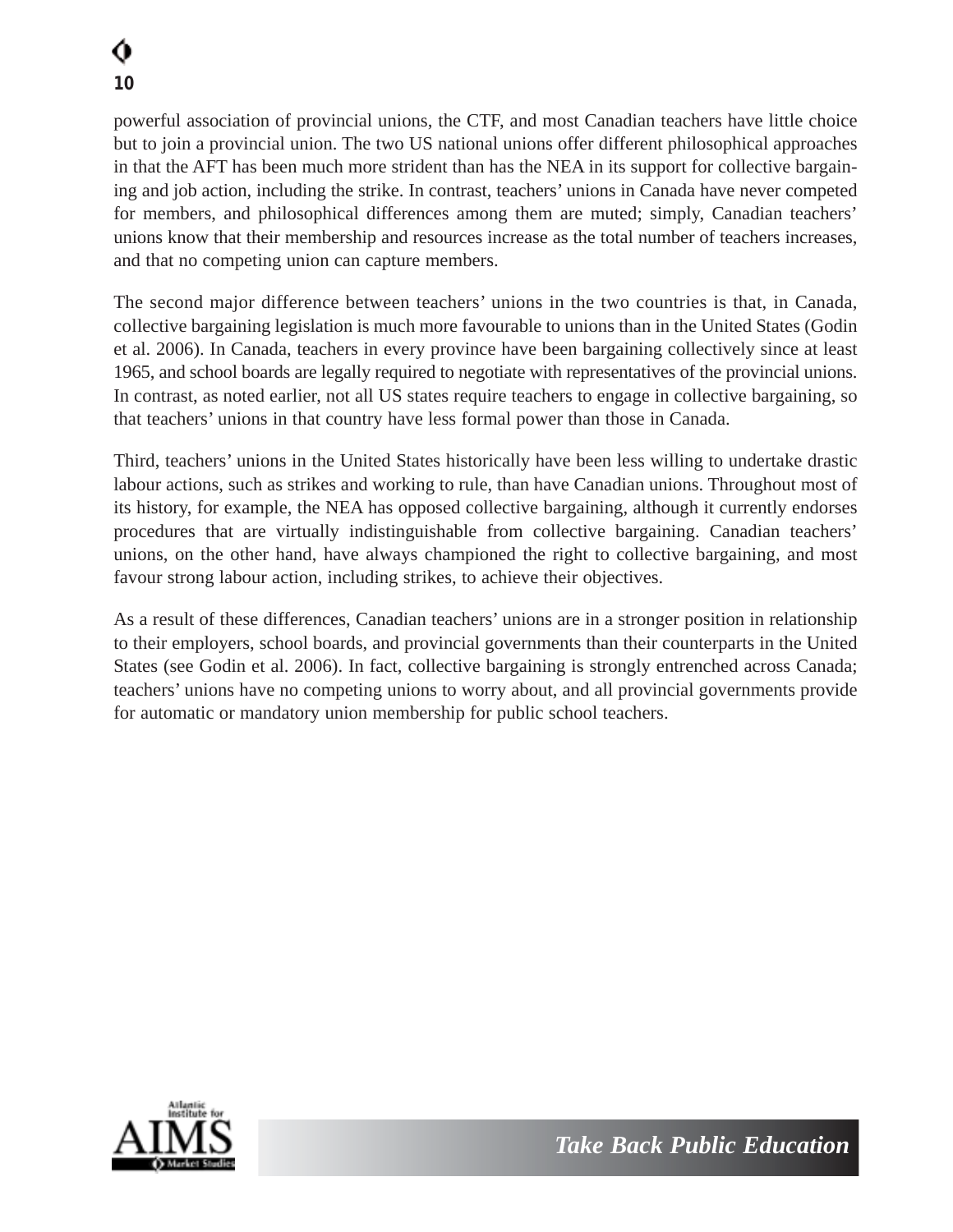## **UNION CONTRACTS AND EFFECTIVE SCHOOLS**

Every public school teacher in Canada currently works under a collective agreement. Simply stated, a collective agreement is a formal contract spelling out the terms and conditions of employment between an employer and a union of employees. Each side is bound by the agreed-on terms and conditions for a specific period of time. Just before the agreement expires, the employer and the union attempt to negotiate a new contract. If the two sides are unable to reach an agreement, and if the province does not require final and binding arbitration to resolve their differences, job action may occur, often in the form of working to rule, a strike by employees, or a lockout by employers.

In the private sector, collective agreements generally affect only the employer and the employees; during labour difficulties, customers are relatively free to take their business elsewhere for the products or services they want. Private sector strikes and lockouts can also be inconvenient for customers, but the two main parties negotiating the collective agreement are also those who have the most to gain from the achievement of a contract or the most to lose from the continuation of the dispute (Godin et al. 2006). The situation is, however, very different in the public sector. Because the great majority of students attend public schools, parents have little choice but to put up with labour disruptions at such schools. As a result, the terms of collective agreements and the use of any form of labour action can have a serious effect on people — students, parents, and taxpayers — who have little or no influence on the negotiated agreement.

When negotiations take place, school boards and provincial governments have an interest in the efficient use of public resources and the containment of costs associated with educating students. In contrast, teachers and their union have an interest in improving working conditions and job security and increasing salaries. This means that, despite their claims to the contrary, teachers' unions do not have the interests of parents and students as their first consideration. Nor is the development of effective schools an important feature of collective bargaining, as even a cursory examination of collective agreements shows. As the late Nobel laureate Milton Friedman (2006) remarked when asked about the priorities of US teachers' unions,

The president of the National Education Association was once asked when his union was going to do something about students. He replied that when the students became members of the union, the union would take care of them. And that was a correct answer. Why? His responsibility as president of the NEA is to serve the members of the union, not to serve public purposes.

In most provinces, as Table 2 shows, teachers' unions negotiate collective agreements directly with the provincial government; only in Alberta, Manitoba, and Ontario do local trustees negotiate the

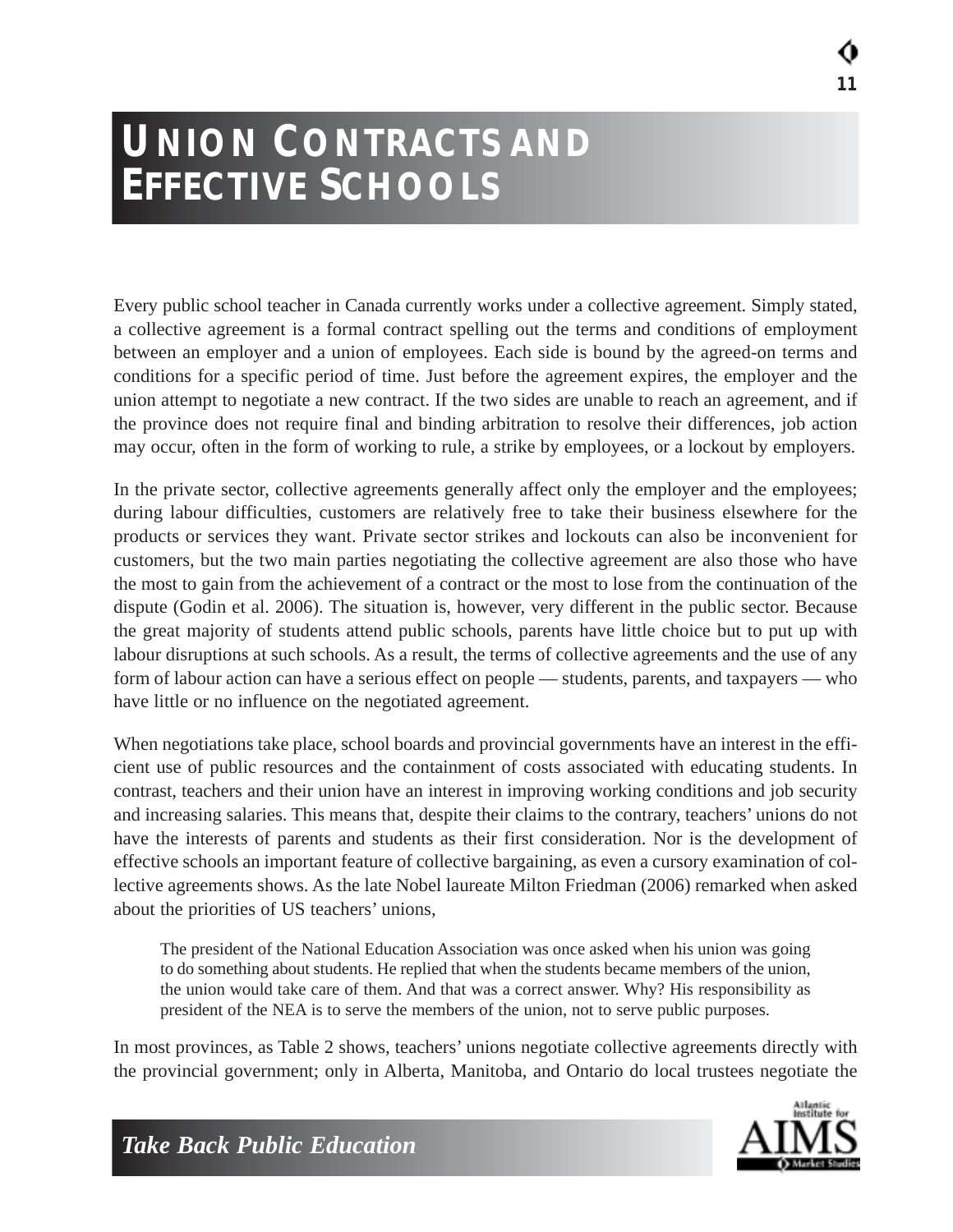# **12**

| <b>Province</b>           | <b>Union</b><br>Membership | Level of<br><b>Bargaining</b> | Right<br>to Strike? |
|---------------------------|----------------------------|-------------------------------|---------------------|
| Alberta                   | Mandatory                  | Local                         | Yes                 |
| British Columbia          | Automatic                  | Provincial                    | Yes                 |
| Manitoba                  | Automatic                  | Local                         | N <sub>0</sub>      |
| New Brunswick             | Mandatory                  | Provincial                    | Yes                 |
| Newfoundland and Labrador | Automatic                  | Provincial                    | Yes                 |
| Nova Scotia               | Automatic                  | Provincial                    | Yes                 |
| Ontario                   | Mandatory                  | Local                         | Yes                 |
| <b>Ouebec</b>             | Automatic                  | Provincial                    | Yes                 |
| Prince Edward Island      | Automatic                  | Provincial                    | N <sub>0</sub>      |
| Saskatchewan              | Mandatory                  | Provincial                    | Yes                 |

**Table 2:** *Teachers' Unions and Collective Bargaining in Canada*

Sources: Bezeau 1995; Lawton et al. 1999.

entire contents of the collective agreement with the local branch of the union (Manitoba Teachers' Society 2003).<sup>6</sup> Moreover, despite the fact that teachers' unions in each province conduct negotiations independently of each other, there is a remarkable similarity in the content of the agreements — from determining how teachers are paid to establishing working conditions, there are, indeed, more similarities than differences in collective agreements across the country.<sup>7</sup>

### *Salary Schedules*

All teachers' collective agreements in Canada have virtually identical dimensions to their salary schedules, even though actual salaries vary by school board and province or territory. Specifically, teachers' salaries are determined by their years of teaching experience and university education. Unlike those for university professors and some college instructors, for example, teachers' collective agreements contain no provisions to be paid on the basis of merit or performance. A teacher who

<sup>7</sup> Current collective agreements are available from provincial government and/or teachers' union Web sites. We use teachers' union contracts in Calgary, Toronto, and Winnipeg to illustrate some of the specific and similar details of teachers' collective agreements.



<sup>6</sup> A close scrutiny of collective agreements across Canada shows that some matters are negotiated provincially or centrally and others are negotiated locally with school boards. The classification used here treats as "provincial" all those agreements where salary schedules, notably, are determined centrally in negotiations with the province, even though some few or minor matters are decided locally. See and compare the classification used by Young, Levin, and Wallin (2007, 292), where British Columbia, Quebec, Nova Scotia, and Saskatchewan are characterized as having "mixed" collective agreements because in these jurisdictions terms and conditions of employment are negotiated both centrally and regionally or locally.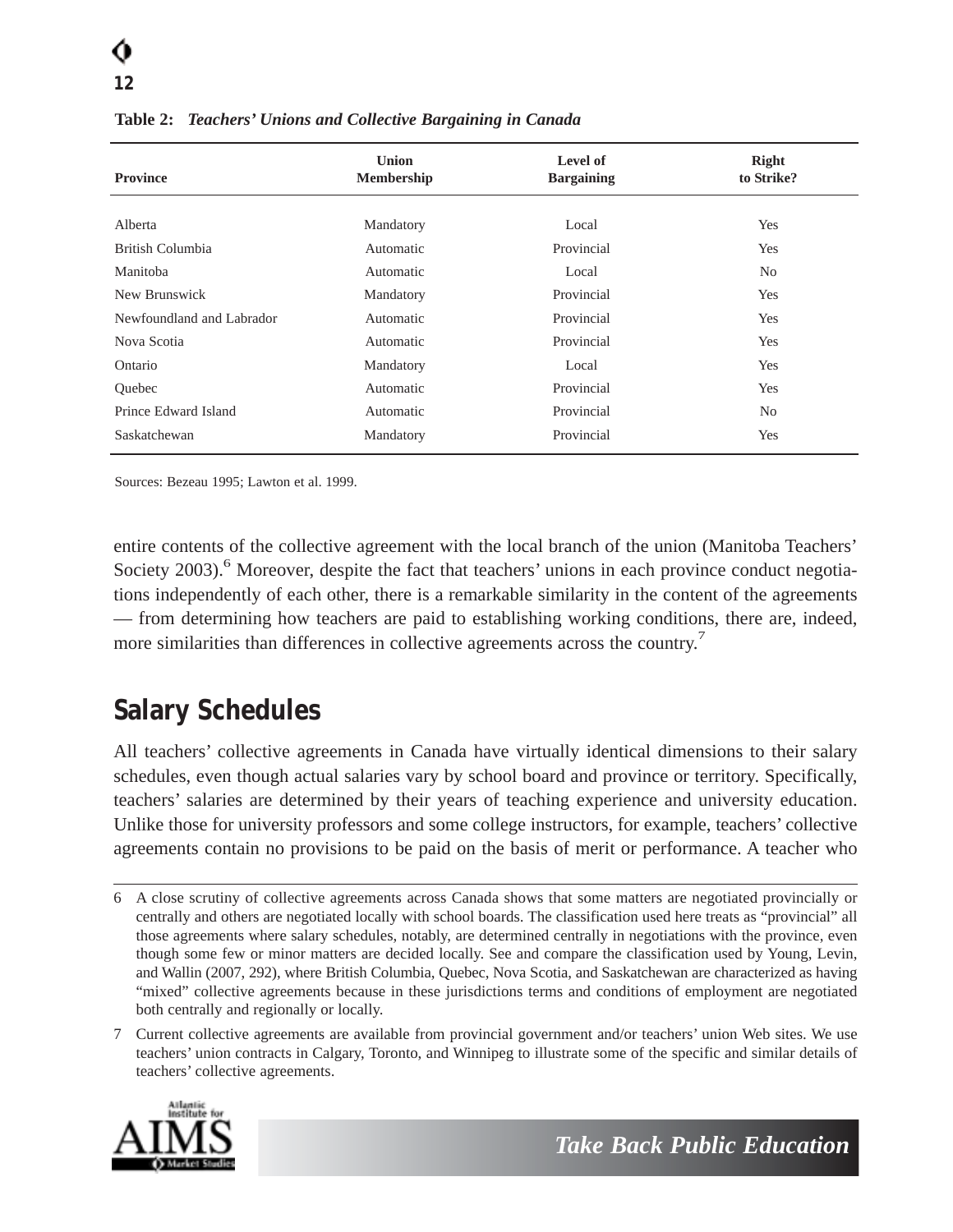does an outstanding job receives the same salary as a mediocre teacher so long as they both have the same amount of training and experience. Considering that education and experience are the sole determinants of teachers' salaries, it is important to know what role, if any, these two factors play in the effectiveness of teachers.

In 1986, Eric Hanushek, then a professor of economics at the University of Rochester, conducted an exhaustive review of 147 studies that examine the statistical relationship between the amount of education and experience teachers have and the academic achievement of their students (Hanushek 1986). Out of 106 studies that examine the effect of teachers' university education on student academic achievement, only 11 show statistically significant effects and only about half of these are positive. Several other reviews of this literature show substantially the same results,<sup>8</sup> suggesting that there is, at most, a weak positive relationship between the number of years of university education teachers have obtained and their students' academic achievement.

This generalization can be further illustrated by a more recent study. In the United States, approximately a dozen states require that teachers have a master's degree to obtain their teaching certification. This means that teachers in these states have, on average, more university education than teachers in other states. An assessment of students who took the Scholastic Aptitude Test (SAT) between 1972 and 1990 shows that, on average, students in states with such a requirement for certification had lower SAT scores than students in states without such a requirement (Berger and Toma 1994). Although the result of this study is not conclusive, it suggests once again that, in general, the extent of teachers' university education is not related to the academic performance of their students.

At the same time, the literature suggests there is a slightly stronger relationship between the experience of teachers and their students' academic performance. Again, according to Hanushek (1986), out of 109 studies that evaluate teachers' experience, 45 show a statistically significant relationship to the academic performance of students. In fact, 33 of these studies have small positive correlations while 7 have small negative correlations. Nevertheless, more than 60 percent of the 109 studies find no statistical relationship between teachers' experience and their students' academic performance. Kane, Rockoff, and Staiger (2006) also find that classroom experience, particularly during the first two or three years, is the most reliable indicator of a teacher's future effectiveness as measured by student academic achievement. Thus, it appears that, for teachers, experience is a slightly more important influence than years of university education on their students' performance.

Because years of university education and teaching experience have, at best, a small impact on the academic performance of students, it is reasonable to ask if other factors should be considered in determining teachers' compensation. Indeed, to continue to pay teachers only according to the criteria of teaching experience and university education is to ignore other factors that might be more closely aligned with improved student academic performance. The obvious factor to be considered is teaching proficiency, with the necessary accompaniment of a review of teacher performance and

<sup>8</sup> See Berger and Toma (1994); Betts (1995); Hanushek, Rivkin, and Taylor (1996); Kane, Rockoff, and Staiger (2006).

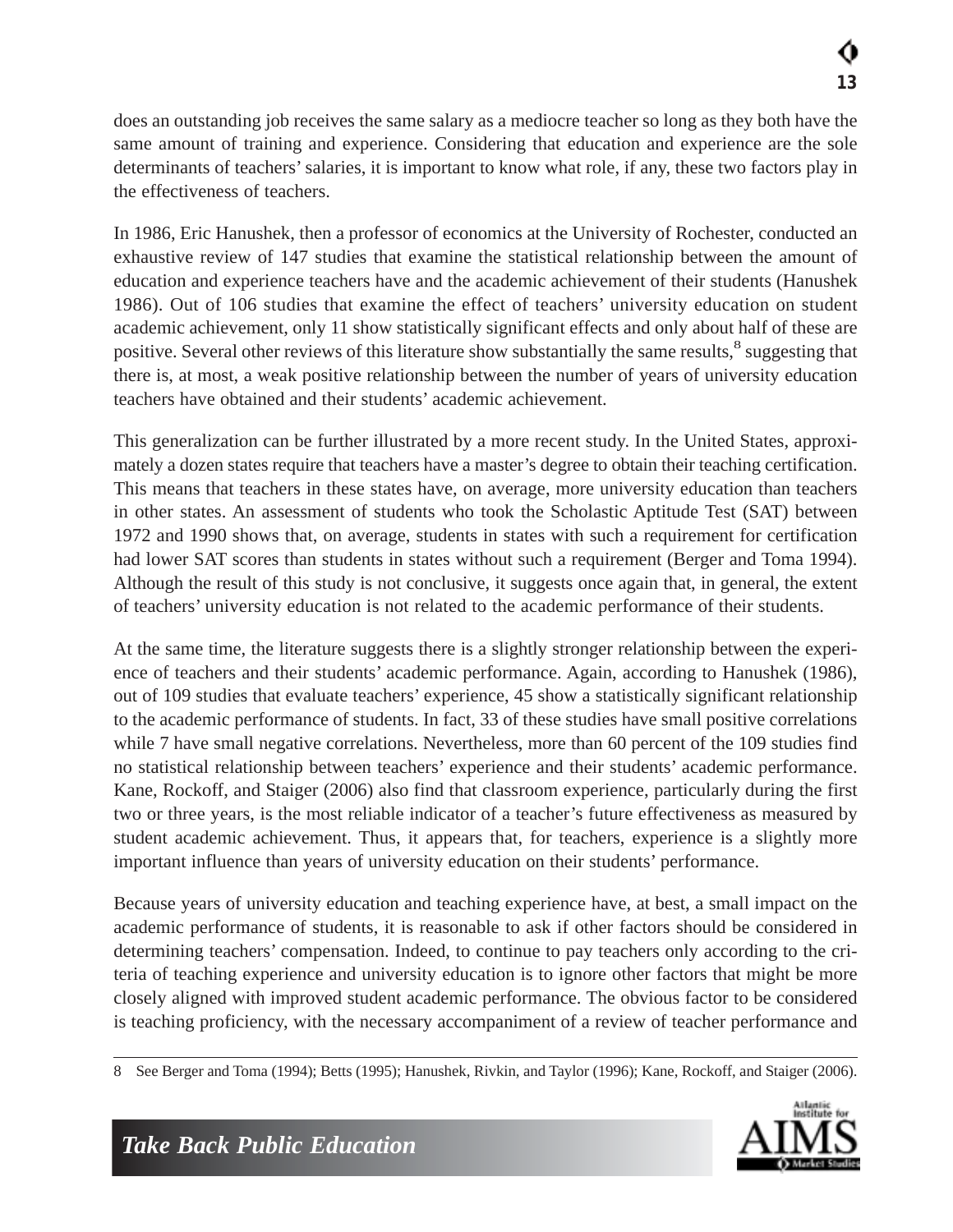student achievement. Unfortunately, virtually all teachers' unions in Canada oppose any form of merit pay. From the unions' perspective, which has equality of their members as a basic principle, the preferred pay scales are those that treat teachers equally in terms of formal university education and teaching experience. Thus, the design of teachers' salary scales mainly reflects long-standing convention, even convenience, rather than teaching proficiency and the improvement of students' academic achievement.

### *Seniority Provisions*

An extremely important factor in creating effective schools is ensuring that teachers and students are matched so that teachers can teach students who will learn from them (see Riley et al. 2002). In order to match teachers and students, principals and superintendents need a certain amount of flexibility to transfer teachers to grade levels, subject groupings, and schools where they can be most effective. They also need to ensure that their best teachers remain employed and the less than effective teachers are compelled to improve or be dismissed.

Nevertheless, existing collective agreements substantially restrict the flexibility that principals and superintendents require in staff deployment. In particular, many school divisions across Canada are experiencing declining enrolment and have been forced to lay off teachers. Yet, with few exceptions — such as allowing a school board to consider the academic qualifications and experience of a teacher for a specific teaching assignment — collective agreements generally require school boards to lay off teachers according to seniority. The collective agreement of the Calgary Board of Education, for example, contains a representative clause: "Where a reduction in teaching staff and system program cuts cannot be achieved by attrition, system seniority will be the sole determining factor" (clause 9.8.2). In other words, principals and superintendents are not permitted to take teaching performance into consideration when laying off teachers; instead, they are required to abide by the seniority principle of "first in, last out; last in, first out." Clearly, such a rule is not in the best interests of students, parents, or taxpayers because it obliges schools to keep teachers with the most seniority rather than those who are most effective.

Some collective agreements also make it difficult for principals and superintendents to reassign teachers to other schools without their explicit consent. The Newfoundland and Labrador collective agreement, for example, explicitly prohibits a teacher from being transferred to a different community "without the teacher's consent." In New Brunswick, if a teacher who is being transferred to another school chooses to resign, the board is obligated to transfer "the teacher who has the least seniority in the District" to the now-vacant position, no matter where that teacher lives, even when suitable teachers with more seniority live closer. Collective agreements containing such provisions make it almost impossible to assign teachers on the basis of where they will be the most effective. Again, such provisions are questionable in light of the best interests of students, their parents, and taxpayers.

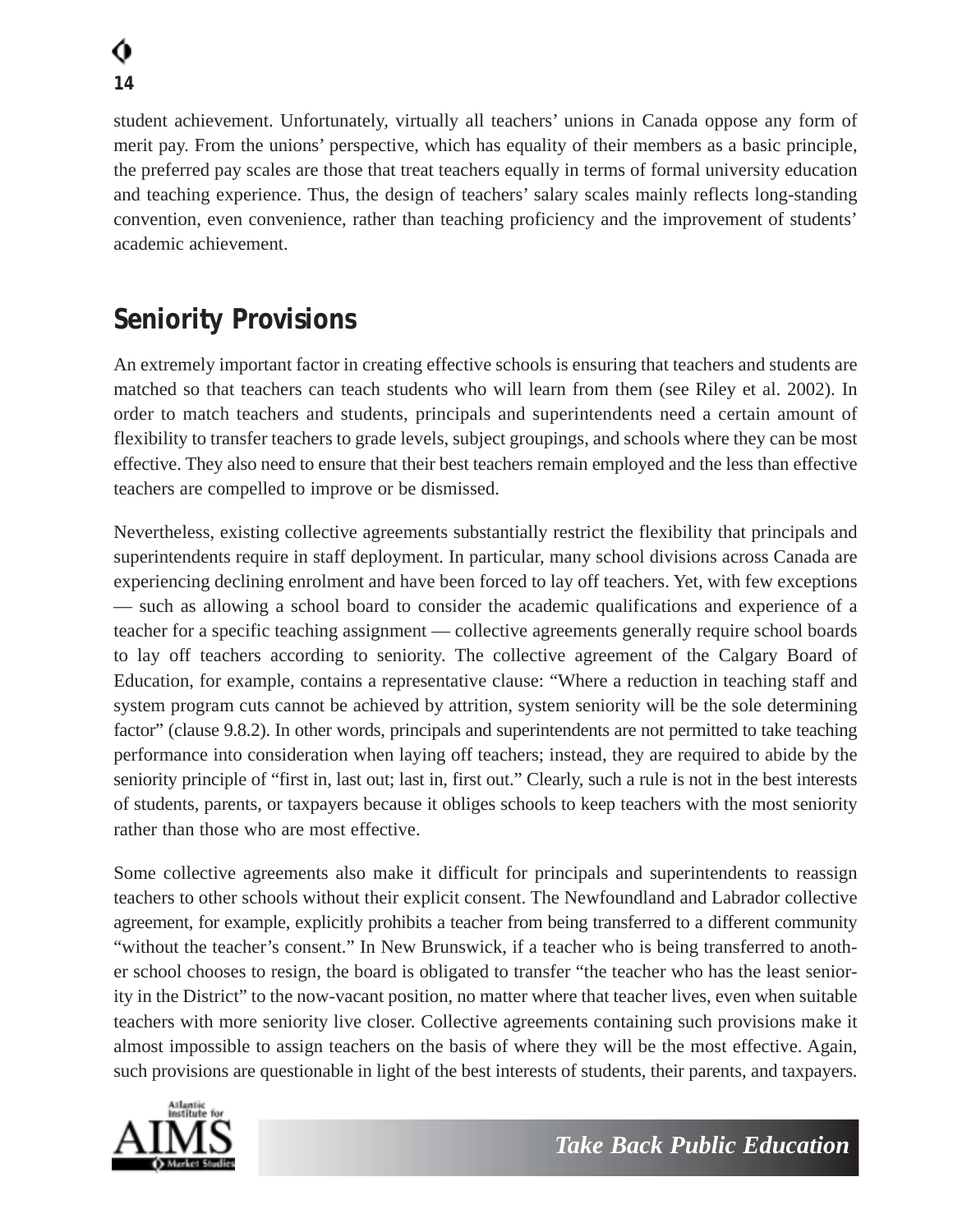### *The Instructional Day*

Most collective agreements in Canada also contain restrictive guidelines on the length of the instructional day and the length of contact teachers have with students. Entrenching extremely detailed limitations in collective agreements certainly restricts the options available to principals to orchestrate school programs and to guarantee the appropriate supervision of all children while they are at school. For example, the Toronto District School Board collective agreement contains several pages detailing exactly the number of periods teachers are required to teach and the maximum number of times they can be asked to supervise additional class periods. It also states that all teachers must have a lunch period of 45 minutes. In the Winnipeg School Division, the collective agreement limits teachers to five and one-half hours of instruction each day. If a principal needs to increase the length of an instructional day, the teachers' union needs to give its permission. Recently, the Manitoba Teachers' Society grieved the decision by a principal to begin opening exercises at 8:55 a.m. instead of at 9:00 a.m. The arbitrator agreed with the union that adding five minutes to teachers' instructional day violated the clear wording of the agreement (Manitoba Association of School Trustees 2005).

Restrictions such as these obviously benefit teachers by ensuring that they are not treated unfairly by virtue of being given markedly different or burdensome workloads. But principals who wish to schedule classes that better accommodate students' needs are constrained by overly restrictive collective agreements. If students would benefit from a modified instructional day, additional classroom instruction, or having teachers supervise lunch periods, principals cannot easily make such changes. Instead, they are bound by tightly worded collective agreements that substantially benefit teachers and do not adequately accommodate the interests of students or parents.

### *Class-Size Restrictions*

Canadian teachers' unions have long argued that smaller classes are in the best interests of students (see, for example, Owens 2001; Nova Scotia Teachers' Union 2004). Accordingly, collective agreements increasingly include limits on class size. In New Brunswick, for example, where a single collective agreement applies to all public schools, classes from kindergarten to grade 3 are limited to 25 students, and classrooms with combined grades must have even fewer students. Likewise, the agreement covering teachers in the Yukon limits kindergarten classes to 20 students and classes in grades 1 to 3 to no more than 23 students; in Alberta, classes from kindergarten to grade 3 are limited to just 17 students.

So far, however, research has failed to show that reducing class size has any positive effect on students' academic achievement (see, for example, Hanushek 1998). Considering the substantial expense involved in reducing class sizes, hiring more teachers, and building more classrooms, taxpayers have a right to wonder if the costs are worth the returns. Recent surveys show, however, that parents like to have their children in smaller classes, and teachers and students often report a greater sense of efficacy in smaller and more homogeneous classes (Riordan 2004). On this issue, at least, the interests of parents and teachers, on the one hand, and taxpayers and students, on the other, do not appear to be congruent.

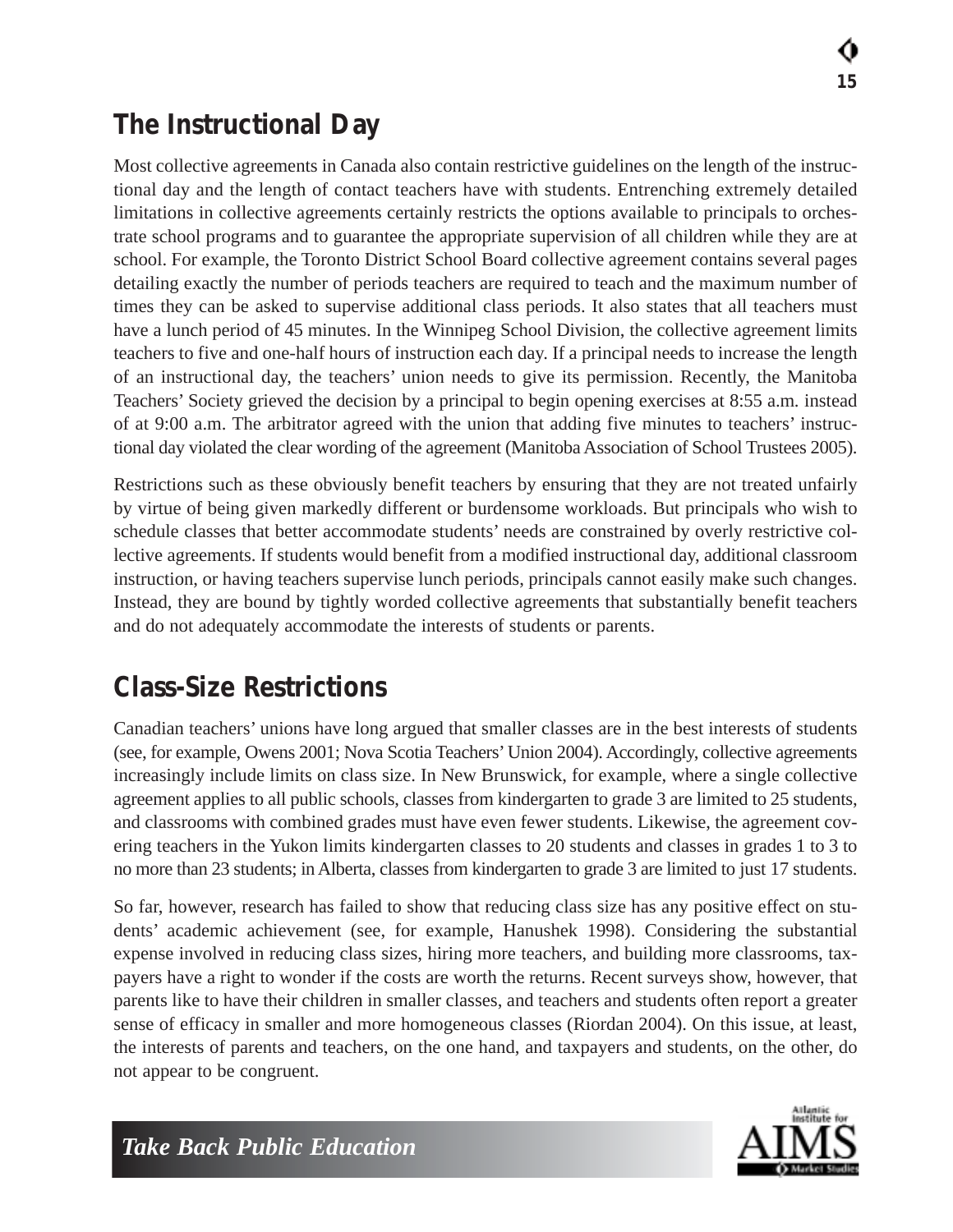### *Teachers' Strikes*

As is the case in other sectors, achieving a collective agreement between school boards or provincial governments and teachers' unions is often a protracted and fractious process. Negotiations between the two sides can break down, and conciliation or arbitration may be required to obtain a satisfactory resolution. In most school jurisdictions in Canada, when negotiations fail the employer and the union have the right to take the most drastic form of labour action — a lockout or strike, respectively — either of which directly affects children and their parents. In a lockout, the employer closes schools and stops paying teachers until a settlement is reached; in a strike, teachers withdraw some or all of the services they normally provide. In withdrawing some services, or "working to rule," teachers perform with minimum compliance only explicit duties that are specifically included in their collective agreement. Strikes are much more common than lockouts, and their most obvious effect is to jeopardize students' interests, to say nothing of the disruptive effect they have on parents, bus drivers, teaching assistants, and other support staff.

Teachers have the right to strike in all provinces except Manitoba and Prince Edward Island, and they have exercised this right on numerous occasions. There can be little doubt, however, that closing schools is never in the best interest of students, parents, or taxpayers. In a study of several teachers' strikes in Ontario, for example, Watson and Gill (1979) found that, after strikes, student dropout rates increased significantly at all secondary grade levels. Yet teachers' unions continue to oppose any attempt to remove strike provisions from their collective agreements (see British Columbia Teachers' Federation 2006a).

#### *Summary*

Collective agreements clearly contain important features that have little to do with the provision of a good education to students or the promotion of effective schools; rather, they substantially reflect the key interests of teachers' unions. Salary schedules based solely on years of university education and teaching experience ensure that teachers' salaries steadily increase because of a structure of annual and automatic increments to a maximum. Restrictions on class size force school boards to hire additional teachers, even when school enrolment is declining. Forcing school boards, when laying off teachers, to start with those having the least seniority, irrespective of their teaching effectiveness, and making the transfer of teachers among schools very awkward protect ineffective teachers. Specifying the length of instructional days or paid preparation time within a margin of a few minutes constrains administrators' attempts to make modest adjustments in the interests of better education. Finally, the strike is a powerful weapon that teachers' unions have used, both legally and illegally, to obtain collective agreements that meet their demands. Union rhetoric to the contrary, such job action fundamentally undermines the educational interests of students and parents and disrupts the lives of other innocent parties.

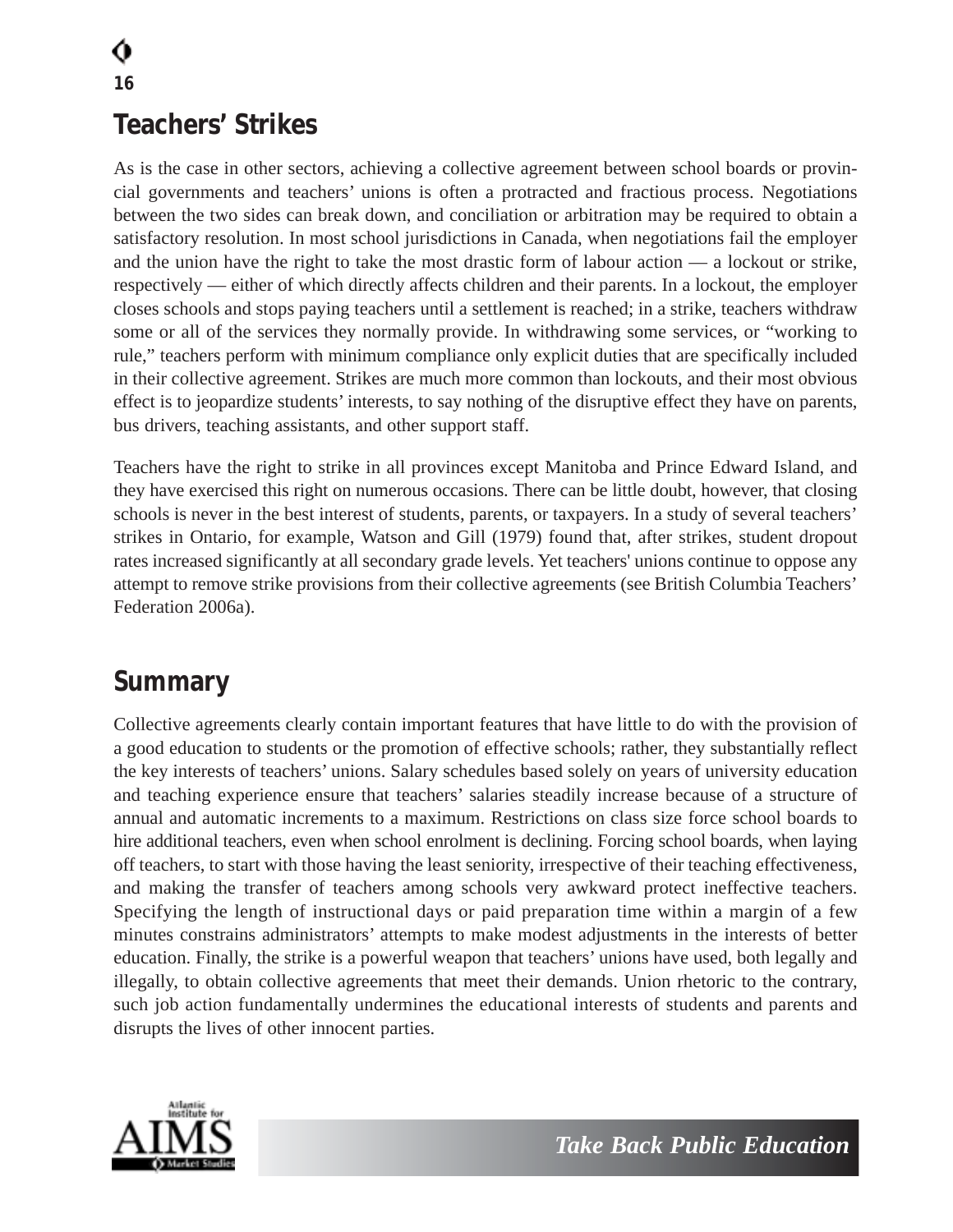**17**

## **TEACHERS' UNIONS AND EDUCATIONAL POLICY**

Canada's Constitution places education solely within provincial jurisdiction; consequently, the key to educational reform lies with the provincial and territorial governments, not with the federal government. In this respect, except for the education of Aboriginals and the children of Armed Forces personnel, Canada is unique among federated states. As such, each province determines how its schools will be organized and operated and what will be taught. Not surprisingly, it is primarily at the provincial level that the major battles over educational policy have taken place, although broad-ranging issues such as increasing accountability by using standardized testing, merit pay for teachers, and increasing parental choice have been debated across the country.

Holmes (1998) asserts that the reason there is so much debate over educational policy is the existence of worldviews — which he identifies as progressive, traditional, technocratic, cultural, egalitarian, and individualist — that are fundamentally at odds with one other. In his conception, the advocates of these various worldviews want public schools to conform to their particular perspective. Holmes's contention is persuasive, if arguable. It is nevertheless reasonable to ask if there is another explanation for the battle that one often sees between reform-minded citizens and teachers' unions that are inclined to defend the status quo. Perhaps what we see is a battle, not so much among various educational philosophies, as Holmes suggests, but among the interests of teachers' unions, parents, children, and those who are ultimately responsible for educational policy — namely, politicians and taxpayers (see Ungerleider 2003).

Often, those who seek to change the policies and practices of schooling are perceived as threatening teachers' unions, which usually oppose them vigorously. It seems clear that the unions are strongly concerned with maintaining or even enhancing their influence on key educational policies. As noted, they have consistently opposed the use of standardized testing, the ability of parents to send their children to public schools outside their neighbourhood or to private schools without paying additional fees, and the compensation of some teachers on the basis of their classroom performances or other forms of merit.

## *Standardized Testing*

Standardized tests measure the extent to which students are mastering a program of studies or curriculum. Such tests are considered to be objective because students write the same test under similar conditions, and all students who achieve at the same level receive the same score. For our purposes, the most important standardized tests are criterion-referenced tests, which assess students'

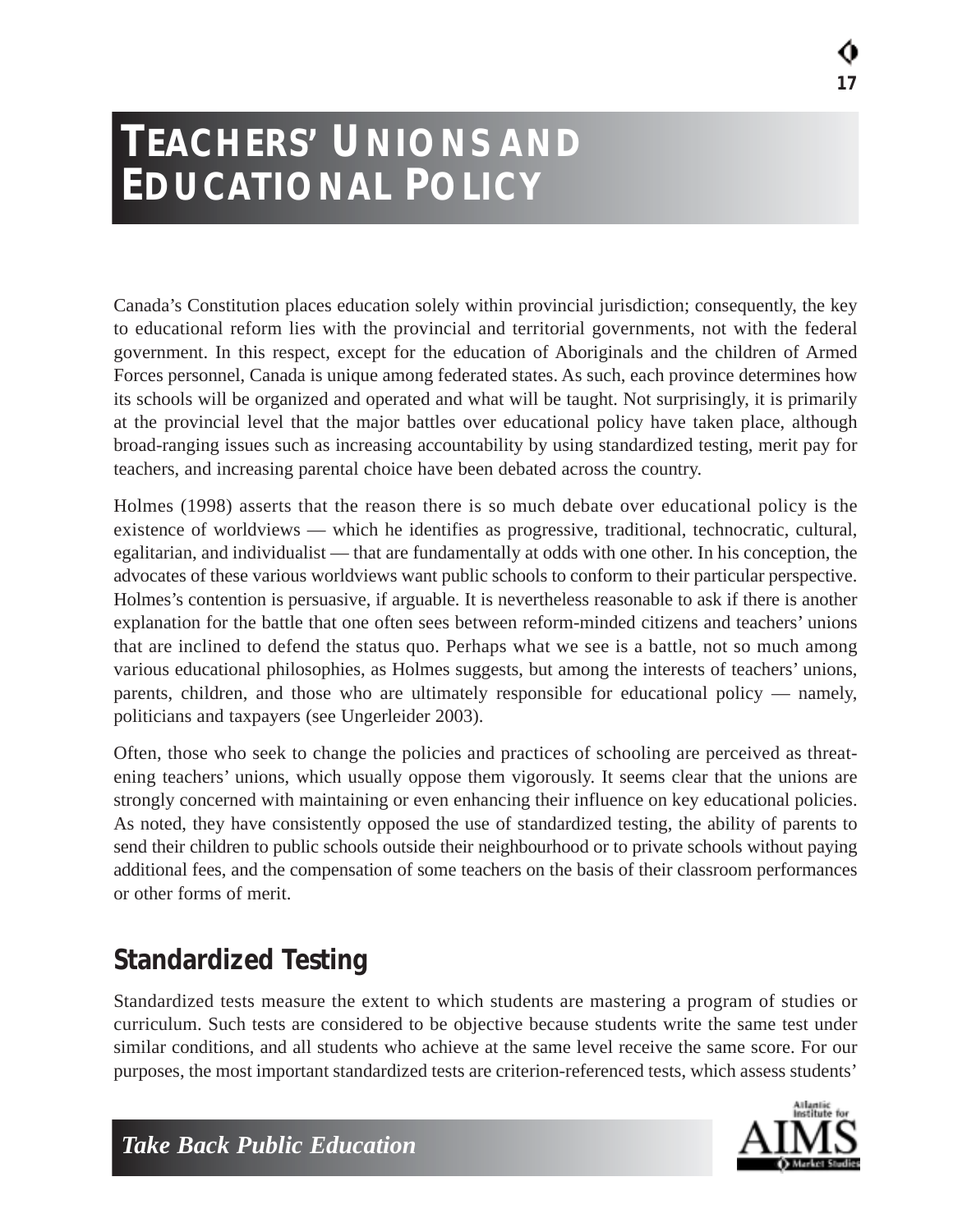understanding of the mandated curriculum in their province (see Cirtwill, Clifton, and D'Orsay 2002). In other words, such tests are based on the curriculum that is taught, or meant to be taught, to all students in a subject area and at specific grade levels.

In a Canada-wide survey for the Canadian Education Association, Traub (1994) notes that welldesigned tests are those that are prepared by teachers and professionals with training in educational measurement and graded by specially trained teachers. Standardized procedures for the design, administration, and scoring of tests are extremely important, since they enable individuals and groups to be compared fairly within a province and, in the case of norm-referenced tests, across the country (Cirtwill, Clifton, and D'Orsay 2002). For example, the Program of International Student Assessment (an international set of norm-referenced tests in mathematics, reading, and science literacy) and the Student Achievement Indicators Program (a Canada-wide set of norm-referenced tests in mathematics, reading, writing, and science), both sponsored by the Council of Ministers of Education, use such standardized procedures (Audas and Cirtwill 2003). As such, comparisons of performances of students on these tests are educationally valid and fair.

Even critics of standardized tests, such as Kohn (1999), acknowledge that they are efficient and relatively simple to administer and interpret, and that the results are relatively fair to students. There is, however, some variation across the provinces and territories in the way such tests are designed, administered, and weighted, and the extent to which the results are reported. Manitoba and Nova Scotia, for example, administer standardized criterion-referenced tests to students in only one or two grades. Alberta, which has well-designed tests and the most rigorous testing program of any province, requires all students in grades 3, 6, and 9 to write standardized tests in a variety of subjects. As a formal requirement for graduation, Alberta students are also required to write standardized tests in most grade 12 subjects, which are worth 50 percent of their high school grades. Other provinces weight such standardized tests at less than 50 percent (Owens 2003).

While no measurement instrument is perfect, there are good reasons to support the use of standardized tests and the reporting of results to parents and the public (see Cirtwill, Clifton, and D'Orsay 2002; Audas and Cirtwill 2003):

- Standardized tests judge all the students who write them on the same standard; consequently, they are more objective than classroom-based assessments designed by individual teachers.
- Standardized tests often use a multiple-choice format, which allows them to be administered and corrected within a relatively short period of time.
- Standardized test results provide relatively good data that can be used to identify high-achieving students and, indirectly, effective teachers and schools. With a carefully specified reporting protocol, they can also serve to improve instruction and student achievement, and answer the simple and legitimate question: how well are our students doing in our school, our district, our province, and our country?
- Other professionals for example, optometrists, police officers, and engineers regularly use standardized measurement techniques. Teachers, too, could benefit from reliable external assessment in order to improve their professional practice.

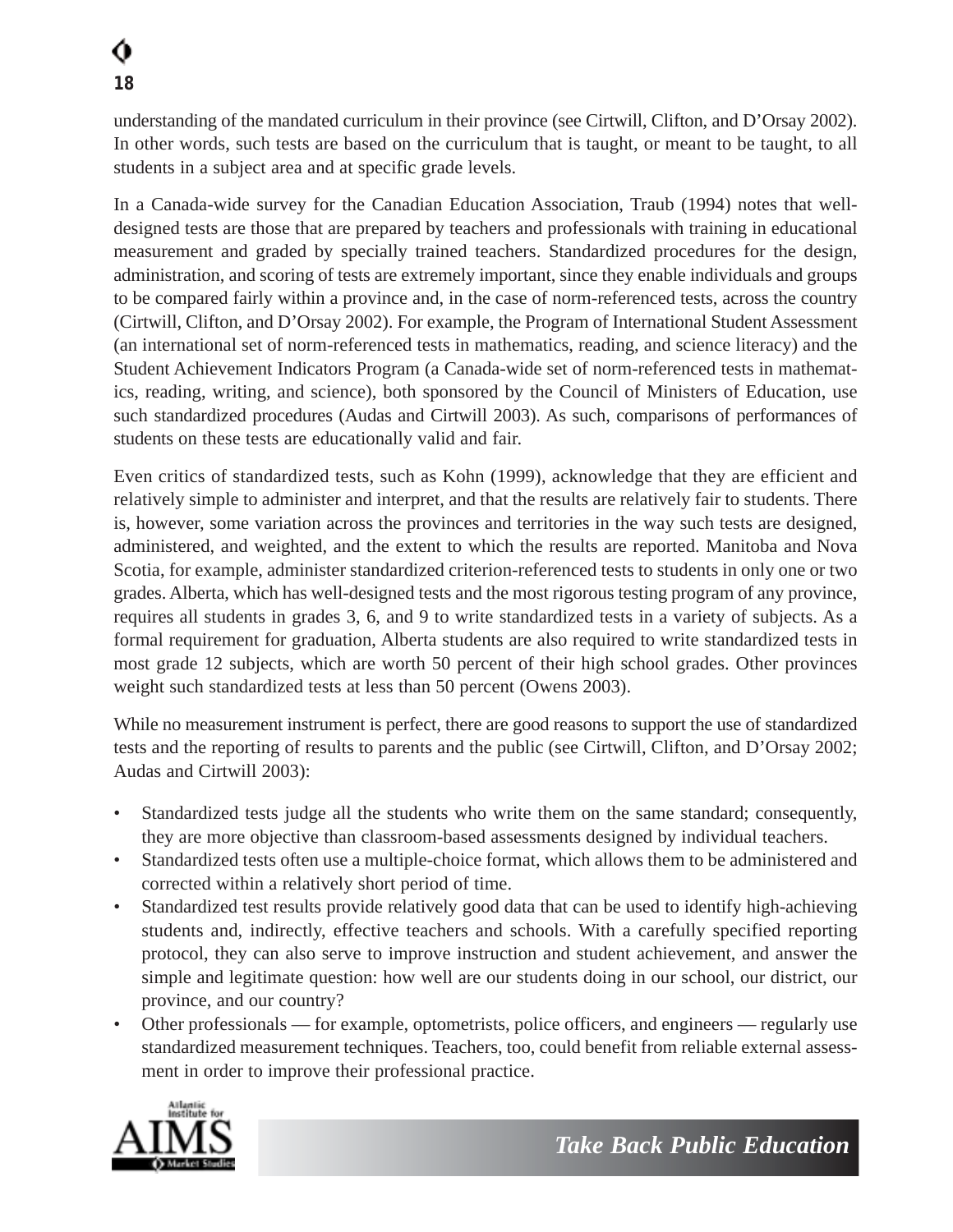Despite these compelling reasons for standardized testing, and even though parents and taxpayers overwhelmingly favour their use (see Guppy et al. 2005), teachers' unions are almost universally opposed to them, claiming that such testing does not help ensure that students are well educated. These claims deserve scrutiny.

The Canadian Teachers' Federation (2003), for example, says that "[h]igh-stakes testing encourages 'teaching to the test' rather than teaching for genuine learning." Technically, since high-stakes tests are weighted heavily in students' final grades, perhaps only Alberta uses such tests. Nevertheless, if standardized tests are properly designed and administered, then it would be only appropriate for teachers to teach to the test, since they would simply be teaching to the curriculum. If it is appropriate for a department of education to provide a curriculum detailing outcomes for students, it hardly seems unreasonable to administer standardized tests to assess whether or not students understand the material. At the beginning of the academic year, teachers would know that their students will be assessed on the standardized tests, and responsible teachers would cover the required curriculum. The central issue is not "genuine learning," but teachers' fidelity to the curriculum and students' mastery of it.

The Manitoba Teachers' Society (2000) reflects the position of many other unions when it states that "[t]he only individual in a position to provide valid, timely, reliable and fair assessment of student achievement is the teacher in the classroom" (see also Ardern 2006; Manitoba Teachers'Society 2007). Obviously, classroom-based assessments by teachers are an important aspect of students' assessment, and standardized tests are designed to complement, rather than replace, teacher-designed tests. No province uses standardized tests that are worth 100 percent of students' final grades. It is just as short sighted to rely entirely on standardized tests as it is to rely entirely on classroom assessments by teachers. Both external and teacher-made components are needed for an accurate, balanced, and, indeed, fair assessment of students' achievement.

The Canadian Teachers' Federation (2003) argues that "[h]igh-stakes tests are frequently biased against certain groups of students." Similarly, the British Columbia Teachers' Federation (2006b) says "[r]esearch is clear — scores on standardized tests have more to do with social and economic factors than [with] what happens in school." Frankly, this is the most challenging argument against standardized tests. However, criterion-referenced standardized tests have high validity because they are derived from the mandated curriculum, and their reliability can be easily assessed by ordinary statistical procedures. As such, standardized tests help to identify students' academic strengths and weaknesses, thereby providing a sound basis for judging the effectiveness of instruction and learning. In any case, the effect of socioeconomic or minority group status on students' performances on such tests can be estimated from the amount of variation in the test scores that can be attributed to these background variables. In studies of these estimates, such variables account for between 9 and 16 percent of the variance in test scores, leaving approximately 85 percent of the variance to be explained by other factors — including, for example, the way the subject is taught and students' attention to the instruction through focused study and homework (Sirin 2005). In this respect, Hirsch (1996, 212) rightly observes:

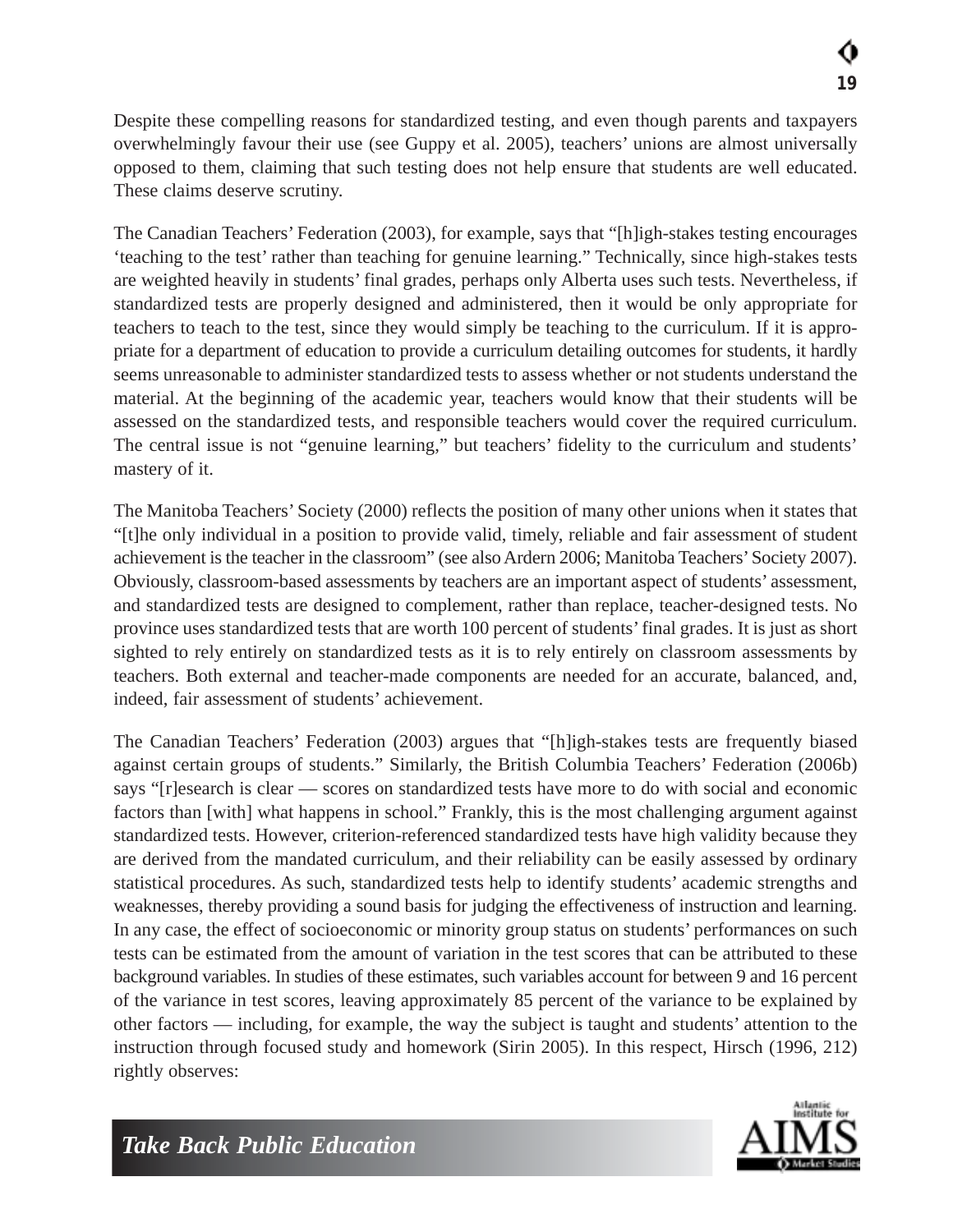public education…continues to have…a differential effect on social classes, and because of that …elemental and decisive fact, a differential effect on ethnic and racial groups who belong disproportionately to disadvantaged classes. The reason for the differential effect is as follows: Students from middle and upper classes, coming from educated homes, learn more in school and become more competent than educationally less advantaged students because the intellectual capital derived from their homes enables them to derive a great deal more from…schooling than can students who are in no position to fill in the gaps with home-provided knowledge. In a mediocre school system, the competence gap between social classes widens during the school years. In a good, coherent school system with definite year-to-year goals for all students, early, systematic compensation becomes possible, and the competence gap is narrowed.

Of course, Hirsch is referring here to the possibility that the schooling experience in general and teaching in particular can compensate to a considerable degree for the social inequalities of students' backgrounds, as the school effectiveness literature also suggests<sup>9</sup> — a conclusion that should be encouraging to both teachers and administrators. For Hirsch, the differential effect of social class on academic achievement is no reason for educators or the public to abandon hope; rather, it is a reason to think hard and work hard: "there can be no equality of educational opportunity without effective compensatory measures — the earlier the better" (212). In this context, Hirsch argues:

Fairness in testing cannot be separated from fairness in schooling…[and] fairness in schooling cannot be isolated from excellence in schooling…because the educational principles and arrangements that elicit the best performances and highest competencies from advantaged students also elicit the best from disadvantaged students. If every child in every grade has to meet a high level of achievement, and if the teachers are able professionals who make sure that the goals are met, all students will learn. Extra time must be spent with slower or disadvantaged students both inside and outside of class to bring them up to the required level….This arrangement explains the high average level of achievement in excellent…systems, and it also explains how those systems achieve compensatory equalization of educational opportunity. (213–14)

For Hirsch, as for us, the issues of fairness and excellence are closely related in any attempt by school systems to achieve "compensatory equalization of educational opportunity. When there are very explicit requirements that all must meet, every student is assured of gaining from the school essential intellectual capital that was not derived from the home" (214). Most will recognize that this idea is the core principle of the democratic common school. In this respect, those who oppose standardized testing present a counsel of despair in that they represent teaching and schooling as futile or largely impotent in promoting academic achievement because they presume that students' backgrounds are decisive to their academic futures. Says Hirsch (ibid.):

The final irony of the antitesting movement is that in the name of social fairness it opposes using high-stakes tests as gatekeepers, monitors, and incentives-functions that are essential to social fairness. Without effective monitoring and high incentives, including high-stakes testing programs, no educational system has achieved or could achieve excellence and equity. Good tests are necessary to instruct, to monitor, and to motivate…students to work hard.

<sup>9</sup> See, for example, Martz (1992); Association for Effective Schools (1996); Fleming and Raptis (2003); Patchen (2004).

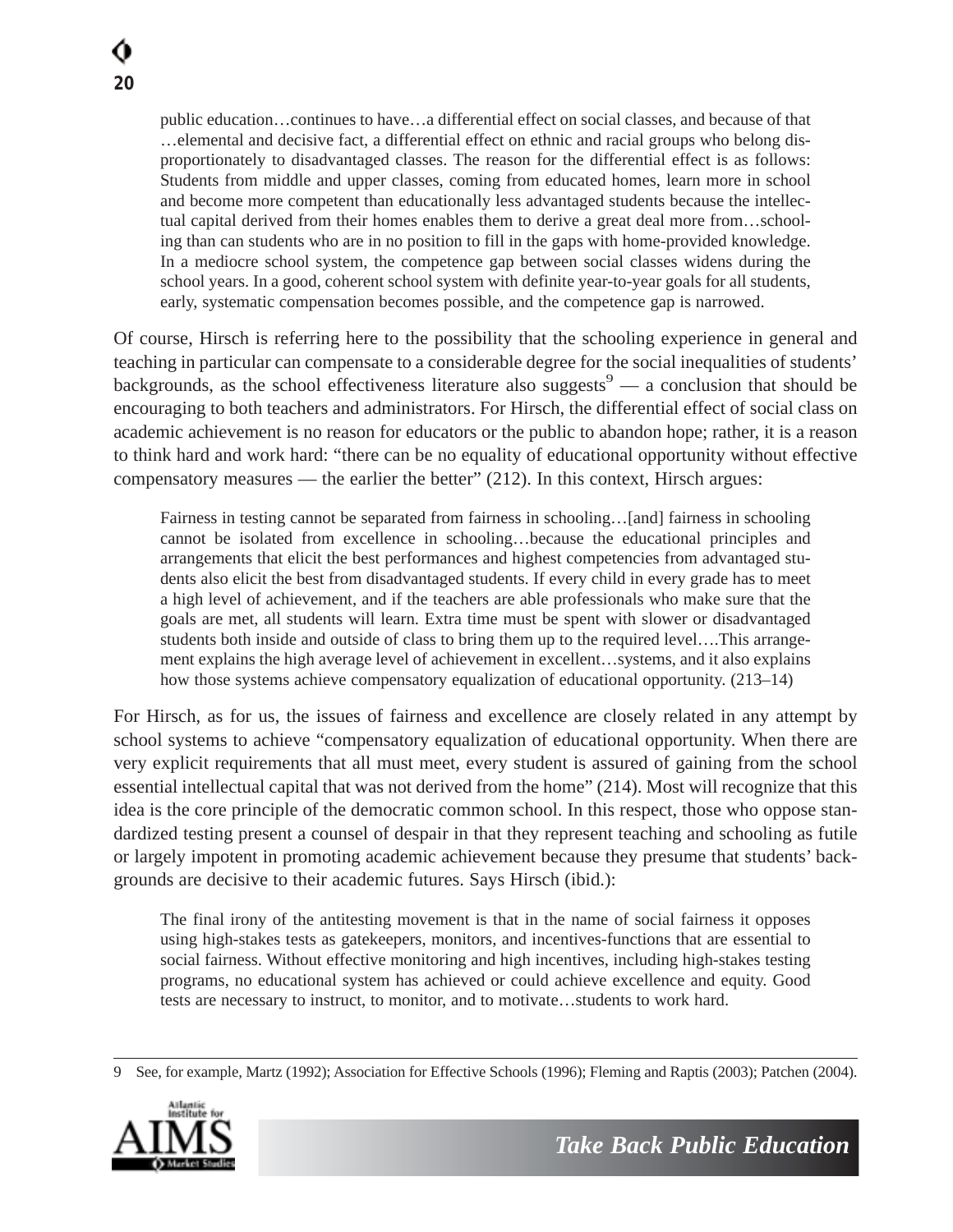A less challenging argument against standardized testing is that of the Ontario Secondary School Teachers' Federation (2005), which says that "[t]esting stress is harmful to student health. Anxiety, attendance problems, substance abuse, and depression are all on the increase." Might students not make a similar claim about harmful stress concerning the standardized test they must take to obtain their drivers' licences? Would the possibility of stress in these circumstances be a sufficient reason to abandon standardized tests for drivers? Very likely it would not. Frankly, the teachers' federation's claim that "testing stress is harmful to student health" is dubious, if not irresponsible. It implies that any form of "testing stress" is undesirable or unnecessary in the interests of a good education. Let us concede that external standardized testing increases the stakes for students, but we think it should, not only at the secondary level but, more important, at entry into higher education or a program of postsecondary studies that provides specific career preparation.

Obviously, the responsibility for improving school achievement cannot rest with teachers alone; this would be an unrealistic and unfair burden, at odds with the student's individual responsibility to devote appropriate attention, time, and effort to achieve success in school. Teachers must, of course, teach well and execute the curriculum responsibly, but their job is to teach the student, not to learn for the student. In this serious and sometimes very challenging endeavour, teachers ought not to have the unreasonable burden of teaching the subject matter in a trivialized way or of being held responsible, alone, for "motivating" the student to be disposed to be taught and inclined to learn. Assuming an opportunity-to-learn standard has been met by the school system — and that is primarily the responsibility of the educator — external standardized testing is a proper form of accountability for learners, too, especially for maturing students in the secondary school.

Perhaps the most dramatic example of the effect of teachers' unions on educational policies with respect to standardized testing occurred in Manitoba. In 1994, the province's Progressive Conservative government announced it would implement standardized testing at grades 3, 6, 9, and 12 (Manitoba Education and Training 1995), with the results accounting for between 25 and 50 percent of students' final marks, depending on the grade level. The Manitoba Teachers' Society, however, objected to any such testing and actively opposed the PC government in both the 1995 and 1999 provincial elections. With the election of the New Democratic Party in 1999, the teachers' union claimed triumphantly that it would lobby the new government to replace standardized tests with tests constructed by individual teachers (Manitoba Teachers' Society 2000). Not surprisingly, the newly elected government quickly abolished the grade 3 standardized tests and replaced them with classroom-based assessments (see Levin 2005). Over the next few years, the NDP government also replaced the grades 6 and 9 standardized tests with classroom-based assessments in grades 7 and 8. As a result, Manitoba went from having one of the most advanced standardized testing regimes in the country to having one of the most rudimentary and unsophisticated regimes. At present, only the standardized tests in grade 12 in mathematics and English or French remain, and these are graded by teachers for their own students and, in a few divisions, by groups of teachers (see Owens 2003, 2005).

This change was greeted with considerable favour by the Manitoba Teachers' Society, most likely because it had had a significant influence on the NDP government's decision to eliminate or reduce

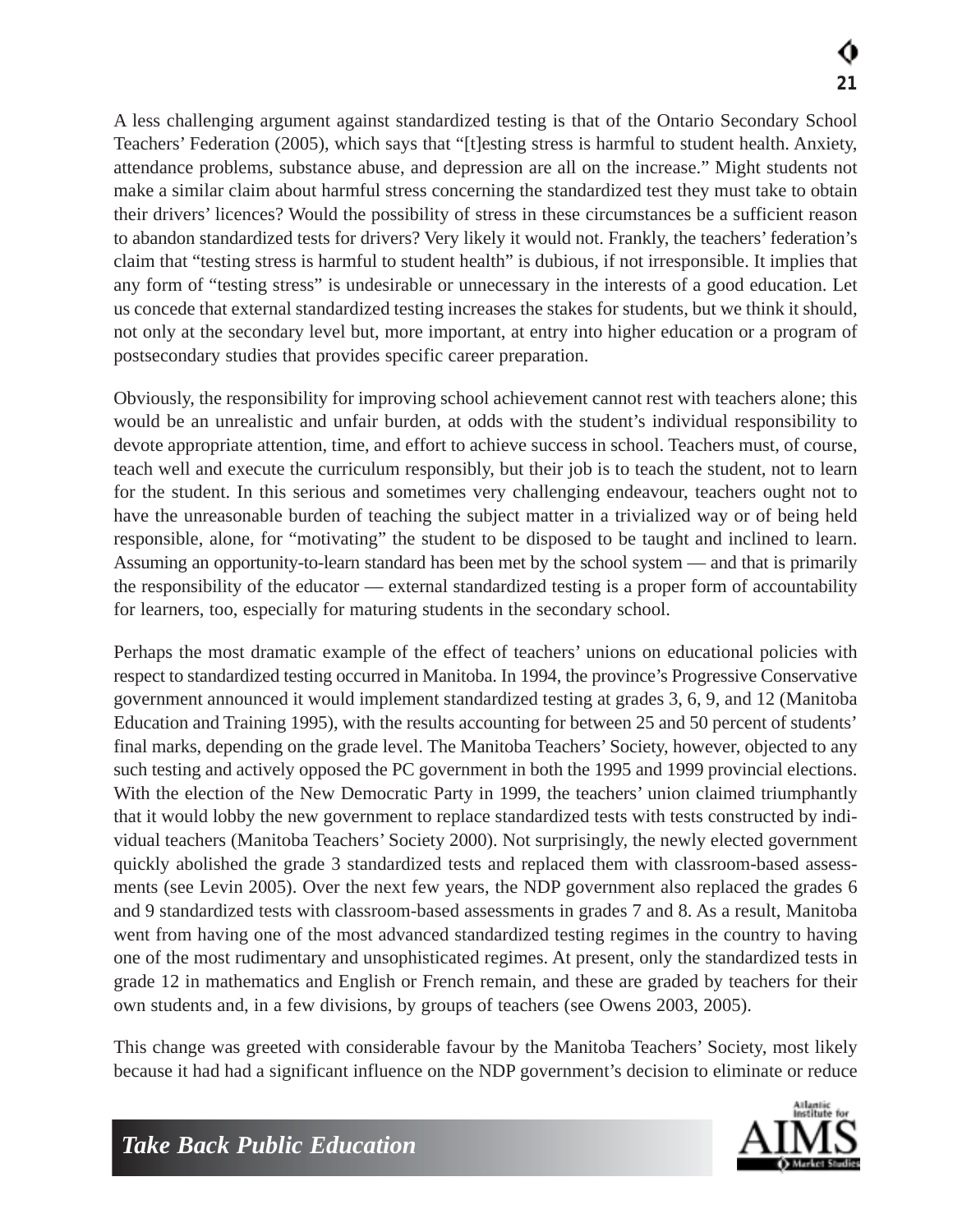standardized testing of public school students (Manitoba Teachers' Society 2007). As a result, Manitoba no longer collects information that even parents can use to ascertain the performance of their children or their schools. Certainly, no information is available to the public, which the Manitoba Teachers' Society also appears to favour. Indeed, in October 2006, Brian Ardern, president of the society, in an editorial opposing standardized tests, asserted that:

The results of testing never made any parents more aware of how their kids were doing…. [W]e've seen more and more evidence that standardized testing is virtually useless.…It has been shown by every available measure that such testing does little or nothing for schools, students or taxpayers….[T]here are flaws in the system, but they won't be fixed by giving more money and attention to standardized testing that does nothing to enhance education or improve the performance of students. (2006, 2)

Perhaps not surprisingly, Ontario's teachers' unions have also advanced similar inaccurate and irresponsible claims about standardized tests (Merrifield, Dare, and Hepburn 2006). Indeed, teachers' unions universally oppose the assembly and availability of test results that could be used by school boards and the public to compare the achievement of students across classrooms, schools, and other jurisdictions (Canadian Teachers' Federation 2004). The unions often couch their opposition in language that speaks of the best interests of students, yet their willingness to use arguments such as those of Ardern raises a disquieting question: is a standardized testing policy, accompanied by transparency of results, threatening to teachers' unions because the results can be used as one form of accountability of teachers and school systems?

Evidently, teachers' unions understand that standardized testing, especially when the results are published, likely would lead to more control over educational policy by provincial governments and/or school boards. If standardized tests indicate that students are weak in specific skills, a provincial department of education and school boards might signal to teachers that they should pay more attention to their students' weaknesses; alternatively, the department might choose to rewrite the curriculum to focus on improving students' skills. If students in some schools have not done well on the tests, pressure probably would come from parents and trustees to improve their performance. Such pressure would make it more difficult for teachers' unions to control educational policy, which would be determined to a greater extent by students' performance on the provincial testing regime and by a systematic response on the part of parents and educational policymakers. Therefore, the fundamental issue is: who controls educational policy? Teachers' unions, not surprisingly, desire considerable influence, and they oppose policies, such as standardized testing, that give parents and taxpayers independent information that might encourage parents to choose other schools or perhaps to favour pay schemes that recognize especially effective teachers.

### *Parental Choice*

Besides standardized tests, another important reform initiative that has substantial appeal across North America is to allow parents to decide which school they wish their children to attend. Based on ideas originally proposed by Milton Friedman (1962), advocates of parental choice argue that

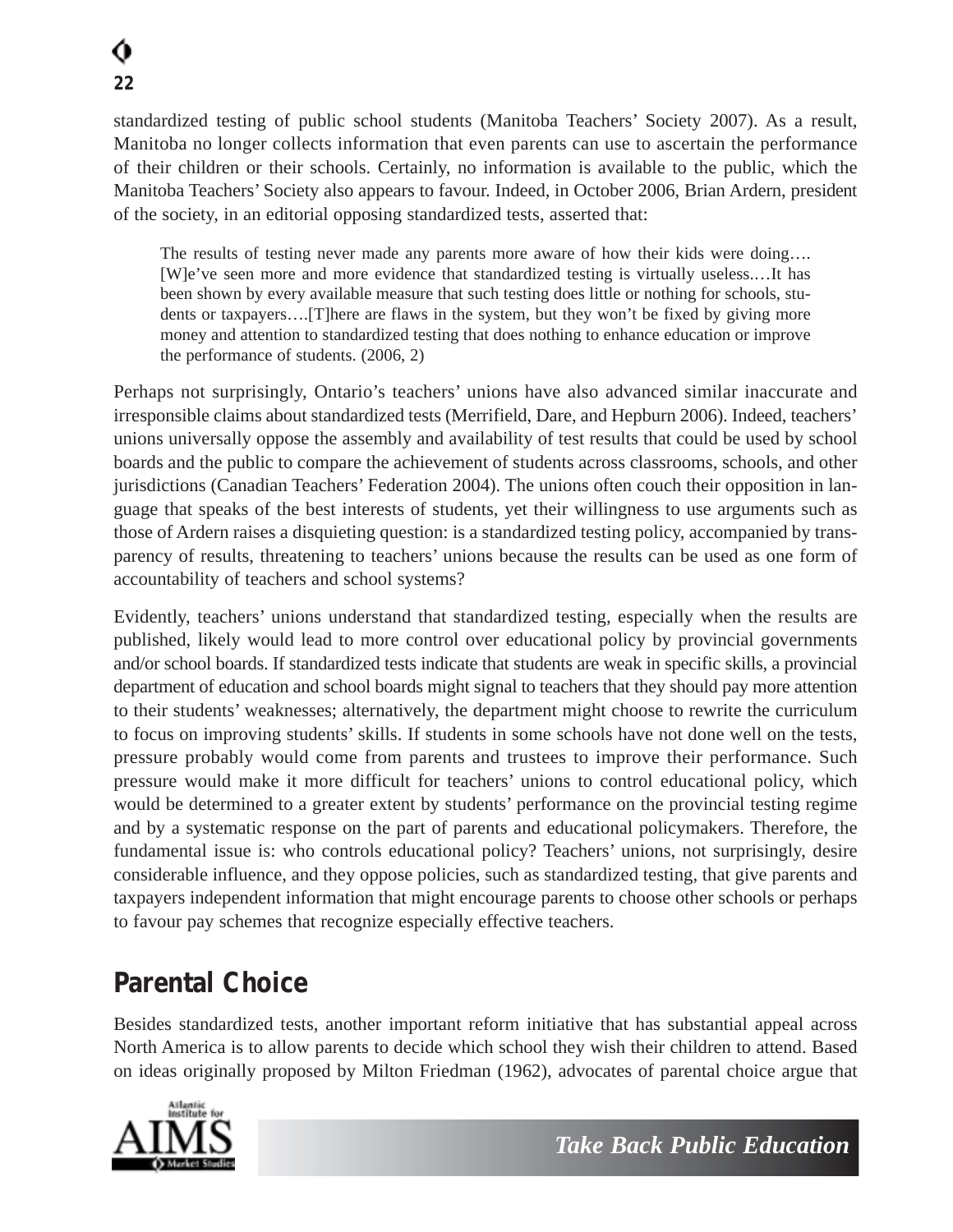funding, in the form of vouchers, should follow students to the schools they have chosen. Coupled with publicly available standardized test results, vouchers would give parents a strong reason to choose appropriate schools for their children. Moreover, underperforming schools would have an incentive to improve if they did not want to lose students. In short, such a policy would provide a market-like mechanism with which to influence the educational choices of parents.

Along with promoting open-school boundaries, advocates of parental choice also propose legislation to allow the creation of charter schools, a form of public school that is directly responsive to parental concerns and ambitions and embedded in the school's unique mission or "charter." In the United States, approximately 2700 charter schools already exist in the 38 states that allow them (Owens 2004). In Canada, however, only Alberta has charter schools (13 at present, although the legislation permits 15 to operate; see Canadian Charter School Centre 2005).

An increasingly vocal group of advocates claim that increasing parental choice across a greater range of alternative schools is the key to revitalizing Canadian school systems, for two important reasons. First, almost 90 percent of parents and taxpayers believe that parents should have the right to choose the schools their children attend (Guppy et al. 2005). Second, since people hold conflicting views of what public education should accomplish, the simplest way to avoid continual philosophical conflicts is to allow parents, rich and poor alike, to have greater choice (Holmes 1998). Such a strategy would allow parents with low and modest incomes the option that is now available only to parents with relatively high incomes. In response to such arguments, at least one school board, the Edmonton Public School Board, has sponsored a number of alternative schools to give all parents greater choice; not surprisingly, parents have been very supportive of this policy (Sweet 1997; Nikiforuk 2000; Owens 2004).

Despite Alberta's reform-minded approach, teachers' unions, even in that province, would prefer to constrain parental choice and have students attend neighbourhood public schools (Canadian Teachers' Federation 1997a). As with standardized testing, teachers' unions claim their opposition to parental choice stems from wanting what is best for students. To evaluate this claim, let us examine unions' three major objections to parental choice.

First, as the Canadian Teachers' Federation (1997b) claims, "[e]xisting research on school choice shows that it increases educational inequities because it is the better-educated and more affluent parents who tend to take advantage of school choice initiatives." Yet, whether or not school choice is available, affluent parents have always had more educational choices for their children than poor parents: they can purchase homes close to excellent schools and they can pay for private schooling. Advocates of school choice focus on the opportunity it provides for less-affluent parents. In Edmonton, all parents, affluent or not, are allowed to send their children to any school within the division, and more than 45 percent of students attend schools outside their neighbourhoods (Nikiforuk 2000). It appears that, when parents have the unburdened opportunity to choose, they do so. Should this result be characterized as educationally inequitable?

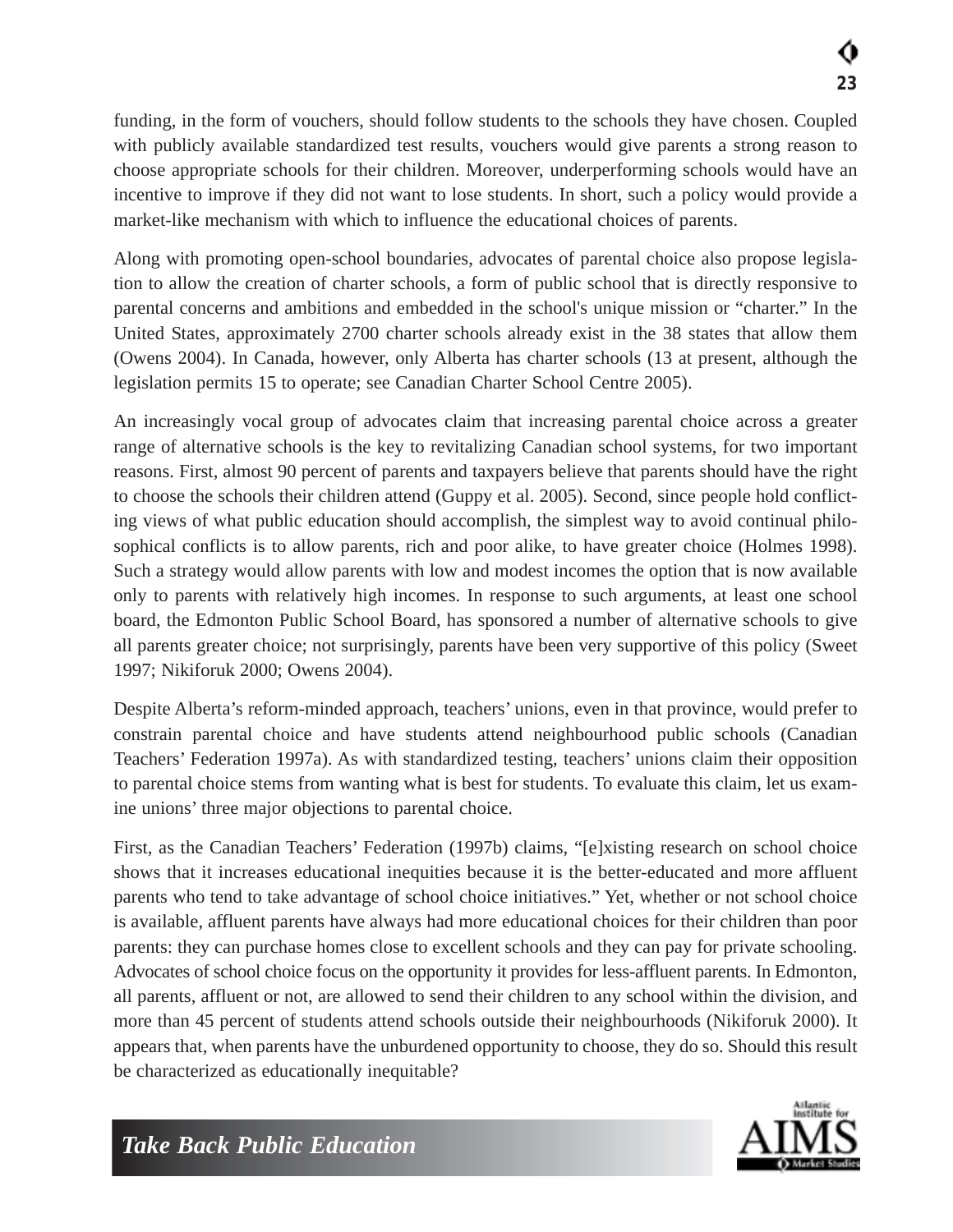Second, as the Canadian Teachers' Federation (1997b) claims, "[u]sing a charter schools approach, some schools can 'improve' but only by making other schools 'worse'." Yet, if proper criterionreferenced standardized tests are used, there is little reason most students in all schools could not improve, because they would be evaluated on objective standards based on the curriculum. Schools that show substantial improvement would become models for schools that are having difficulty. Any competition, in fact, would focus as much on the school's own previous record of students' performances as on the achievement of other schools. In any case, is it not in the public interest to know that some schools are more effective than others and that some schools can improve their students' performances? If some schools can improve, other schools can, too, which would create a sense of obligation that all schools should strive to improve the performance of their students.

Third, as the Elementary Teachers' Federation of Ontario (2000) states, "[t]here is no evidence that charter schools improve education, either in the charter schools themselves or in other schools." Yet, in a study examining the performance of students in ten of Alberta's charter schools, Da Costa, Peters, and Violato (2002) show that students in charter schools perform above the provincial average on the standardized tests in grades 3, 6, and 9. The study also suggests that charter schools have stimulated innovations in other public schools in the province.

Fundamentally, teachers' unions are concerned that allowing parental choice would open up the public school system to changes they do not favour. Over the years, they have fought hard for collective agreements that serve their specific needs. They prefer to bargain in an environment where most, if not all, of the variables are known, rather than in one where significant changes are occurring and the public transparency of the schooling enterprise is increasing. Parental choice necessarily implies a dilution of power on the part of both educational authorities and unions, who would no longer be able to negotiate behind closed doors. Parents would no longer have to enter a bureaucratic labyrinth to make their wishes known; they would simply choose another school and enrol their children there. Such a reform would make public education much more sensitive to the wishes of parents. If parents knew, on objective measures, how well their children were doing and if they could send their children to the school of their choice, more of them would "vote with their feet." If this were to happen, certain collective agreement provisions or divisional practices, which inhibit or restrict school boards and administrators from ensuring that students receive a high-quality education, would likely be changed. We believe such changes would be good not only for students, parents, and taxpayers, but also for educators — especially teachers.

### *Merit Pay for Teachers*

Current salary structures do not permit school boards to compensate teachers in relation to their effectiveness — including, notably, their students'academic achievement. Superior teaching performance, volunteering for extracurricular duties, or taking on challenging teaching assignments do not result in greater pay for teachers. Instead, public school teachers are paid on the basis of their years of university education and teaching experience, even though these two criteria have little, if any, positive effect on the academic achievement of students (Hanushek 1986). Yet, virtually every collective

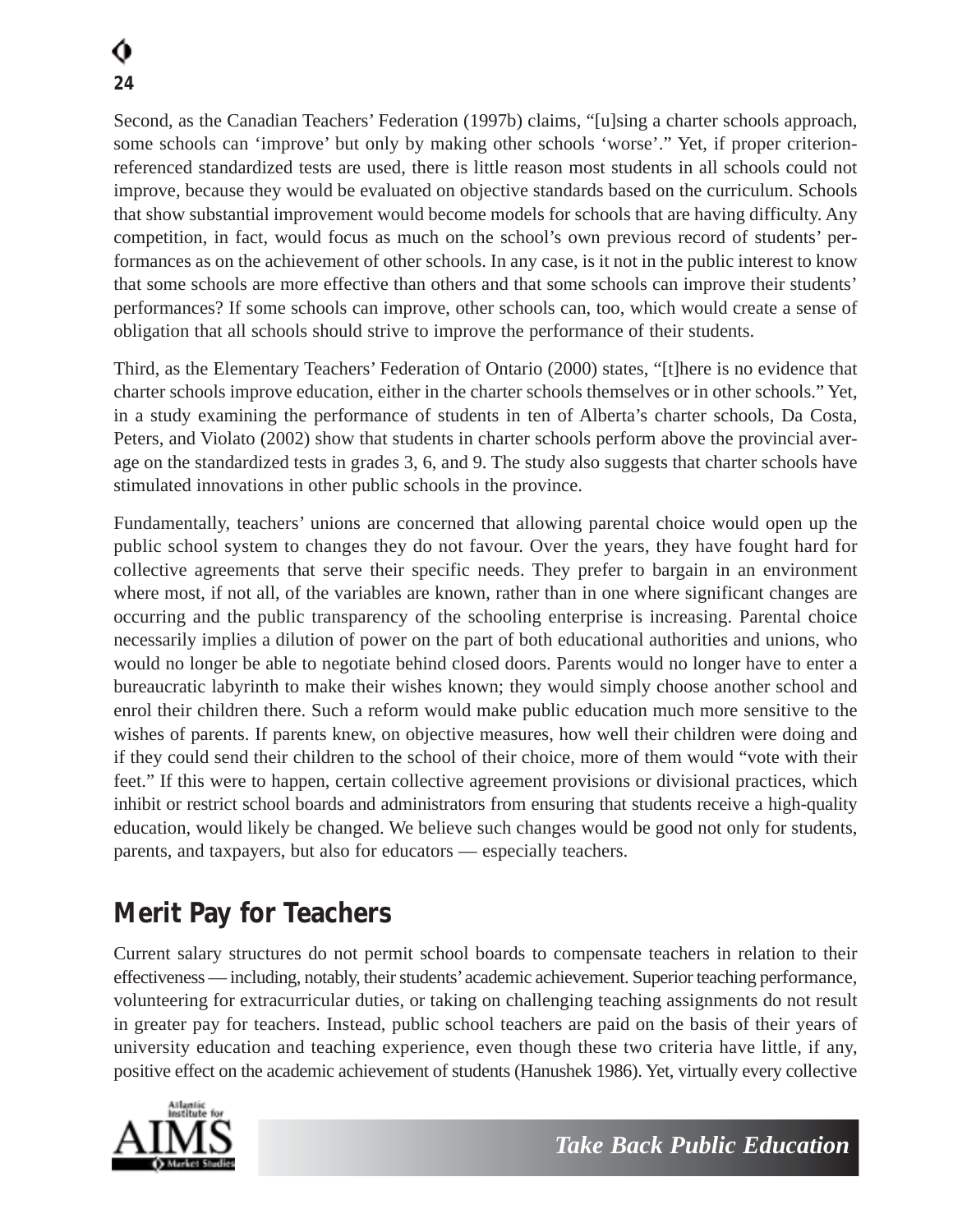agreement in Canada requires school boards to pay teachers according to this long-standing, twofactor salary grid. Are there better ways to pay teachers?

One obvious compensation criterion is merit. Although merit pay has not been used in Canadian public schools, school districts in the United States have implemented a variety of such pay systems (see, for example, Sacchetti and Jan 2005). There are, however, considerable challenges in implementing a merit pay system, if only because education is about more than students' academic achievement, and the development of a fair system of evaluation of teachers is complex and controversial.

Nevertheless, some form of merit pay should be considered for Canadian public school teachers, for several reasons. Primarily, since student learning is the most important aspect of education, it is sensible to recognize more effective teachers. Paying them more is obviously one important way of doing this. Compensation of professionals in other fields — including lawyers and university professors, for example — is at least partly linked to performance. Paying outstanding teachers more than mediocre teachers should encourage the best to continue teaching instead of looking for other employment. And underperforming, less-effective teachers would be more likely to leave the profession if their salary reflected their performance. Reasonably, teachers could be paid, at least in part, on the basis of something other than their university education and teaching experience. Furthermore, merit pay proposals would stimulate a much-needed public dialogue about the qualities of good teaching and effective schools. However, unfortunately, Canadian teachers' unions are implacably opposed to merit pay in any form, for the following reasons.

First, as the Alberta Teachers' Association (ATA) (1998) claims, "[n]o agreement exists on what constitutes 'good' teaching." Yet most educators and parents know that good teachers ensure that learning takes place, have proper control of their students, treat students fairly, provide positive learning environments, and provide leadership in co-curricular and extracurricular activities. The academic performance of students on objective, criterion-referenced, standardized tests, as well as principals' evaluation reports, can be used to determine whether or not "good" teaching is taking place. Moreover, the argument that the evaluation of teaching presents some special challenges including the framing of clear criteria and nuanced judgments — is not a sufficient reason to discourage educators, especially school administrators, from meeting what is, after all, one of their major responsibilities.

Second, as the ATA claims (ibid.), "[m]erit pay undermines teacher morale." This argument is based on the assumption that paying all teachers the same because they have the same teaching experience and university education keeps morale high. It is, however, equally likely that the morale of outstanding teachers would improve if mediocre teachers did not receive the same pay. If merit pay rewarded good teachers and encouraged them to stay in teaching, while poor teachers were paid less and left the profession, how could this not improve the morale of the good teachers who remained?

Finally, as the ATA says (ibid.), "[i]ndividual merit pay works for few organizations today because most emphasize teamwork and collegiality." Merit pay is usually described as an incentive for

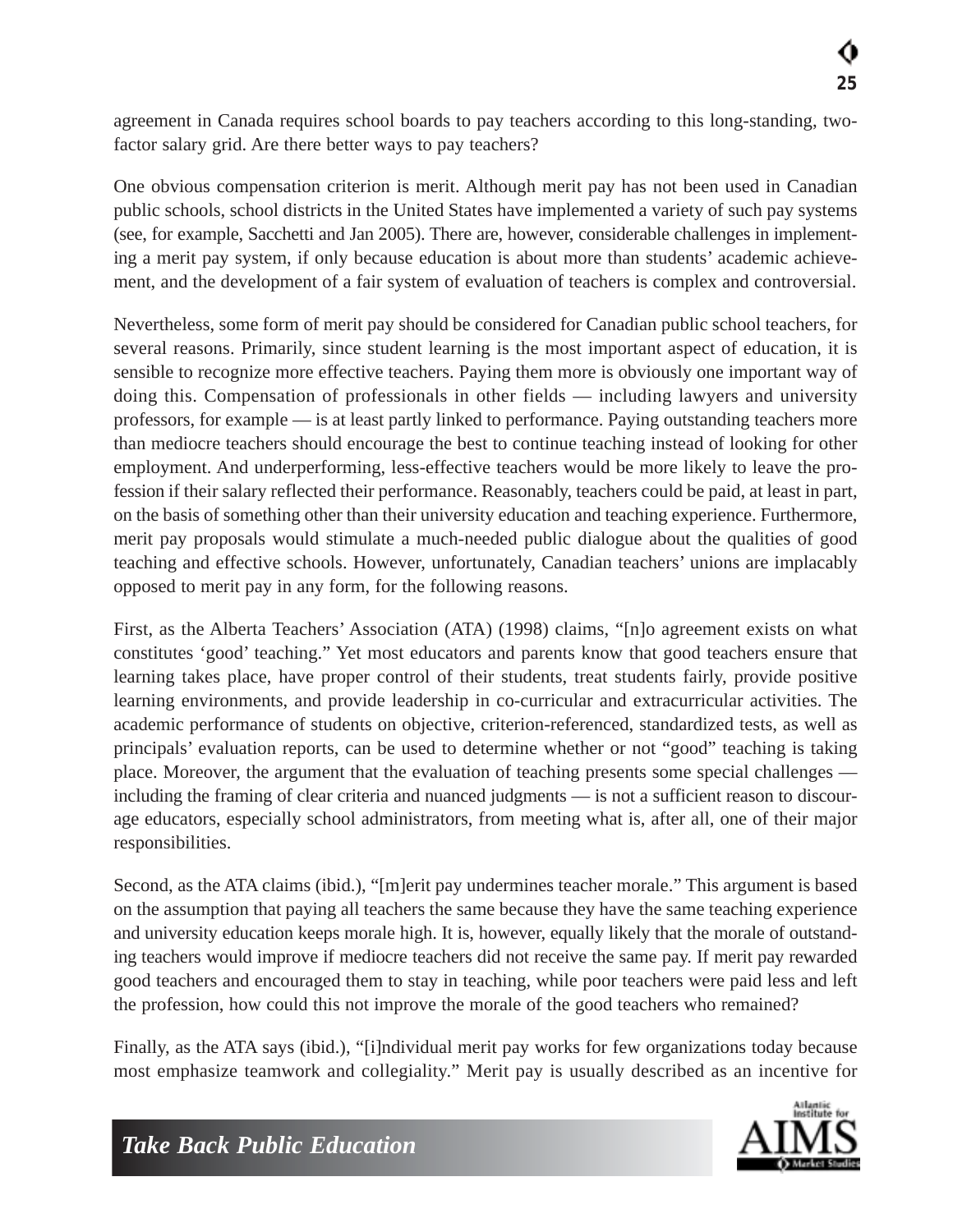individual teachers, but it can also be an incentive for schools to meet student-performance goals. As such, teachers could receive merit increases by assisting in the improvement of students' achievement. A merit plan that included both individual and school-based payments would be a reasonable way to reward the teamwork and cooperation of teachers who share the responsibility for improving students' performance.

In fact, any merit pay scheme would strike at the heart of the universal feature of every teacher collective agreement in Canada: the salary schedule based on years of university education and teaching experience. Such a salary schedule ensures that the only way school boards can reward outstanding teachers is by increasing the salaries of all teachers on the basis of factors that are not strongly related to the academic performance of students. Nevertheless, teachers' unions are not likely to allow provincial governments or school boards to adjust current salary schedules without resistance. It is in the unions' interest to have all their members increase their salaries year-by-year without inconvenient protocols of performance review and the escalation of complaints, including formal grievances, that would likely result from rewards for meritorious performance by individual teachers or schools.

### *What Reforms Do Teachers' Unions Advocate?*

Although teachers' unions generally oppose policies and reforms that would improve the transparency and accountability of the educational system, they do not oppose all possible changes. In fact, teachers' unions have encouraged governments to strengthen specific initiatives or enact reforms that they argue would improve education. Specifically, two initiatives — increased spending on education and establishing limits on class size — are popular causes that both teachers and their unions have supported.

#### Increase Spending on Education

The need to increase spending on public education is a long-standing proposal of teachers' unions in virtually every province (see, for example, Alberta Teachers'Association 2004; British Columbia Teachers' Federation 2004). Indeed, Weiner (2003) claims that teachers' spending their own money to buy classroom supplies indicates that public education is underfunded.

The solution usually proposed to address this "underfunding" is not, however, for schools to engage in serious program review and become more cost effective, or to seek private or corporate funding; rather, the call is simply for public funding to be increased (Stephenson 2006). Yet, the claim that existing practices of private fundraising and sponsorship prove that schools are inadequately funded is incongruent with the evidence. Many schools do, in fact, raise money beyond the public funds provided for legitimate educational purposes, but this hardly proves that schools are underfunded. Rather, it shows that schools can spend as much money as they can collect. The danger is that schools might fail to distinguish properly between legitimate educational purposes and marginal ones, which, of course, is always debatable. What should be avoided is the questionable proliferation of

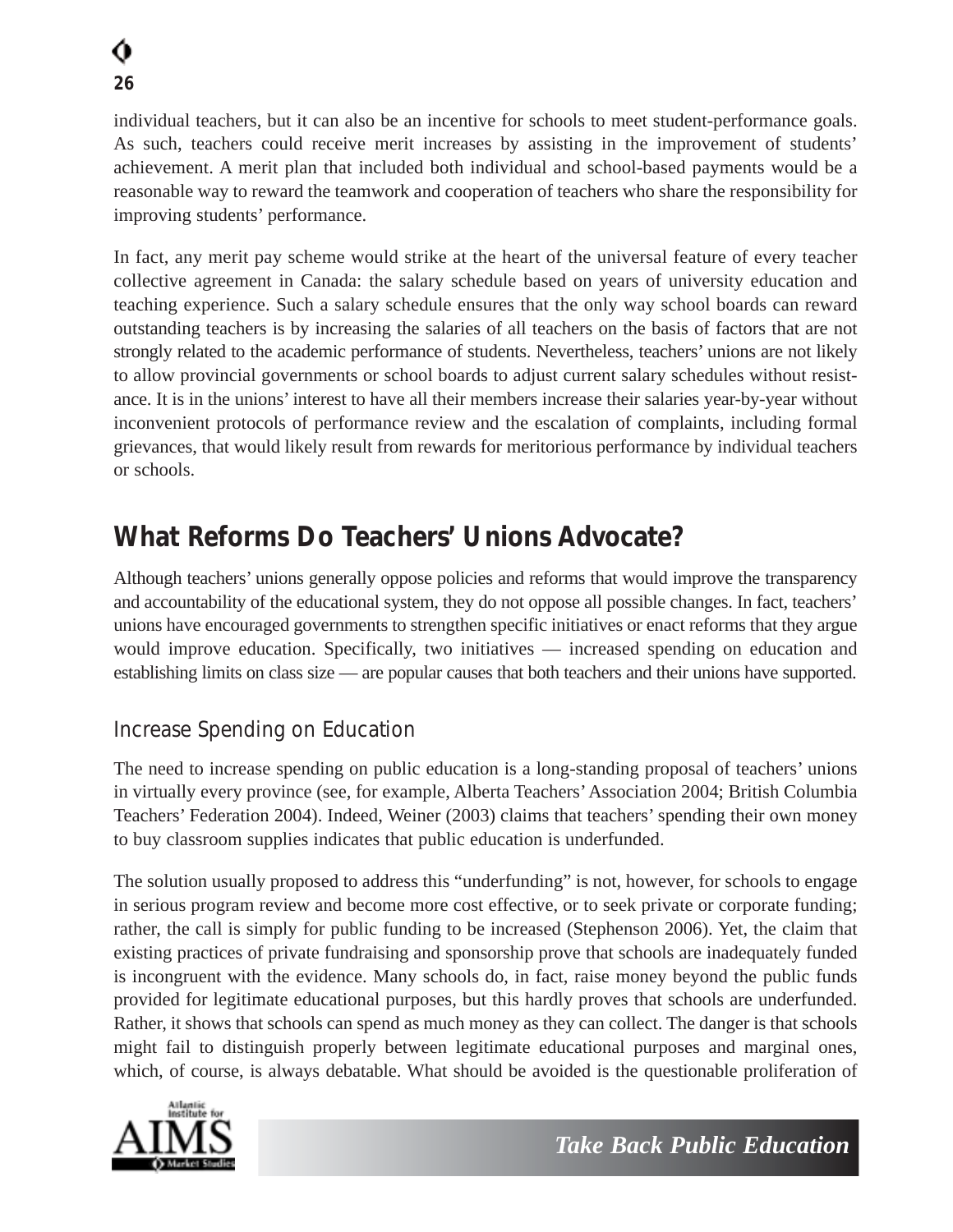inordinately expensive educational programs and courses and an undisciplined appetite for everincreasing financial support because educators and school boards have not properly established priorities.

Teachers' unions always support increased funding for public education by provincial governments, but still chastise them for not investing enough. A recent example is Ontario's decision to increase education spending by \$600 million in the fiscal year 2006/07 budget. The Ontario Secondary School Teachers' Federation (2006) praised the government for its spending increase, but then tempered its support by asking whether the increase would be sufficient. From the perspective of the teachers' union, the funds for education are never enough; from the perspective of the citizen, the impact of increased education funding on the quality of programs and student performance is indeterminate (Cowley, Easton, and Li 2003). Not in doubt, however, is that teachers and their unions benefit substantially from increased spending because the largest portion of education spending goes directly to pay teachers' salaries and benefits and to sustain or enhance other conditions of their employment.

#### Establish Limits on Class Size

For some time, teachers' unions have campaigned for limits on the size of classes, and some collective agreements now stipulate maximum class sizes in some schools. Generally, teachers' unions assert that smaller classes lead to higher academic performance by students, fewer behavioural problems, and more manageable workloads for teachers.<sup>10</sup> In the United States, Tennessee and California have enacted stringent limits on class size, but, as Hanushek (1998) shows, with only a small improvement in students' achievement and a considerable increase in cost. In reducing the size of classes, California has had to contend with a shortage of qualified teachers and many districts have had to hire underqualified teachers (Kennedy 2003). A Canadian review shows that class size, unless it is fewer than 15 students per teacher, does not result in higher-achieving and better-behaved students (Guillemette 2005). There is little doubt that smaller classes result in more manageable workloads for teachers, but also greater costs for school boards, which must determine, on a cost-benefit analysis, what resource allocation is justifiable.

### *Summary*

In essence, teachers' unions have positioned themselves in opposition to many reforms that could substantially improve public education in Canada. Specifically, they oppose standardized testing, parental choice, and merit pay. The policies they favour — continual increases in educational expenditures and decreases in pupil-teacher ratios by mandating class-size limits — might improve students' academic achievement, but so far the evidence is not persuasive. However, the effects of these policies must be measured properly. In the absence of clear and positive effects, increasing public expenditures are not justified.

10 See, for example, British Columbia Teachers' Federation (2001); Manitoba Teachers' Society (2003); Cowans (2004).

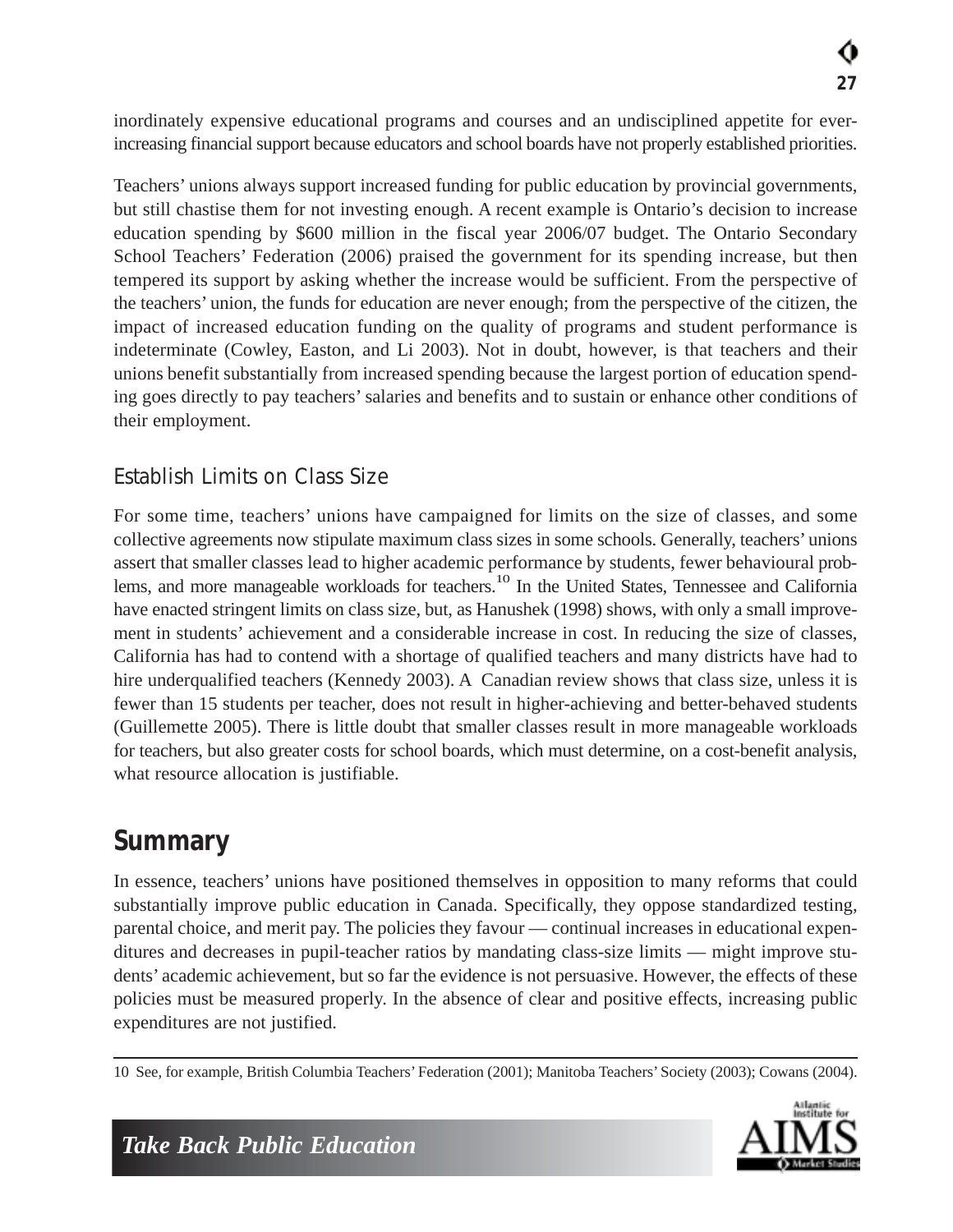## **CONCLUSIONS AND RECOMMENDATIONS**

Do teachers consistently oppose educational reforms that parents and taxpayers favour? Perhaps they do not. In Canada, there are discernible differences in the dispositions and actions of teachers on the one hand, and their unions on the other. In the United States, teachers and their national unions have shown considerable sensitivity to expressions of the public interest, including those that have challenged the educational status quo. As our concluding recommendations will demonstrate, the way ahead in Canada is to implement educational policies that, on balance, embody a clearer vision of the public interest. Initially, the way ahead can be seen by focusing on changes that are already taking place and gaining wider acceptance in both US and Canadian education.

### *The Situation in the United States*

In the United States, both the American Federation of Teachers and the National Education Association have recently changed their opposition to reforms initiated by the federal and state governments and now support both standardized testing and parental choice, for example. In this respect, the AFT says that, "[f]or decades, [it] has embraced state-level assessment as a crucial component of a standards-based educational system" (American Federation of Teachers 2006). Also, as early as 1996, reform-minded US teachers created their own Teacher Union Reform Network (TURN) to advance concerns and proposals that are carefully directed to improving the education of children and fostering a more collaborative, less confrontational relationship between teachers and school boards (see Litzcke 2001; Teacher Union Reform Network 2006).

In 1983, a federally sponsored report, *A Nation at Risk*, substantially changed the public's thinking about the effectiveness of US schools (United States 1983). The report pointed out that US students were performing below the academic standards of students in many other countries and that, if substantial reforms were not implemented to improve their performance, the United States would soon lose its competitiveness in commerce, industry, science, and technology. Surprisingly, the AFT, led by long-time president Albert Shanker, agreed with the results of the study and even with the implication that educational reform was required. Thus, the AFT decided to support the concern for accountability and standards in US education. The NEA soon followed suit.<sup>11</sup>

The AFT, NEA, and TURN have also supported some important initiatives in specific school districts. The Rochester Teachers' Association, for example, has encouraged its members to apply for school

<sup>11</sup> See American Federation of Teachers (2001); Litzcke (2001); National Education Association (2003).

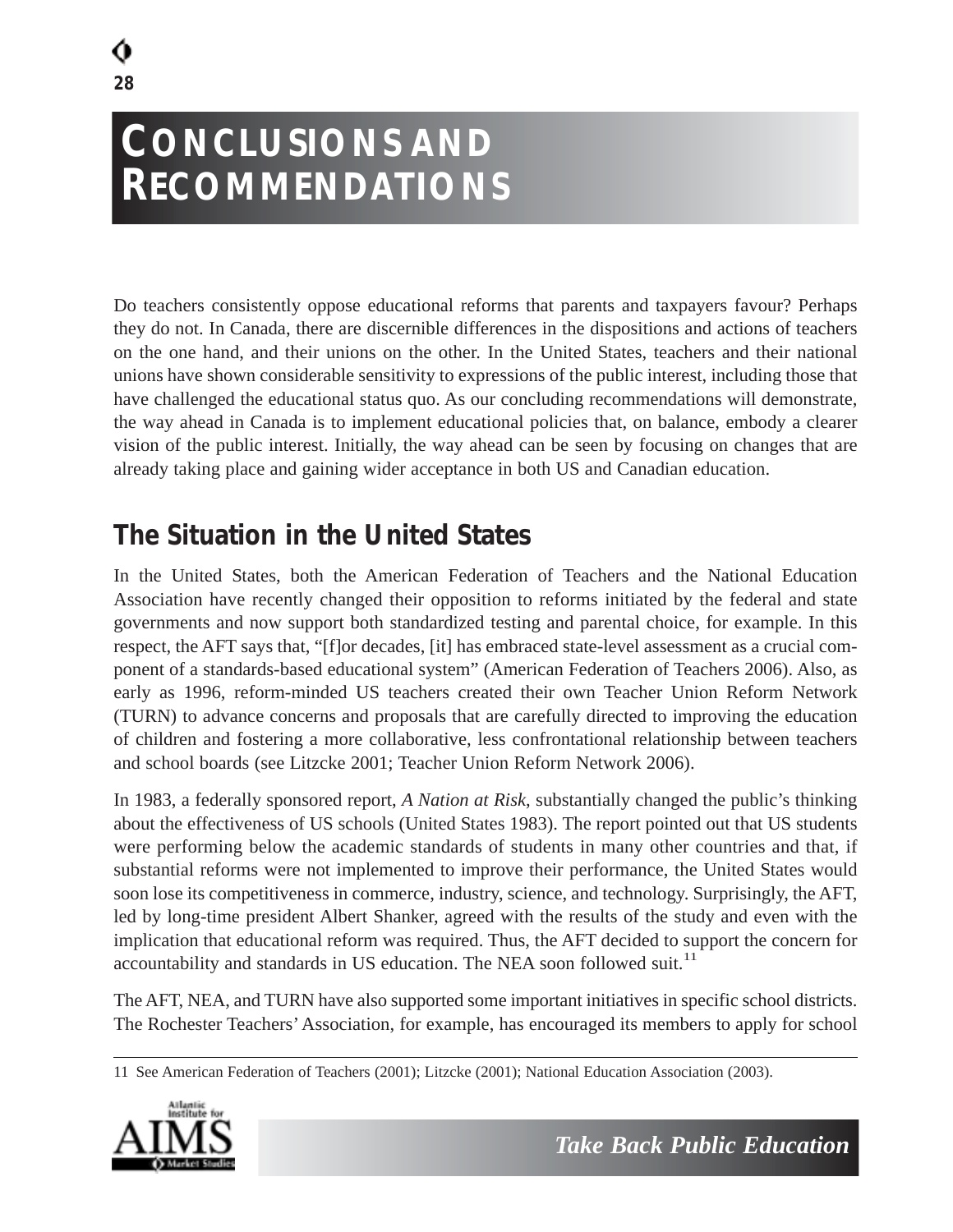charters. In Florida, the United Teachers of Dade County collaborated with a for-profit company, the Edison Schools Inc., and applied for a school charter (Litzcke 2001). Other TURN locals have begun to support the removal of entrenched seniority clauses in collective agreements. In fact, the collective agreement for teachers in Pittsburgh states that teachers who receive an unsatisfactory rating in a school year in which a reduction of faculty is taking place lose their seniority in that particular school (ibid.). Similar clauses are included in the collective agreements for teachers in Toledo, Ohio, and Seattle, Washington.

Even on merit pay, US teachers' unions have begun to recognize that salary schedules require modification. The AFT (2002), specifically, has noted that traditional pay scales fail to produce competitive salaries for teachers, do not respond to market forces, and do not fairly compensate exemplary teachers. As such, the AFT has officially endorsed policies that allow teachers in disciplines in which there are shortages — mathematics and science, for example — to be paid bonuses. Also, under the influence of TURN, a number of locals of both the AFT and NEA have supported performancebased pay policies in negotiations with their employers.

Thus, over the past decade, teachers' unions in the United States have changed their positions on several important aspects of their collective agreements and on matters of educational policy. Similarly, in the United Kingdom, highly unionized workers, including teachers, have been moving away from their strongly held position of job protection over the past 30 years (Shackleton 2006).

### *The Situation in Canada*

Can we expect teachers' unions in Canada to begin the kind of examination that might produce some modification of their long-standing positions? The continuing indisposition of Canadian teachers' unions to support such policy initiatives as standardized testing, parental choice, and merit pay is relatively consistent across the country. There is no Canadian equivalent of TURN; in the past decade, however, reformed-minded Canadian teachers have helped to establish the Society for the Advancement of Excellence in Education, based in British Columbia, and the Society for Quality Education, based in Ontario, to foster a more robust debate on improving the academic achievement of students and the effectiveness of schools. These organizations suggest that at least some Canadian teachers support policies their unions have not traditionally endorsed. Furthermore, a recent survey of 2000 Canadian teachers and an equal number of parents indicates that a significant number of teachers support educational reforms that teachers' unions have usually resisted (Guppy et al. 2005). The survey found that, among teachers who responded,

- 77 percent say that all parents should have the right to choose their child's school;
- 71 percent think it should be easier to dismiss ineffective teachers;
- 55 percent support having an annual report card for the achievement of students in schools;
- 53 percent support the financial rewarding of outstanding teachers; and
- 43 percent support the use of standardized tests for the purpose of measuring school progress.

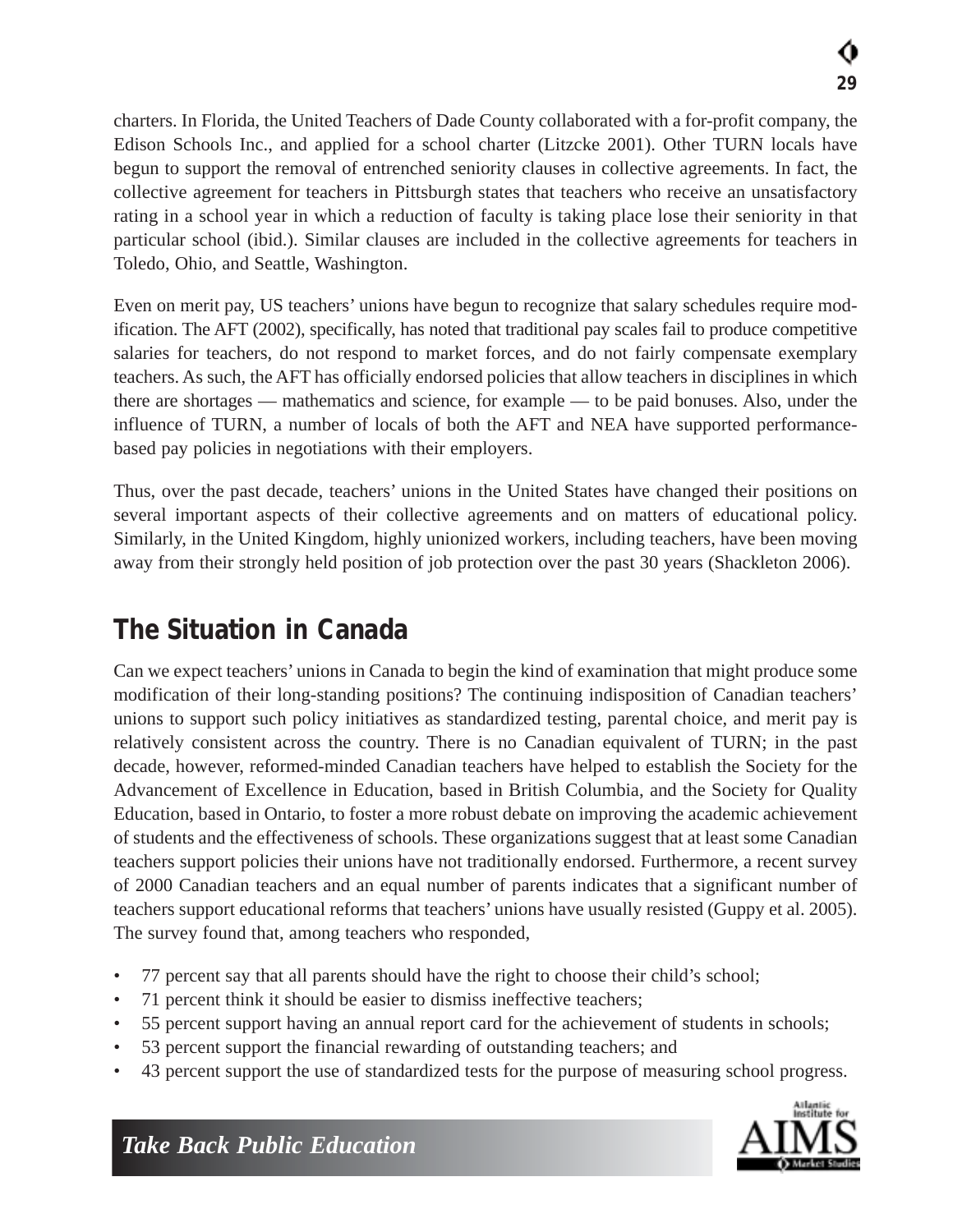Clearly, the survey suggests that teachers' unions might not have the overwhelming support of all their members. Significantly, a considerable portion of teachers support parental choice, the rewarding of outstanding teachers, and the use of standardized tests. Parents who were surveyed were even more supportive of these educational reforms. Despite such findings, however, teachers' unions in Canada have not been inclined to modify their perspectives, unlike their US counterparts. The US unions had little choice but to respond to *A Nation at Risk* because an overwhelming number of commentators, from both the right and left, supported the idea that US education needed to change, and the unions realized they needed to modify their stance.

Since Canada's educational establishment has never been challenged by a serious national assessment of the country's schools, provincial teachers' unions have had little reason to make the kinds of adjustments US unions have made. Furthermore, Canada's teachers' unions are monopolies, while the US unions, the NEA and the AFT, compete with each other for the loyalty of teachers and for the good will and confidence of both parents and the public. Since US teachers are free to choose which union to join, neither union can afford to become complacent in considering the interests of its members or the public. In contrast, Canadian teachers are automatically members of their provincial union; as a result, teachers' unions in Canada might not need to be particularly concerned about alienating reform-minded teachers or ignoring expressions of the public interest that differ from their own. Finally, Canadian labour law supports the certification of unions to a degree unknown in the United States (see Godin et al. 2006; Shackleton 2006). Thus, the interests of Canadian teachers and their unions seem to be well served by the legal and political status quo and are less inclined to accommodate educational reforms that are supported by parents, taxpayers, and reform-minded teachers.

#### *Policy Priorities for Improving Canadian School Systems*

Teachers' unions have an important role to play in school systems. They provide a crucial voice for teachers, and their collective agreements ensure they receive reasonable salaries and working conditions and are not subject to unfair labour practices. It is unrealistic, however, to expect teachers' unions to behave altruistically. As Friedman (2006) observes, teachers' unions serve the needs of teachers as they understand them and, necessarily, there will be some disagreement with school boards and administrators, provincial governments, parents, and citizens as to what is the public's interest and how it is best served.

As such, teachers' unions do not have fundamental responsibility for the accountability of school systems; rather, that responsibility belongs primarily to those who officially govern them. If unions have received too much at the expense of the public, then the fault lies with provincial governments, school boards, parents, and citizens. Provincial governments are responsible for the legislative and regulatory arrangements that govern school systems, including the powers and duties of school boards and the legal regime for collective bargaining. Every clause in every collective agreement has been agreed to by a school board representing citizens, including parents. If there has been a

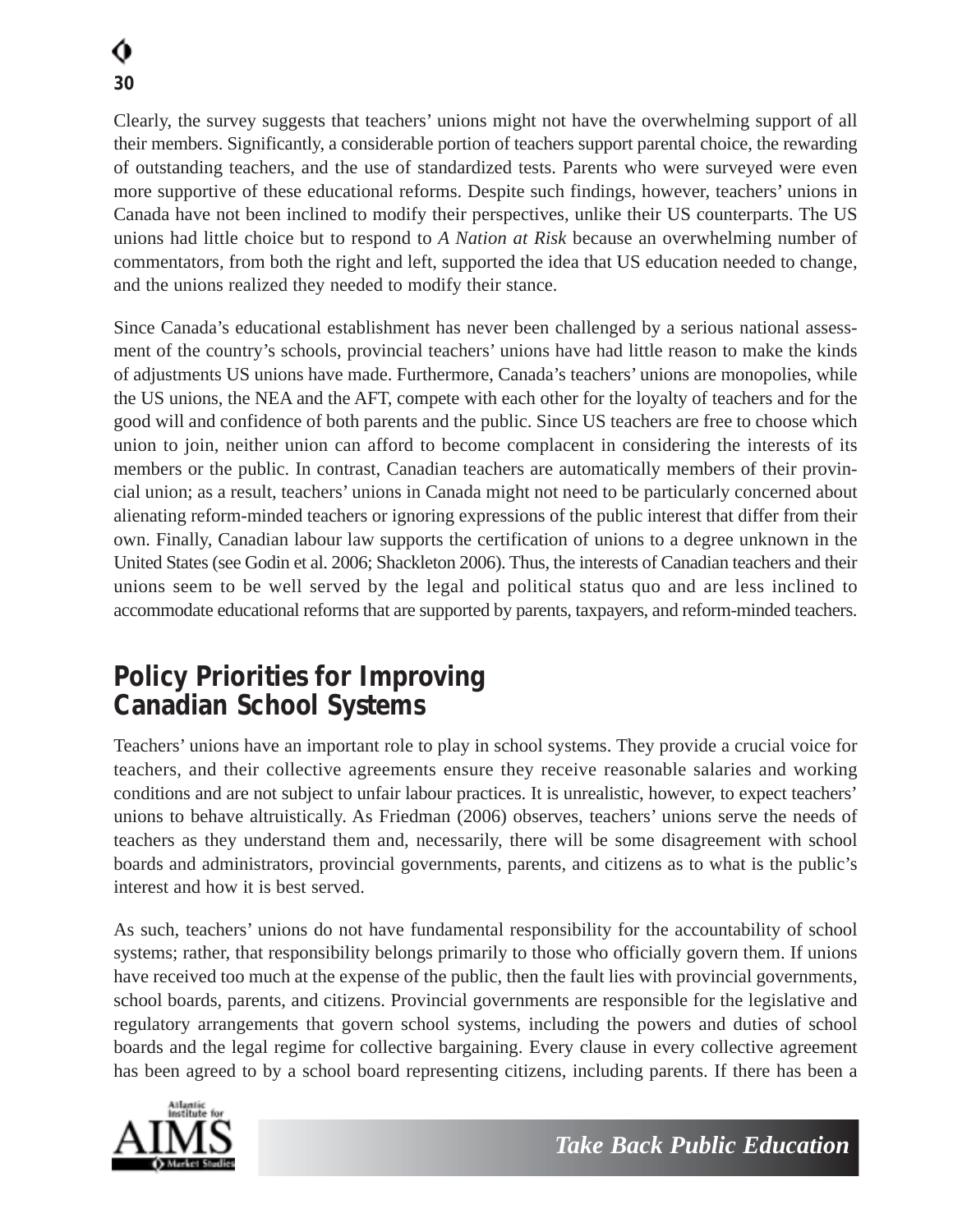less-than-effective preservation of management rights, that is something for which school authorities, to a significant extent, are responsible. Parents and citizens, too, bear some significant responsibility for insufficiently accountable school systems when they too easily accept unions' characterizations of what is in the best interests of the public.

Yet, Canadian teachers' unions actively resist some educational reforms that the public considers reasonable. Their agenda for collective bargaining and their influence with provincial governments and school boards reveals a limited sensitivity to reforms that would increase accountability for results in school systems. It is time to correct the imbalance between unions' interests and those of the public in the development and implementation of policy for school systems. It is time to enable parents and citizens to become more influential in their own right, to become a more effective counterweight to teachers' unions.

We make five recommendations we believe are critical in rebalancing the interests of teachers' unions and the public to achieve more effective schools and school systems. These policy prescriptions, however, are not complete and specific in every detail — indeed, many sources present analyses and proposals in specific contexts on similar themes.<sup>12</sup>

The most noteworthy Canadian work — both for its discerning analysis of the problems that beset Canadian school systems and the practical proposals it advances for their remedy — is that of Holmes (1992, 1998). To some, especially in the educational establishment, Holmes's ideas are heretical. To the extent that our suggestions resonate strongly with some of his proposals, they, too, challenge the orthodoxy of the educational establishment. Largely, we share Holmes's assessment and perspective that

Canada's school system needs reform. The precise policies required vary from province to province. The urgency of reform is far less in British Columbia and Alberta, the provinces with the best educational record….[T]he causes of and the solutions to the educational problems should be examined within the international, federal, and provincial…context. (1998, ix)

Indeed, the particular character of our policy proposals would need to be adapted to the specific situation in each province and territory, since the ambitions of teachers, administrators, parents, school boards, and provincial governments are necessarily a matter of politics. Here are our five proposals.

<sup>12</sup> See, for example, Foster (1986); Hargreaves and Hopkins (1991); Duignan and Macpherson (1992); Smyth (1993); Hirsch (1996); Sweet (1997); Levin (2001); Malanga (2001); Merrifield (2001); Whitty (2002); and Ouchi (2003). Generally, these sources reflect research, scholarship, and advocacy for school reform in Canada, the United States, England and Wales, Australia, and New Zealand. They provide a review of educational systems and advance intriguing proposals, some of which are more radical than our own and a few of which would resist our analysis and suggestions. This is another reminder that educational policies that would produce more effective schools are obviously contentious.

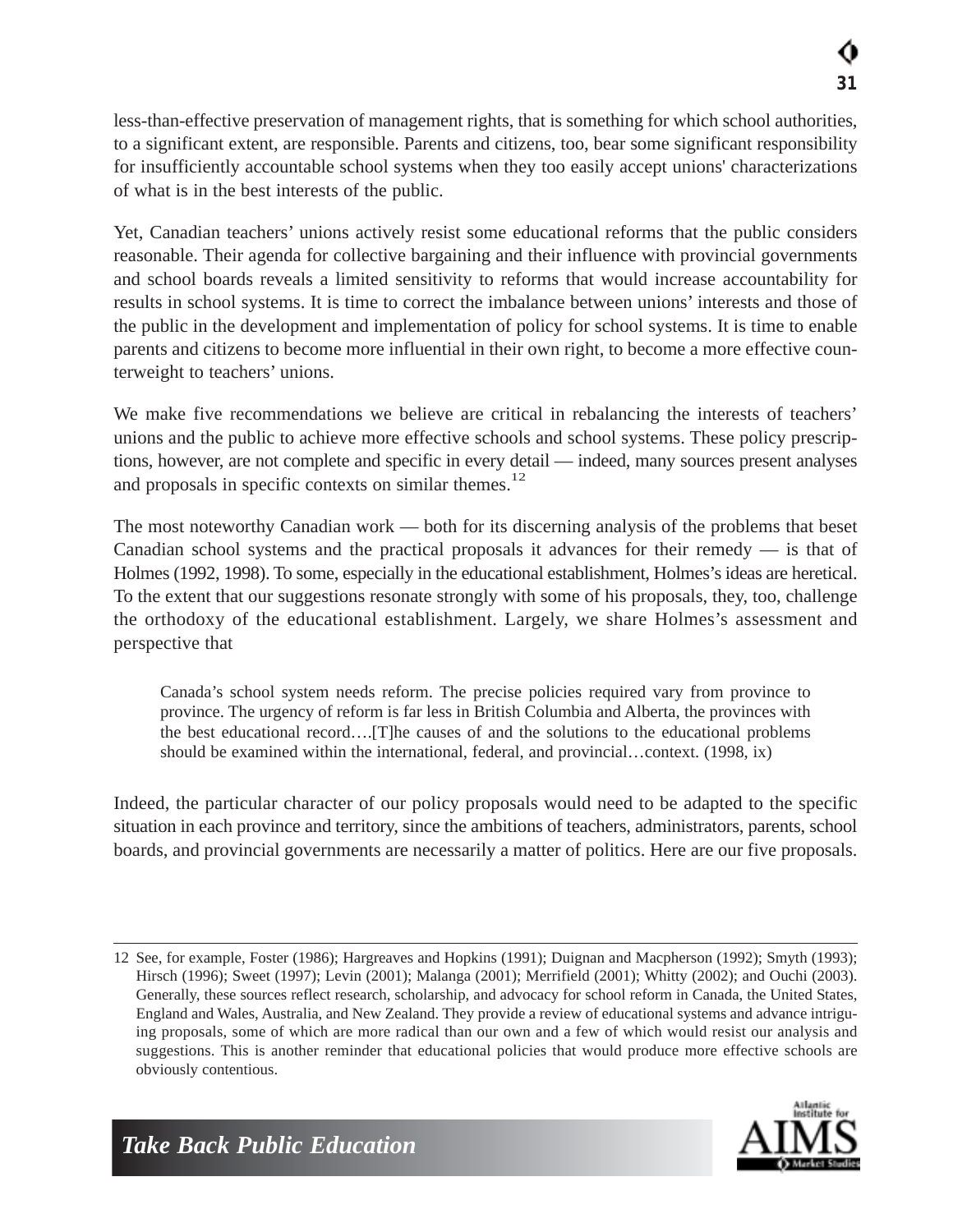#### *Provincial and territorial governments should use and continue to refine a standardized testing regime to assess the achievement of students on provincial curricula, especially in language, mathematics, and science.*

We suggest that such testing take place at the end of the early years, at the end of the middle years, early in the high school years, and at high school graduation. Certain students should be exempted for justifiable reasons — for example, if the student cannot understand either of Canada's official languages. The test results should be available to parents, teachers, principals, school boards, and the public. The tests could carry some specific weights — say, between 25 and 50 percent of students' final grades. Further, as Holmes (1998) suggests, the Council of Ministers of Education should create and maintain a table of equivalences for all provincial tests, to serve the special interests of school officials, postsecondary institutions, employers, parents, and students, especially those who move across provincial boundaries.

Nothing in this proposal is meant to discourage school jurisdictions, at their own initiative, from using other tests to assess students' skills, aptitudes, and achievements, ideally with support from provincial and territorial departments of education. These other tests could include the Canadian Test of Basic Skills and the Student Achievement Indicators Program, which are already used in most Canadian jurisdictions (Audas and Cirtwill 2003). In addition, provinces and territories should participate in international academic assessments, such as the Programme for International Student Assessment. Since, as Audas and Cirtwill (ibid.) note, educational achievement and Canada's economic performance are linked, the federal government's support for these assessments would be appropriate.

#### *Provincial governments should give parents a greater choice of schools to which they may send their children, primarily in recognition of the diversity of interests and expectations parents have concerning their children's education.*

Increased parental choice likely would increase the effectiveness of schools by more closely aligning parental values and school ethos. Yet, except for some well-received initiatives in Alberta, efforts to increase school choice have been limited so far. A form of school choice is provided by support of denominational schools for Roman Catholics in Alberta, Ontario, and Saskatchewan — although, regrettably and contentiously, other religious groups do not enjoy the same opportunity. We suggest there is scope to extend such kinds of choices, subject to provincial supervision and oversight to ensure proper academic standards and appropriately certified teachers. We recognize, however, that, in rural areas, significant practical limitations to school choice remain.

If school choice enabled parents to cross the public-private boundary, some adjustments would need to be made in the financing of schools. Thus, parents' choice of a private school that retains a distinctive program, ethos, or student membership realistically could not be exercised without some financial burden. Indeed, in the interests of fairness, a private school that charged a tuition fee and had a restricted enrolment could not be equated with an open-access public school. Nor should parents be relieved of taxation in support of public schools. A tuition subsidy or voucher that helped to

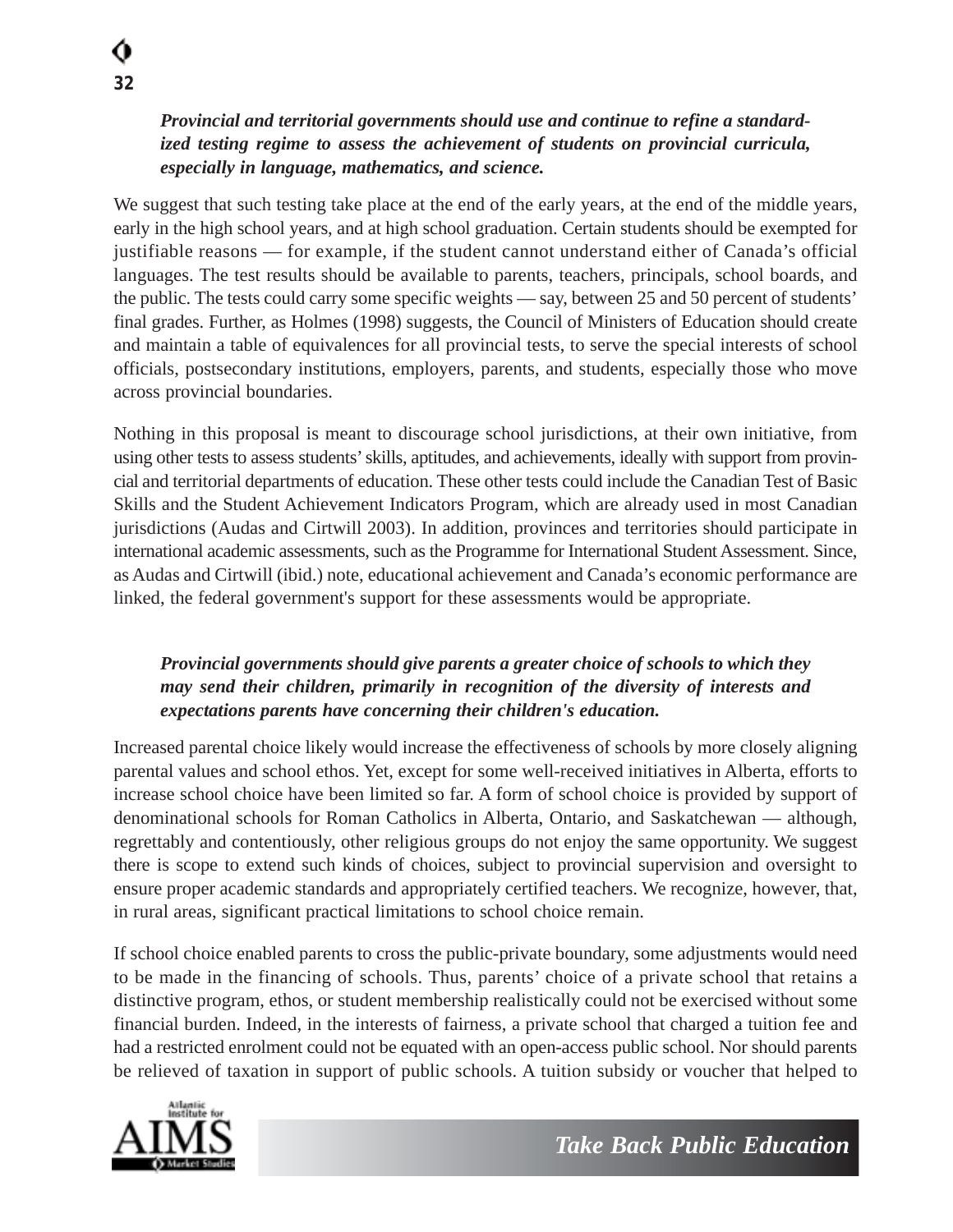support a private school or income tax relief for a portion of the tuition paid are public expenditures for schooling purposes, whether in the hands of the private school or the parent.

#### *Provincial governments and school boards should consider how teachers' compensation schemes could be adjusted so that salary increments are dependent on performance and outstanding teachers and schools are recognized more effectively.*

Current salary structures treat increments as automatic in relationship only to formal university education and teaching experience and without reference to performance. They also have few, if any, mechanisms for compensating superior teaching performance, for assuming additional co-curricular or extracurricular duties, or for providing formal professional leadership, such as becoming a "master teacher." We think ways should be developed to recognize such achievements formally, including additional pay. Such adjustments to teachers' compensation would require a scheme of workload assignment, performance review, and managerial oversight currently unfamiliar to Canada's public school systems.

#### *In the interests of managing schools more effectively, principals should be removed from the bargaining unit for teachers.*

Where principals are members of the same bargaining unit as teachers — as in Manitoba, for example — they are union colleagues of those whom they are responsible for supervising and evaluating. Arguably, such a situation places principals in a conflict of interest, constraining their ability to perform the classical managerial functions of planning, leadership, organization, and evaluation on behalf of their employer, the school board (see Caplow 1983; Wilson 1989). Principals' ambiguous status is especially acute in disputes regarding the assessment of the performance of teachers under their supervision. Indeed, where a principal's assessment had specific implications for the teacher's compensation, the principal's membership in the same union would be awkward and unrealistic, if not unfair. Nevertheless, to date, most provincial and territorial governments have been unwilling to confront teachers' unions to make such a change. The awkwardness of the current arrangement in most jurisdictions is becoming more evident, especially considering that, in British Columbia, Ontario, and Quebec, school administrators are not represented by teachers' unions.

#### *Strikes and lockouts should no longer be permitted as ways of resolving disputes in public school systems.*

Schools that close while school boards and teachers wrangle over salaries and working conditions jeopardize the interests of students. Education policymakers should unequivocally defend the principle that schools provide an essential public service and must remain open during negotiations. In addition, more effective mechanisms for bringing negotiations to a suitable and early resolution should be explored seriously. Final offer selection, in which an arbiter must select all aspects of the final offer of either the union or the employer, is one mechanism that could encourage both parties to present more realistic — that is, more proximate — proposals in collective bargaining and arbitration.

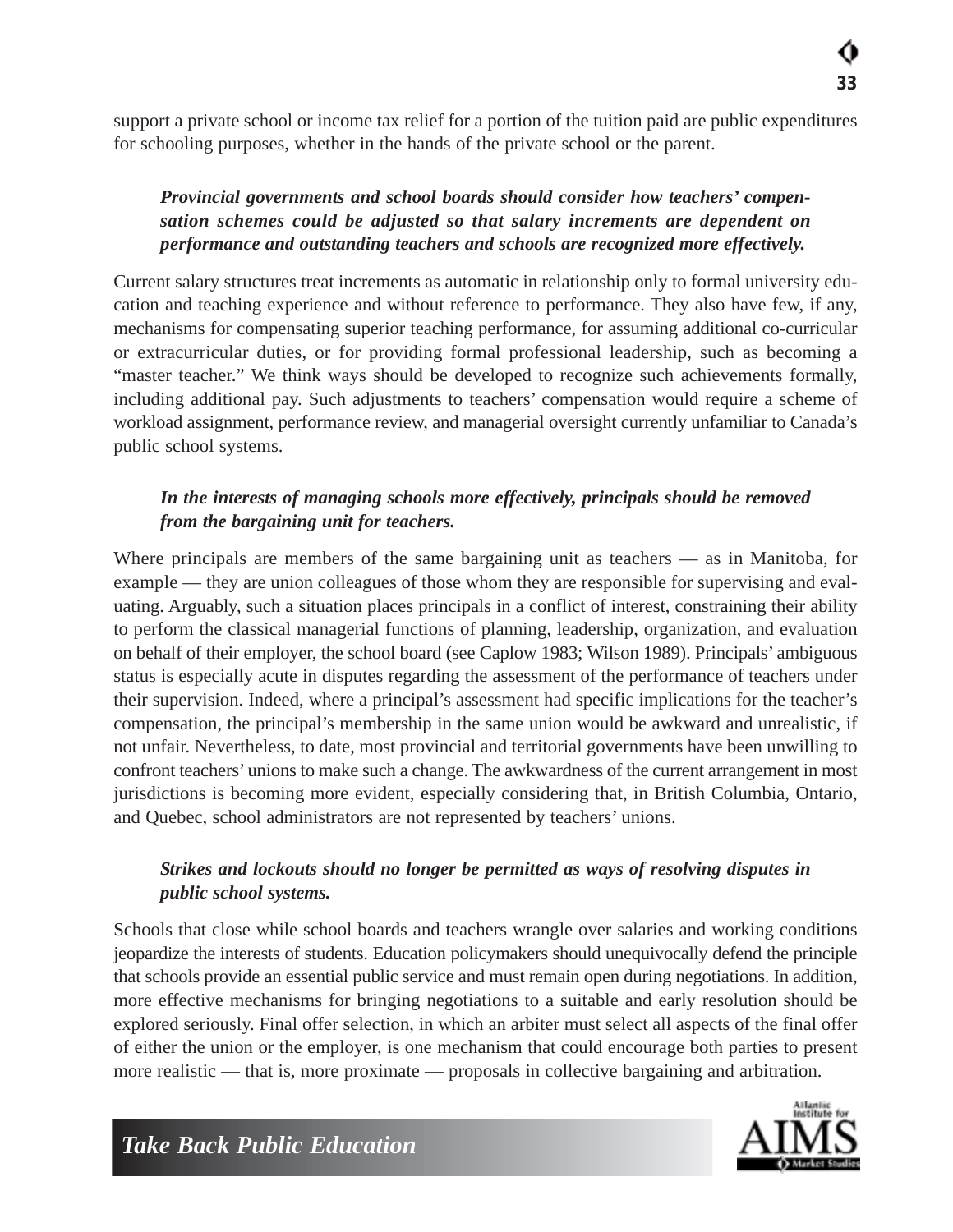In combination, these five recommendations should strengthen the accountability of school systems, especially by increasing the availability of some important results of schooling. The results of standardized tests would be an important way to inform the public properly, and would encourage the discussion and debate that are necessary in a functioning democracy. Parents should be able to make choices about the schooling of their children that are as proximate to their preferences as is practical; parental choice would also encourage teachers and administrators to improve the capacity of their schools to shape academic achievement more effectively. The public interest in schooling would be advanced if governments and school boards were to recognize that some features and results of collective bargaining constitute impediments to school improvement. Further, parents and citizens in general should show concretely that they regard education as among the most important activities our society undertakes.

Having information on the performance of students and schools is a fundamentally important step, but alone it is not enough. Citizens should become more active in provincial and school board elections and in participating in school-level councils. Parents should press their demands for greater sensitivity to their values and concerns on the part of school systems. The public should be relentless in exercising the right to hold school officials accountable for the good education of the children who are our future.

In advancing our suggestions, however, we cannot forget that unions have helped to establish important terms and conditions of employment for Canadian teachers, and we caution that no program of educational reform should be designed to remove reasonable gains irresponsibly or unfairly. Above all, teachers should enjoy reasonable and competitive salaries and benefits, be protected against unfair discipline and dismissal, and have the right to freedom of association — that is, the right to join or not to join a union. Yet, some relaxation of the legal requirements of bargaining and union membership with respect to certain types of schools of choice — the most obvious being charter schools — would permit teachers and administrators a genuine degree of flexibility to try different approaches to staffing, remuneration, and instructional organization, possibly providing a realistic basis for wider innovation.

Clearly, reforming education should be about improving the performance of students, teachers, and schools; it should not be about penalizing teachers. With this assurance, teachers and their unions would be more likely to cooperate with and participate in reform initiatives that help to make schools more productive, teachers more professional, and the academic achievement of students more evident. In this endeavour, teachers and their unions might well have their own perspectives, but recognizing a difference in views is not a reason to discourage their collaboration; in fact, many teachers are receptive to reform measures that would promote greater accountability in schooling. If teachers and their unions, provincial governments, school boards, parents, and taxpayers could work together in a more collaborative and less adversarial manner, the education system in every province and territory would be improved, enabling Canadians to be even more competitive and successful in the world community.

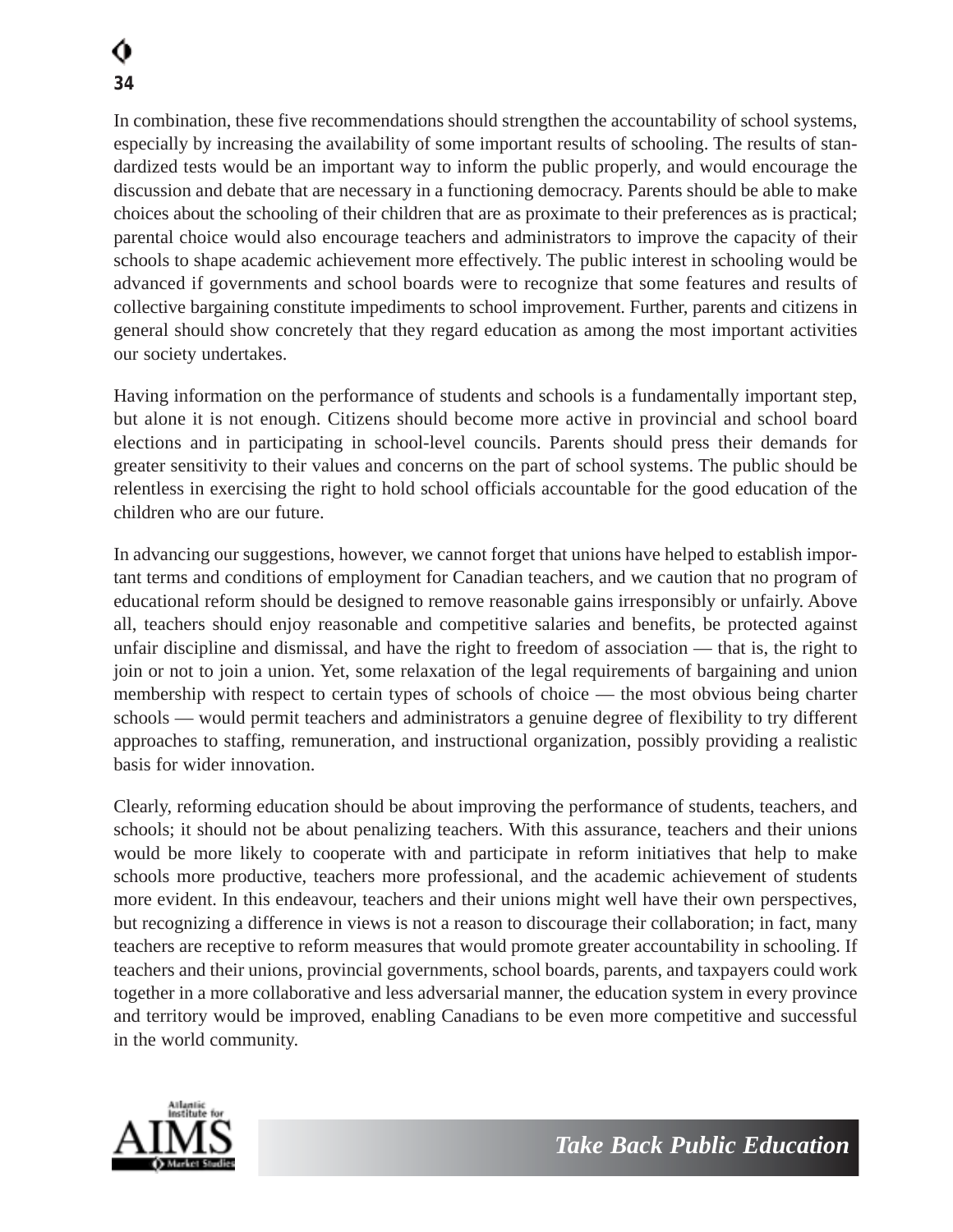## **REFERENCES**

- Alberta Teachers' Association. 1998. "Merit Pay Issue Resurfaces." *ATA News* 32 (17). Available at Web site: <http://www.teachers.ab.ca/Quick+Links/Publications/ATA+News/Volume+32/Number+17/ In+the+News/Merit+pay+issue+resurfaces.htm>.
	- ———. 2004. "Education Funding." Edmonton. Available at Web site: <http://www.teachers.ab.ca/ Issues+In+Education/Ongoing+Issues/Education+Funding.htm>.
	- ———. 2006. "The Fraser Institute Is Wrong." Edmonton. Available at Web site: <http://www.teachers.ab.ca/ Quick+Links/Publications/ATA+New/Volume+45/Number+15/News+Views/Fraser+Institute+is +wrong.htm>.
- American Federation of Teachers. 2001. "Making Standards Matter 2001: A Fifty State Report on Efforts to Implement a Standards-Based System." Washington, DC. Available at Web site: <http://www.aft.org/pubs-reports/downloads/teachers/execsummary.pdf>.
- ———. 2002. "Professional Compensation for Teachers." Washington, DC. Available at Web site: <http://www.aft.org/about/resolutions/2002/compensation.htm>.
- ———. 2006. "Smart Testing: Let's Get It Right." Washington, DC.
- Ardern, Brian. 2006. "Friday the 13th … Again." *Manitoba Teacher* 85 (2): 2.
- Association for Effective Schools. 1996. "Correlates of Effective Schools." New York. Available at Web site: <http://www.mes.org/correlates.html>.
- Atlantic Institute for Market Studies. 2007. *Fifth Annual Report Card for Atlantic Canadian High Schools*. Halifax, NS: AIMS.
- Audas, Rick, and Charles Cirtwill. 2003. *Grading Our Future: Atlantic Canada's High Schools' Accountability and Performance in Context*. Halifax, NS: Atlantic Institute for Market Studies.
- Berger, Mark, and Eugenia Toma. 1994. "Variation in State Education Policies and Effects on Student Performance." *Journal of Policy Analysis and Management* 13 (3): 477–91.
- Betts, Julian R. 1995. "Does School Quality Matter? Evidence from the National Longitudinal Survey of Youth." *Review of Economics and Statistics* 77 (2): 231–47.
- Bezeau, Lawrence M. 1995. *Educational Administration for Canadian Teachers*. Toronto: Copp Clark.
- Boyd, William L., and Don Smart. 1987. *Educational Policy in Australia and America: Comparative Perspectives*. New York: Falmer Press.
- Brimelow, Peter. 2003. *The Worm in the Apple: How the Teacher Unions Are Destroying American Education*. New York: HarperCollins.

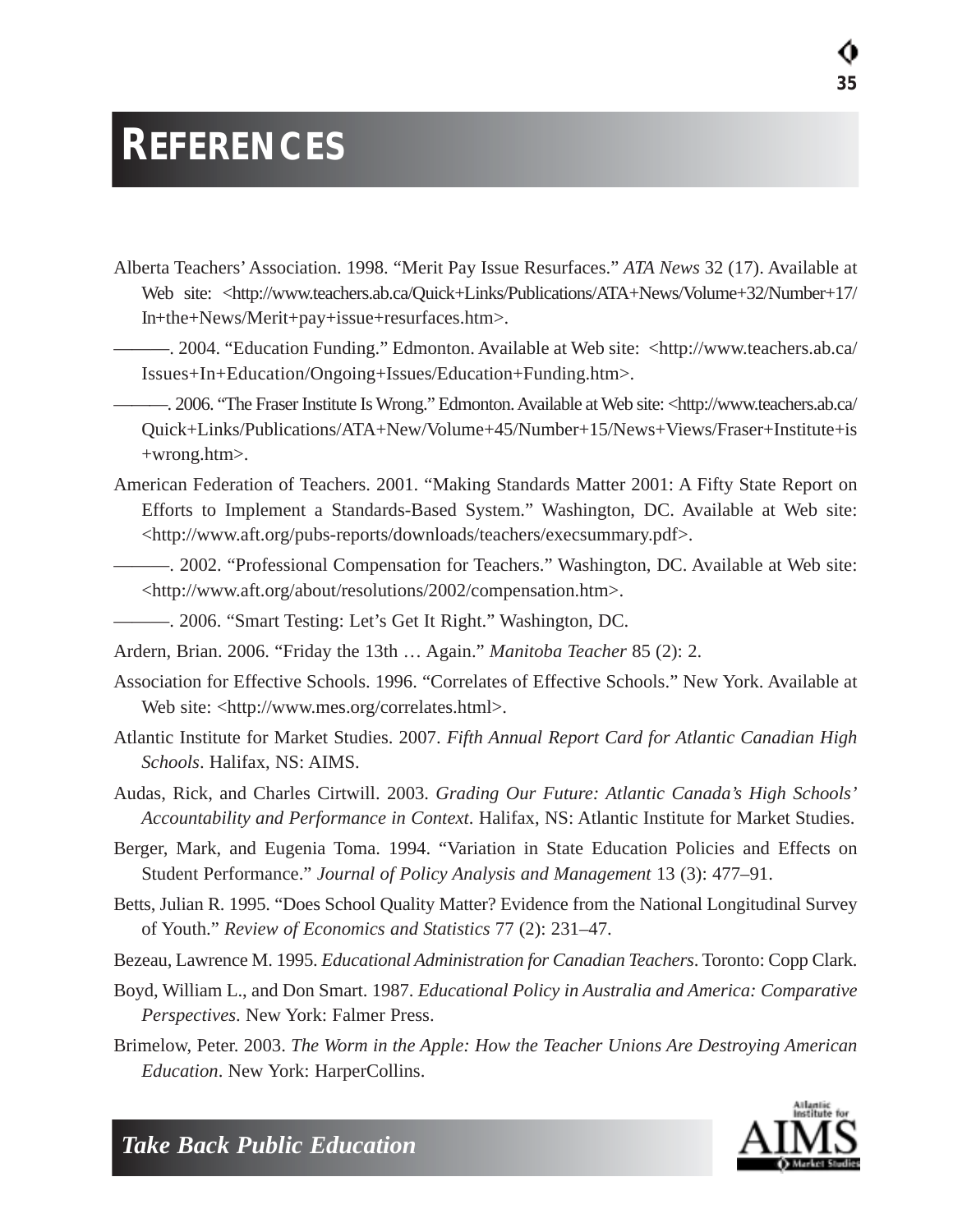- British Columbia Teachers' Federation. 2001. "K-3 Class Size Matters." Victoria, BC. Available at Web site: <http://www.bctf.ca/DidYouKnow/archive/2000-01/2001-01-01.html>.
- ———. 2004. "Education Funding: Success for Every Student; Funding B.C.'s Future." Victoria, BC. Available at Web site: <http://www.bctf.ca/action/cuts/EdFunding/>.
	- ———. 2006a. "BCTF Proposes Solutions to Problems with Teacher Bargaining Structures." Victoria, BC. Available at Web site: <http://www.bctf.bc.ca/NewsReleases/archive/2006/2006-01-12.html>.
	- ———. 2006b. "What's the Problem?" Victoria, BC. Available at Web site: <http://www.bctf.bc.ca/ education/assessment/WhatsTheProblem.html>.
- Brooks, Robert C. 1913. *Report of the Committee on Teachers' Salaries and Cost of Living*. Chicago: University of Chicago Press.
- Canadian Charter School Centre. 2005. "Contact Lists for Alberta Charter Schools." Calgary. Available at Web site: <http://www.charterschools.ca/alberta-charters-contact.html>.
- Canadian Teachers' Federation. 1997a. "Charter Schools." Ottawa. Available at Web site: <http://www.ctf-fce. ca/en/issues/NI/charter.htm>.

———. 1997b. "Ten Charter Schools Myths." Ottawa. Available at Web site: <http://www.ctf-fce. ca/en/issues/NI/CHARTER/myths.htm>.

———. 2003. "Assessment and Evaluation." Ottawa. Available at Web site: <http://www.ctf-fce. ca/en/issues/ASSESSMENT/high-stakes.htm>.

———. 2004. "Rethinking Educational Accountability." Ottawa. Available at Web site: <http://www.ctf-fce. ca/en/press/2004/OpedRethinkigEducationalAccountability.htm>.

———. 2006. "What Is CTF?" Ottawa. Available at Web site: <http://www.ctf-fce.ca/en/aboutus/ whatis/whatisCTF.htm>.

Caplow, Theodore. 1983. *Managing an Organization*. New York: Holt, Rinehart and Winston.

Cirtwill, Charles, Rodney A. Clifton, and John D'Orsay. 2*002. Testing & Accountability: The Keys to Educational Excellence in Canada*. Halifax, NS: Atlantic Institute for Market Studies.

- Clifton, Rodney A. 2005. "Educational System." In *Recent Social Trends in Canada, 1960–2000*, edited by L.W. Roberts, R.A. Clifton, B. Ferguson, K. Kampen, and S. Langlois. Montreal: McGill-Queen's University Press.
- Cowans, Jon. 2004. "Does Class Size Really Matter? You Bet It Does!" *OSSTF Update* 32 (5). Available at Web site: <http://www.osstf.on.ca/www/pub/update/vol32/1de/1deasiz.htm>.
- Cowley, Peter, and Stephen T. Easton. 2007a. *Report Card on Alberta's Elementary Schools*. Vancouver: Fraser Institute.
	- ———. 2007b. *Report Card on Ontario's Secondary Schools*. Vancouver: Fraser Institute.
- ———. 2007c. *Report Card on Secondary Schools in British Columbia and Yukon*. Vancouver: Fraser Institute.
- Cowley, Peter, Steven T. Easton, and Davin Li. 2003. *The \$100,000,000 Giveaway: Who Says Education Doesn't Get Enough Money?* Vancouver: Fraser Institute.

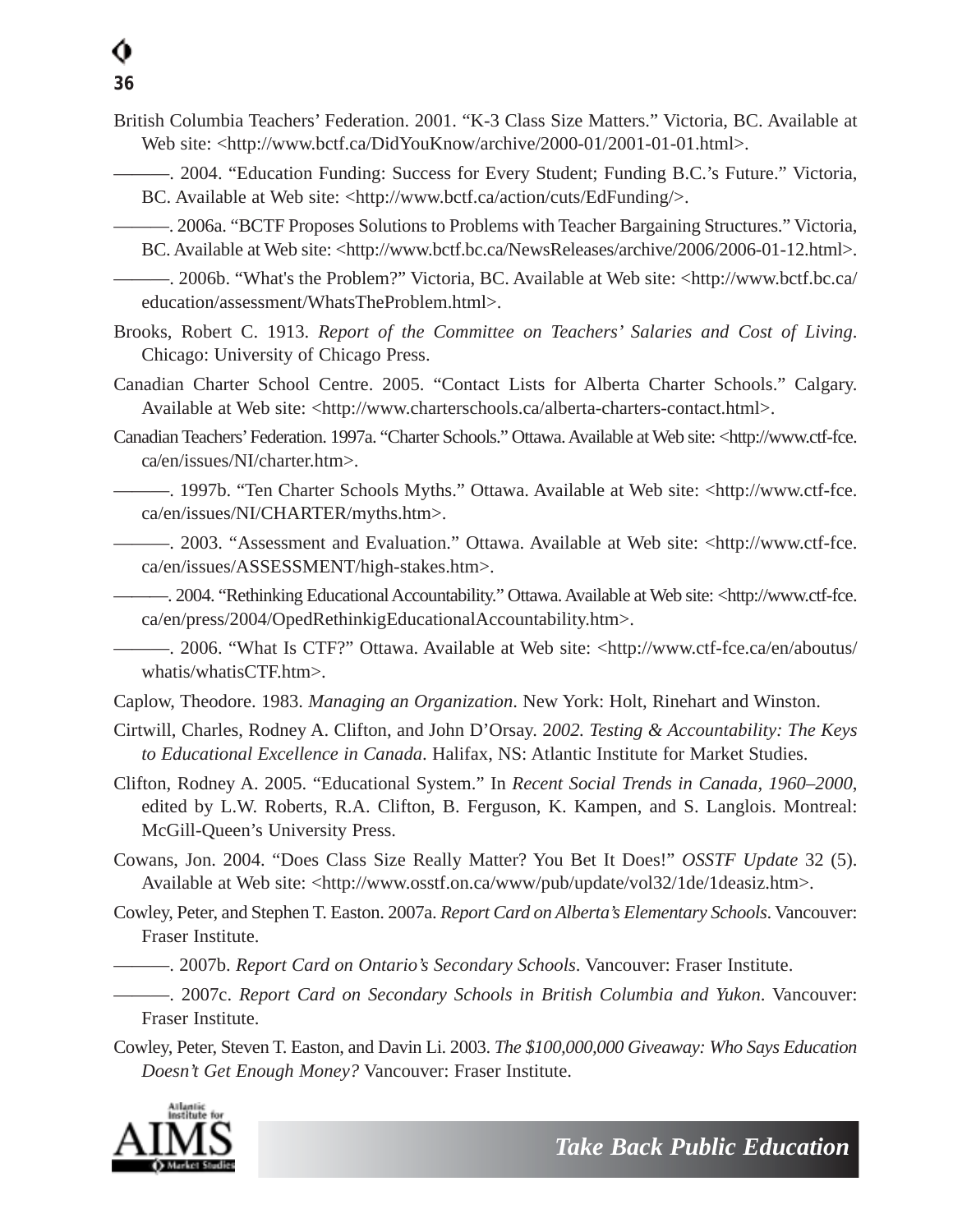- Cresswell, Anthony, Michael Murphy, and Charles Kerchner. 1980. *Teachers, Unions, and Collective Bargaining in Public Education*. Berkeley, CA: McCutchan.
- Da Costa, Jose, Frank Peters, and Claudio Violato. 2002. "Achievement in Alberta's Charter Schools: A Longitudinal Study." Kelowna, BC: Society for the Advancement of Excellence in Education. Available at Web site: <http://www.saee.ca/publications/A\_015\_AAB\_MID.php>.
- Donnelly, Kevin. 2004. *Why Our Schools Are Failing*. Sydney: Duffy & Snellgrove.
- Duignan, P.A., and R.J.S. Macpherson, eds. 1992. *Educative Leadership: A Practical Theory for New Administrators and Managers*. London: Falmer Press.
- Elementary Teachers' Federation of Ontario. 2000. "A Promise to Ontario's Children: Public Education Is Not for Sale." Toronto. Available at Web site: <http://www.etfo.on.ca/attachments/ promise\_report.pdf>.
- Fleming, Thomas, and Helen Raptis. 2003. "Reforming Education: How to Create Effective Schools." *C.D. Howe Institute Commentary* 188. Toronto: C.D. Howe Institute.
- Foster, William. 1986. *Paradigms and Promises: New Approaches to Educational Administration.* New York: Prometheus Books.
- Friedman, Milton. 1962. *Capitalism and Freedom*. Chicago: University of Chicago Press.
	- ———. 2006. "Free to Choose: A Conversation with Milton Friedman." *Imprimis* 35 (7).
- Godin, Keith, Milagros Palacios, Jason Clemens, Niels Velduis, and Amela Karabegovic. 2006. *Labour Markets: An Empirical Comparison of Labour Relations Laws in Canada and the United States*. Vancouver: Fraser Institute.
- Guillemette, Yvan. 2005. "School Class Size: Smaller Isn't Better." *C.D. Howe Institute Commentary* 215. Toronto: C.D. Howe Institute.
- Guppy, Neil, Robert Crocker, Scott Davies, Claire LaPointe, and Larry Sackney. 2005. "Parent and Teacher Views on Education." Kelowna, BC: Society for the Advancement of Excellence in Education. Available at Web site: <www.aceresearch.ca/Ace1lowres.pdf>.
- Hanushek, Eric. 1986. "The Economics of Schooling: Production and Efficiency in Public Schools." *Journal of Economic Literature* 24 (3): 1141–77.
	- ———. 1998. "Improving Student Achievement: Is Reducing Class Size the Answer?" Stanford, CA: Hoover Institute Policy Briefing. Available at Web site: <http://www.ppionline.org/documents/ class\_size.pdf>.
- Hanushek, Eric, Stephen Rivkin, and Lori Taylor. 1996. "Aggregation and the Estimated Effects of School Resources." *Review of Economics and Statistics* 78 (4): 611–27.
- Hargreaves, David H., and David Hopkins. 1991. *The Empowered School: The Management and Practice of Development Planning*. London: Cassell.
- Hirsch, E.D. 1996. *The Schools We Need and Why We Don't Have Them*. New York: Doubleday.
- Holmes, Mark. 1992. *Educational Policy for the Pluralist Democracy: The Common School, Choice and Diversity*. London: Falmer Press.

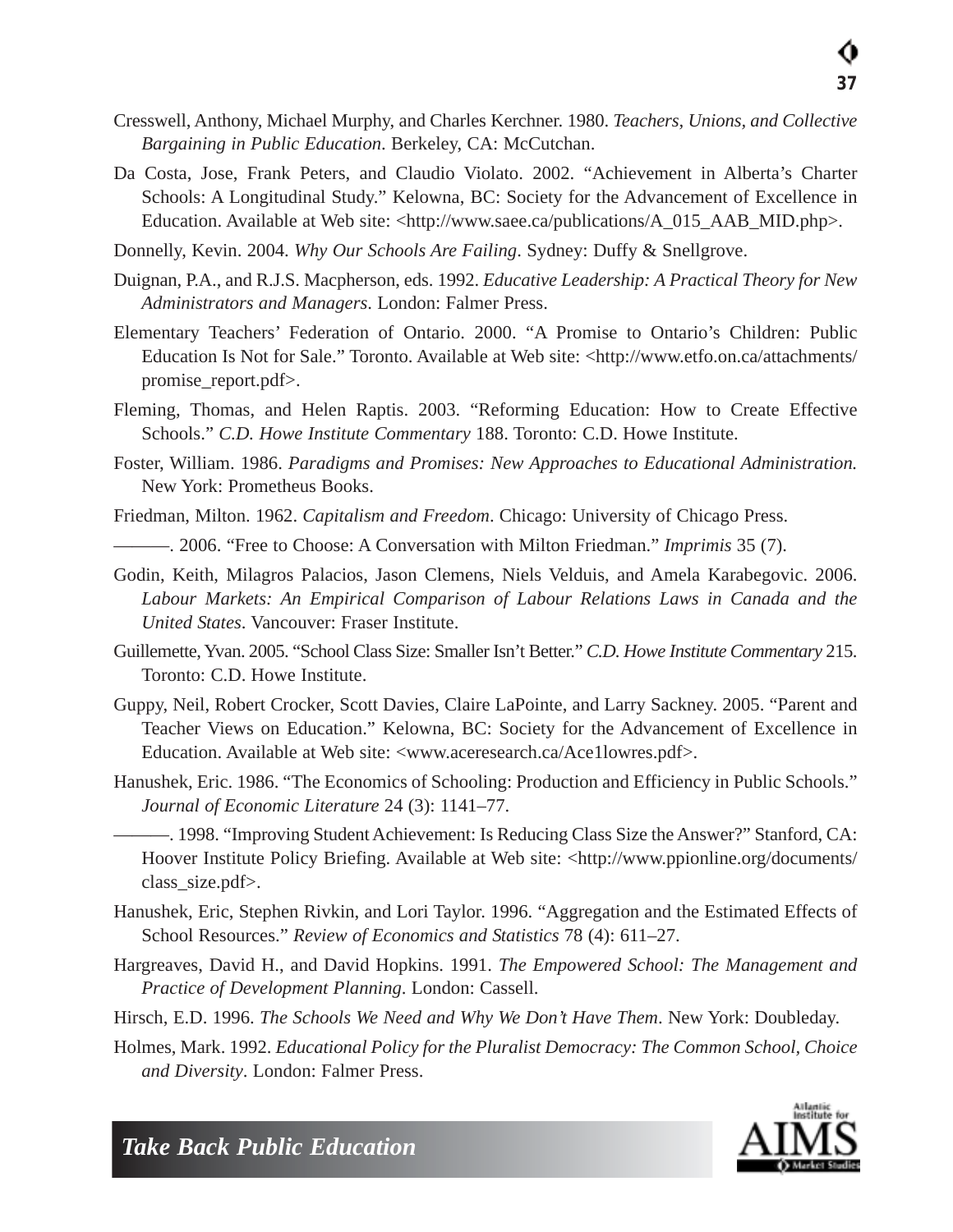———. 1998. *The Reformation of Canada's Schools: Breaking the Barriers to Parental Choice.* Montreal: McGill-Queen's University Press.

Johnson, David. 2005. *Signposts of Success: Interpreting Ontario's Elementary School Test Scores*. Policy Study 40. Toronto: C.D. Howe Institute.

———. 2007. "Ontario's Best Public Schools: An Update to Signposts of Success." *C.D. Howe Institute e-brief*. Toronto: C.D. Howe Institute. February 28.

- Johnson, S.M. 1988. "Unionism and Collective Bargaining in the Public Schools." In *Handbook of Research on Educational Administration*, edited by Norman J. Boyan. New York: Longman.
- Kane, Thomas J., Jonah E. Rockoff, and Douglas O. Staiger. 2006. "What Does Certification Tell Us about Teacher Effectiveness? Evidence from New York City." NBER Working Paper 12115. Cambridge, MA: National Bureau of Economic Research.
- Kennedy, Mike. 2003. "Sizing Up Smaller Classes." *American School & University*. February. Available at Web site: <http://asumag.com/issue\_20030201/>.
- Kohn, Alfie. 1999. *The Schools Our Children Deserve: Moving Beyond Traditional Classrooms and "Tougher Standards"*. New York: Houghton Mifflin.
- Lawn, Martin, ed. 1985. *The Politics of Teacher Unionism: International Perspectives*. London: Croom Helm.
- Lawton, Stephen B., George J. Bedard, Duncan K. MacLellan, and Xiaobin Li. 1999. *Teachers' Unions in Canada*. Calgary: Detselig.

Levin, Benjamin. 2001. *Reforming Education: From Origins to Outcomes*. London: RoutledgeFalmer. ———. 2005. *Governing Education*. Toronto: University of Toronto Press.

- Litzcke, Karen. 2001. "Teachers Unions as Players in Education Reform: A Canadian Look at an American Trend." Kelowna, BC: Society for the Advancement of Excellence in Education.
- Malanga, Steven. 2001. "Why Merit Pay Will Improve Teaching." *City Journal* 11 (3).
- Manitoba Association of School Trustees. 2005. "Winnipeg Instructional Day Award." Winnipeg. Available at Web site: <http://www.mast.mb.ca/services/documents/Grievances-Teachers/ Winnipeg%20Instructional%20Day%20Award%20Sept%202005.pdf>.
- Manitoba Education and Training. 1995. "Renewing Education: New Directions, The Action Plan." Winnipeg.
- Manitoba Teachers' Society. 2000. "Standards Tests Have No Academic Value." Winnipeg. Available at Web site: <http://www.mbteach.org/studassess.htm>.
	- ———. 2003. "Provincial Bargaining: Presentation to the Province." Winnipeg. Available at Web site: <http://www.mbteach.org/provincial%20bargaining/provbargainpresent.htm>.
	- ———. 2007. "Support Document for Positions on Student Assessment." Winnipeg.

Martz, Larry. 1992. *Making Schools Better*. New York: Times Books.

Merrifield, John. 2001. *The School Choice Wars*. Lanham, MA: Scarecrow Press.

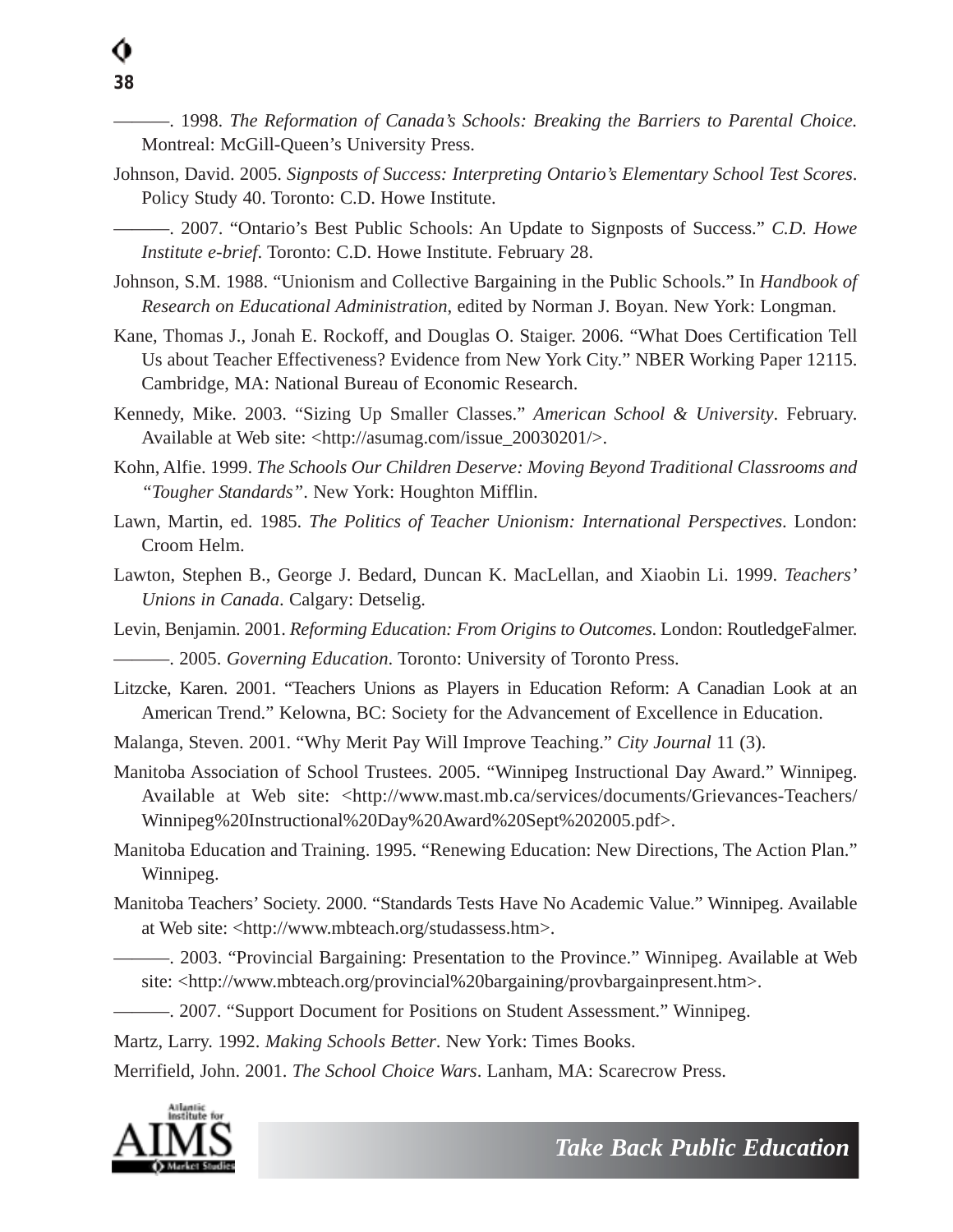- Merrifield, John, Malkin Dare, and Claudia R. Hepburn. 2006. *Why Canadian Education Isn't Improving*. Vancouver: Fraser Institute.
- Moskow, Michael H. 1969. *Teachers and Unions: The Applicability of Collective Bargaining to Public Education*. Philadelphia: University of Pennsylvania Press.
- National Educational Association. 1905. *Report of the Committee on Salaries, Tenure, and Pensions of Public School Teachers in the United States*. Washington, DC.
- ———. 1998. "Teacher Unions Report Substantial Progress towards Merger." Washington, DC. Available at Web site: <http://www.nea.org/nr/old/nr980128.html>.
- ———. 2003. "Balanced Assessment: The Key to Accountability and Improved Student Learning." Washington, DC. Available at Web site: <http://www.nea.org/accountability/images/balanced.pdf>.
- Nelson, F. Howard. 1990. *Labor Relations in Education in the United States*. Washington, DC: American Federation of Teachers. Available at Web site: <http://www.aft.org/research/reports/collbarg/ shankers.htm>.
- Newfoundland and Labrador. 2003. "Education Leaders Reject Market Group's Flawed Education Report." St. John's. Available at Web site: <http://www.releases.gov.nl.ca/releases/2003/edu/ 0306n03.htm>.
- Nikiforuk, Andrew. 2000. "Edmonton's Unorthodox Public School System Draws Attention: Public System Adheres to Philosophy that One-School-Fits-All Approach Is Dead." *Business Edge* 1 (6). Available at Web site:  $\langle \text{http://www.businesedge.ca/article.cfm/newsID/4683.cfm} \rangle$
- Nova Scotia Teachers' Union. 2004. "Class Size in Nova Scotia Schools." Halifax, NS. Available at Web site: <http://nstu.romulin.com/files/53/438/Class\_Sizes\_in\_NS.pdf>.
	- ———. 2006. "History of the NSTU." Halifax, NS. Available at Web site: <http://www.nstu.ca/ app?service=direct/1/Foundation/\$NewsLetterTree.Tree.treeNodeValue.direct&sp=SC79&sp= F&sp=AFoundation%2F%24NewsLetterTree.Tree.treeView&sp=26>.
- Ontario Secondary School Teachers' Federation. 2005. "Ten Things Wrong with High-Stakes Testing." Toronto. Available at web site: <http://www.osstf.on.ca/www/issues/studentesting/tenthingswrong.html>.
	- ———. 2006. "Education Funding on Right Track but Problems Remain." Toronto. Available at Web site: <http://www.osstf.on.ca/www/pub/pressrel/sept05\_aug06/jun12-106.htm>.
- Ouchi, William G. 2003. *Making Schools Work: A Revolutionary Plan to Get Your Children the Education They Need*. New York: Simon and Schuster.
- Owens, Dennis. 2003. "Educational Accountability in Manitoba." Winnipeg: Frontier Centre for Public Policy. Available at Web site: <http://www.fcpp.org/main/publication\_jump.php? ArticleID=7&IssueID=13&GraphicID=1>.

———. 2004. "School Choice: A Policy Whose Time Has Come." Winnipeg: Frontier Centre for Public Policy. Available at Web site: <http://www.fcpp.org/main/publication\_detail.php?  $PubID=804$ .

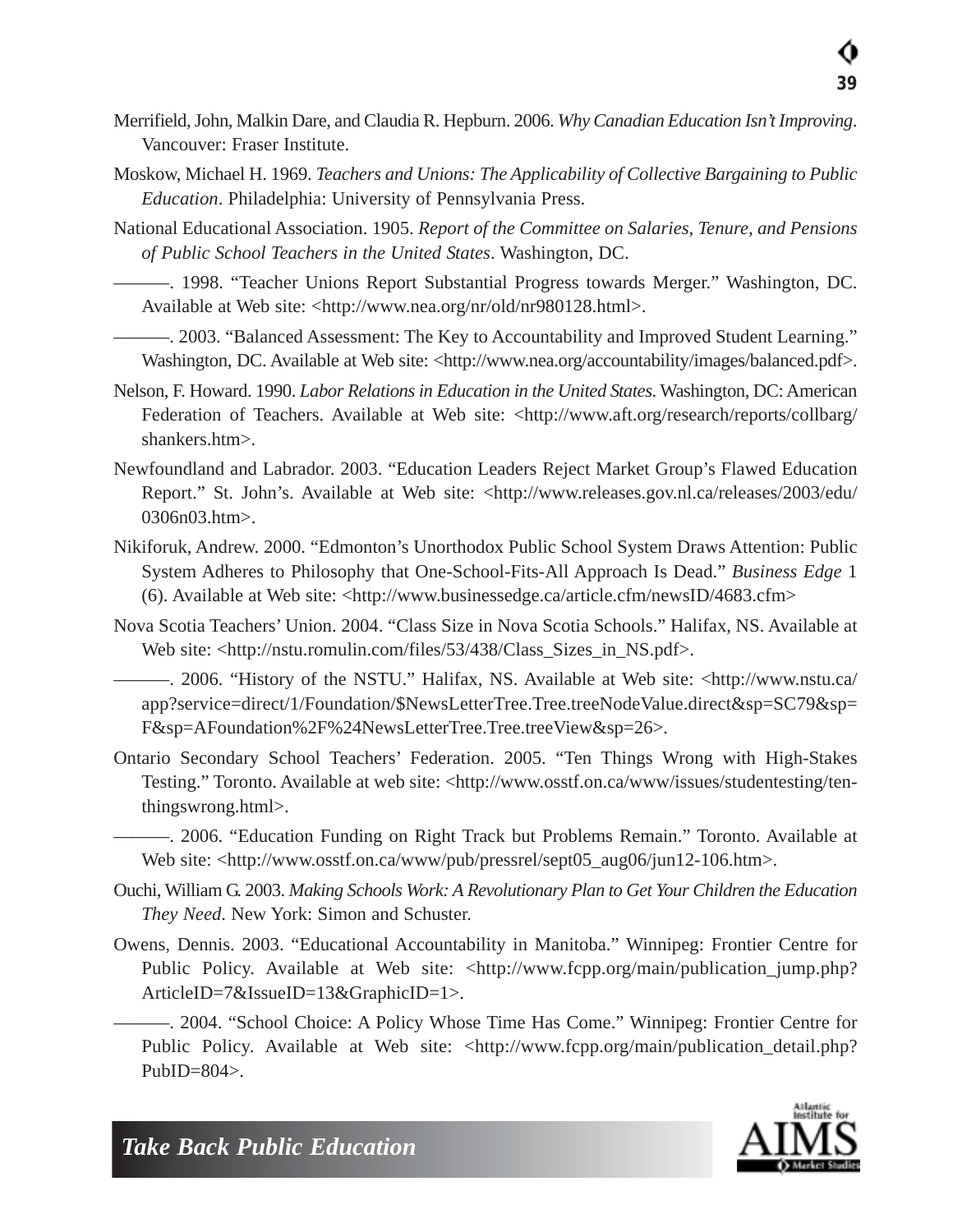———. 2005. "An Unnecessary Burden on Our Teachers: Manitoba's New Assessment Regime." Winnipeg: Frontier Centre for Public Policy. Available at web site: <http://www.fcpp.org/main/ publication\_detail.php?PubID=1018>.

- Owens, Peter. 2001. "The Research Is Clear: Class Size Matters to Kids." *Teacher Newsmagazine* 13 (5). Available at Web site: <http://www.bctf.ca/ezine/archive/2000-2001/2001-03/support/ 19TheResearchisClear.html>.
- Patchen, Martin. 2004. *Making Our Schools More Effective: What Matters and What Works*. Springfield, IL: Charles C. Thomas.
- Pitt, Robert D. 1990. "A Legacy of Leadership: 1890–1990." St. John's: Newfoundland Teachers' Federation. Available at Web site: <http://www.nlta.nl.ca/HTML\_Files/html\_pages/publications/ legacy/lgcyfrnt.html>.
- Riley, Pamela A., Rosemarie Fusano, Larae Munk, and Ruben Peterson. 2002. "Contract for Failure: The Impact of Teacher Union Contracts on the Quality of California Schools." San Francisco: Pacific Research Institute for Public Policy.
- Riordan, Cornelius. 2004. *Equality and Achievement: An Introduction to the Sociology of Education*. Upper Saddle River, NJ: Prentice-Hall.
- Rivkin, Steven G., Eric A. Hanushek, and John F. Kain. 2005. "Teachers, Schools, and Academic Achievement." *Econometrics* 73 (2): 417–58. Available at Web site: <http://edpro.stanford.edu/ Hanushek/admin/pages/files/uploads/teachers.econometrica.pdf>.
- Saskatchewan Teachers' Federation. 2006. "Who We Are." Saskatoon. Available at Web site: <http://www.stf.sk.ca/inside\_stf/who\_we\_are/who\_we\_are.htm>.
- Sacchetti, Maria, and Tracy Jan. 2005. "Romney wants teacher merit pay: Key is students'performance." *Boston Globe*, September 22. Available at Web site: <http://www.boston.com/news/local/ articles/2005/09/22/romney\_wants\_teacher\_merit\_pay/>.
- Shackleton, R.S. 2006. "What Can Canada Learn from Britain's Experience of Industrial Relations Reform?" *Fraser Forum*, November, pp. 27–30.
- Sirin, Selcuk R. 2005. "Socioeconomic Status and Academic Achievement: A Meta-Analytic Review of Research." *Review of Educational Research* 75 (3): 417–53.
- Smyth, John, ed. 1993. *A Socially Critical View of the Self-Managing School*. London: Falmer Press.
- Stephenson, George. 2006. "Advertising in Schools Opposed by General Public." *Manitoba Teacher* 84 (7): 5. Available at Web site: <http://www.mbteach.org/MB%20Teacher/mtb%20pdf%20files/ June06\_MBT.pdf>.
- Sweet, Lois. 1997. *God in the Classroom: The Controversial Issue of Religion in Canada's Schools*. Toronto: McClelland and Stewart.
- Teacher Union Reform Network. 2006. "Teacher Union Reform Network of AFT & NEA Locals." Washington, DC. Available at Web site: <http://www.turnexchange.net/members.html>.
- Traub, Ross. 1994. "Standardised Testing in Canada: A Survey of Standardised Achievement Testing by Ministries of Education and School Boards." Toronto: Canadian Education Association.

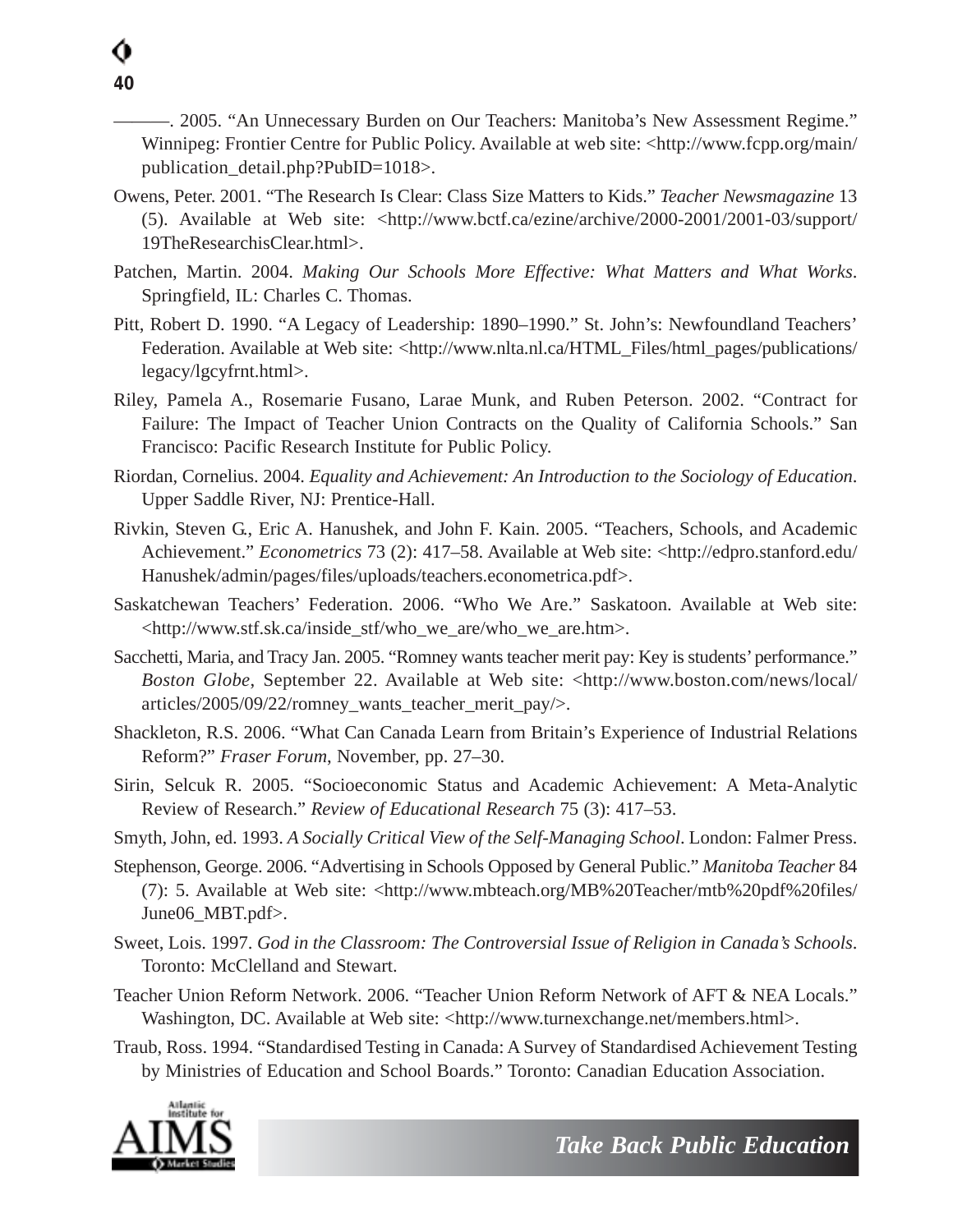- Ungerleider, Charles. 2003. *Failing Our Kids: How We Are Ruining Our Public Schools*. Toronto: McClelland & Stewart.
- United States. 1983. National Commission on Excellence in Education. *A Nation at Risk: The Imperative for Educational Reform*. Washington, DC: US Government Printing Office. Available at Web site: <http://www.ed.gov/ pubs/NatAtRisk/index.html>.
- Watson, Cicely, and Mohindra Gill. 1979. "The Effects of Ontario Teachers' Strikes on Students: Effects on Student Flow, Dropout and Transitions." In *Three Studies of the Effects of Teachers' Strikes*, edited by D. Brison. Toronto, ON: Ontario Institute for Studies in Education.
- Weiner, Harvey. 2003. "The Funding of Public Education in Canada: Privatization by Stealth?" Toronto: Canadian Teachers' Federation. Available at Web site: <http://www.ctf-fce.ca/en/issues/ NI/CHARTER/capsle.pdf>.
- Whitty, Geoff. 2002. *Making Sense of Educational Policy*. London: Paul Chapman.
- Wilson, James Q. 1989. *Bureaucracy*. New York: Basic Books.
- Young, Jon, Benjamin Levin, and Dawn Wallin. 2007. *Understanding Canadian Schools: An Introduction to Educational Administration*. Toronto: Harcourt Brace.

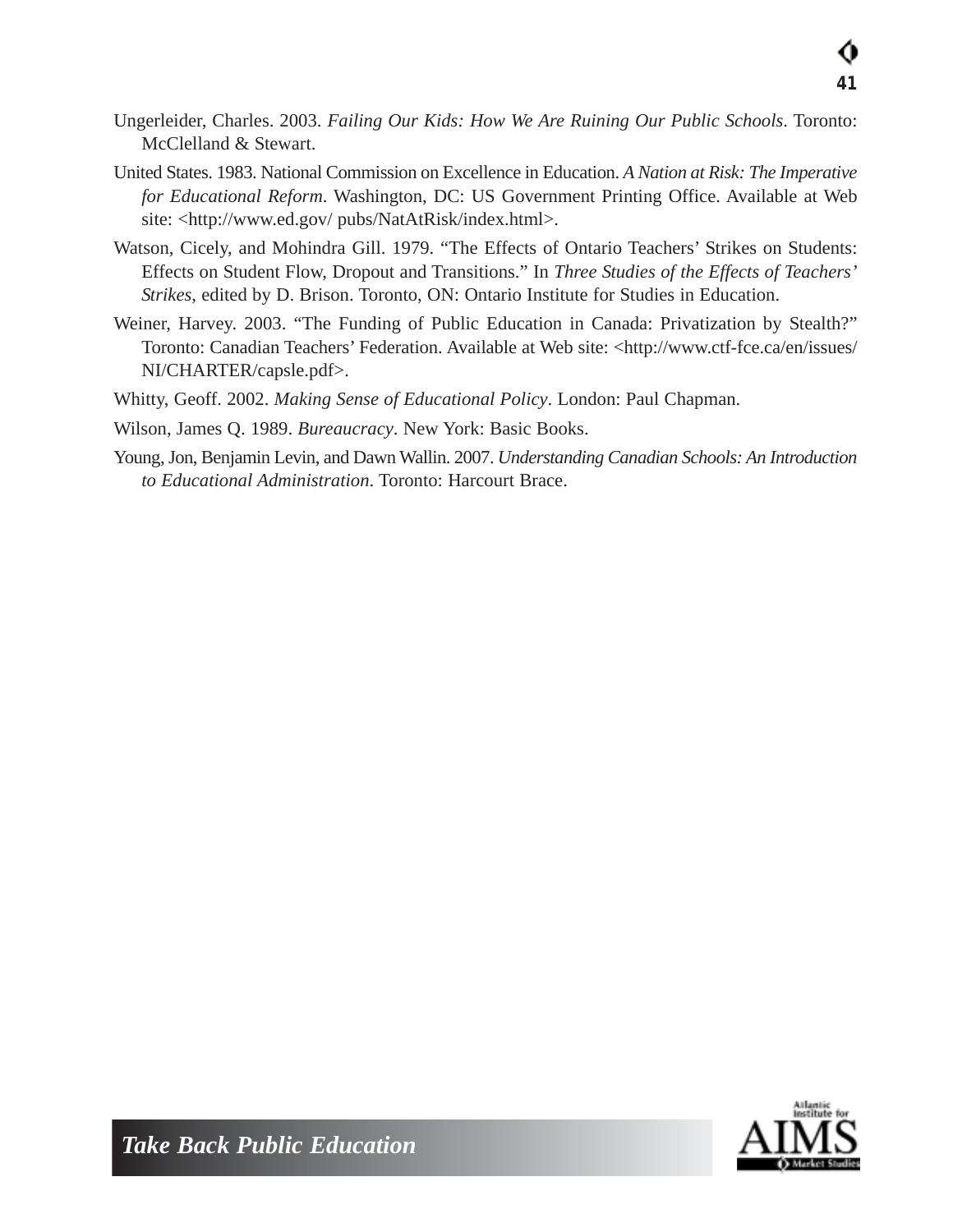

## **YES! I want to support AIMS.**

(An official tax receipt will be provided for your donation.)

AIMS is an independent economic and social policy think tank. Our objective is to broaden the policy debate to make Atlantic Canadians, and Canadians more generally, aware of the full range of options for resolving our economic and social problems, and the consequences of those options for our quality of life. To that end, AIMS is an active voice in public policy discussions, publishing practical analysis and policy recommendations.

> *To maintain our independence, AIMS takes no money from government. Our work depends entirely on the support of people like you.*

| I want to become:<br>an individual supporter (\$100 minimum)<br>a corporate supporter (\$1000 minimum) |  |                                                                 | an in-kind supporter (event space/sponsorship, telecommunications, equipment, supplies) |  |  |
|--------------------------------------------------------------------------------------------------------|--|-----------------------------------------------------------------|-----------------------------------------------------------------------------------------|--|--|
|                                                                                                        |  |                                                                 |                                                                                         |  |  |
|                                                                                                        |  |                                                                 |                                                                                         |  |  |
|                                                                                                        |  |                                                                 |                                                                                         |  |  |
|                                                                                                        |  |                                                                 |                                                                                         |  |  |
|                                                                                                        |  |                                                                 |                                                                                         |  |  |
|                                                                                                        |  |                                                                 |                                                                                         |  |  |
|                                                                                                        |  |                                                                 | I am paying by: VISA Mastercard Cheque (enclosed)                                       |  |  |
|                                                                                                        |  | Expiry date: $\frac{1}{\sqrt{1-\frac{1}{2}} \cdot \frac{1}{2}}$ |                                                                                         |  |  |
|                                                                                                        |  |                                                                 |                                                                                         |  |  |

Please send or fax this form to: AIMS, 2000 Street, Suite 1302, Halifax, NS B3J 3K1 Telephone: (902) 429-1143 Facsimile: (902) 425-1393 E-mail: aims@aims.ca For more information, please check our Web site at: **www.aims.ca**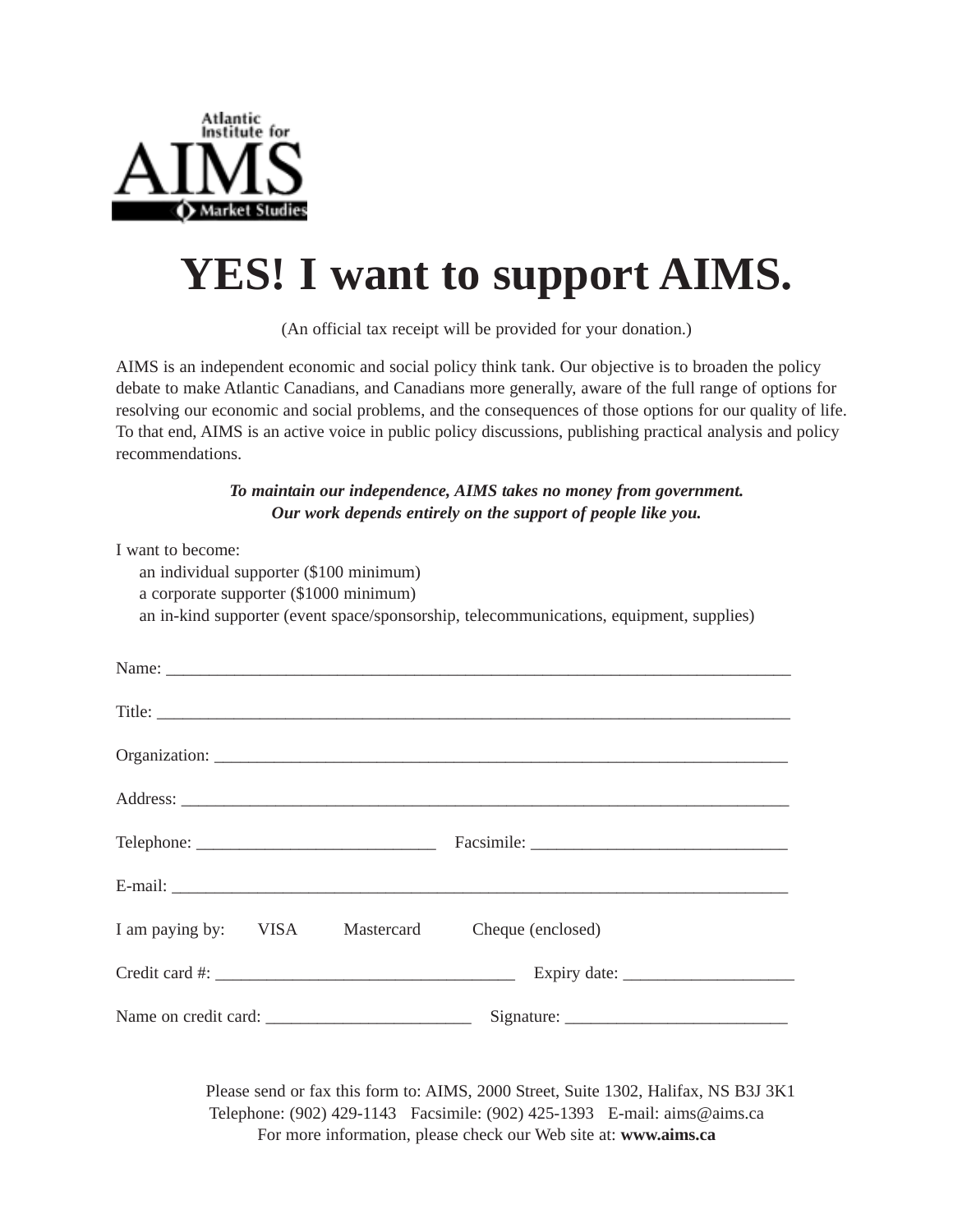#### **Selected Publications from the AIMS Library**

#### **Publications on Education**

*AIMS 5th Annual Report Card on Atlantic Canadian High Schools*

*From Public U to Private U: An Atlantic Canadian Opportunity*, by Kelvin Ogilvie

*Grading Our Future,* by Rick Audas and Charles Cirtwill

*Testing and Accountability: The Keys to Education Excellence in Atlantic Canada,* by Charles Cirtwill, Rod Clifton, and John D'Orsay

*Charter Schools in Atlantic Canada: An Idea Whose Time Has Come*, by Joe Freedman MD and Fred McMahon

*The Numbers Don't Add Up: Is It the Province not the Students Failing Math in Nova Scotia?* by Bobby O'Keefe

*Setting Them Up to Fail: Excellent School Marks Don't Necessarily Lead to Excellent Exam Marks*, by Robert Laurie

*Students without Borders, Universities without Illusions: Why International Mobility Will Cause a Quality Revolution in Our Universities*, by Brian Lee Crowley

*Those Who Control the Gold, Rule: Putting Parents in Charge of Education,* by Ken Boessenkool

*Reforming Public Education in Canada*, by Rod Clifton

*Choice, Accountability and Performance in the Public Schools*, by Angus McBeath

*The Challenges Facing Canada's Public Schools: A Diagnosis,* by Mark Holmes

*Parents Should Control Schools, not Just Protest and Picket*, by Don Cayo

#### **Books**

*Retreat from Growth: Atlantic Canada and the Negative-Sum Economy*, by Fred McMahon

*Road to Growth: How Lagging Economies Become Prosperous*, by Fred McMahon

*Looking the Gift Horse in the Mouth: The Impact of Federal Transfers on Atlantic Canada*, by Fred McMahon (photocopies only)

*Definitely NOT the Romanow Report*, by Brian Lee Crowley, Brian Ferguson, David Zitner, and Brett J. Skinner

*Operating in the Dark: The Gathering Crisis in Canada's Public Health Care System*, by Brian Lee Crowley, Dr. David Zitner, and Nancy Faraday-Smith

#### **Commentary Series**

*Defining Atlantica: Bridges to Prosperity*, by Charles **Cirtwill** 

*Still More Equal than Others: Capped Equalization Is Still Too Much*, by Bobby O'Keefe

*Health Care: Towards Significant Changes*, by Claude Castonguay

*Moving on Up: The Transition from Poverty to Prosperity*, by Charles Cirtwill

*Taking the Caller off Hold: Move Forward with Telecom Deregulation*, by Ian Munro

*A New Golden Rule: The Three Cs of Local Government,* by Charles Cirtwill

*Taxing Incentives: How Equalization Distorts Tax Policy in Recipient Provinces*, by Kenneth J. Boessenkool

*Fiscal Equalization Revisited*, by Professor James M. Buchanan, Nobel Laureate

*Alice in Borderland: Why Canadians Cannot Afford to Be Complacent about US Drug Re-importation*, by Brian Ferguson

*Locking Up the Pork Barrel: Reasoned Economic Development Takes a Back Seat to Politics at ACOA,* by Brian Lee Crowley and Bruce Winchester

*Following the Money Trail: Figuring Out Just How Large Subsidies to Business Are in Atlantic Canada*, by David Murrell

These publications are available at AIMS, 2000 Barrington St., Suite 1302, Halifax NS B3J 3K1 Telephone: (902) 429-1143 Facsimile: (902) 425-1393 E-mail: aims@aims.ca They can also be found on our Web site: www.aims.ca